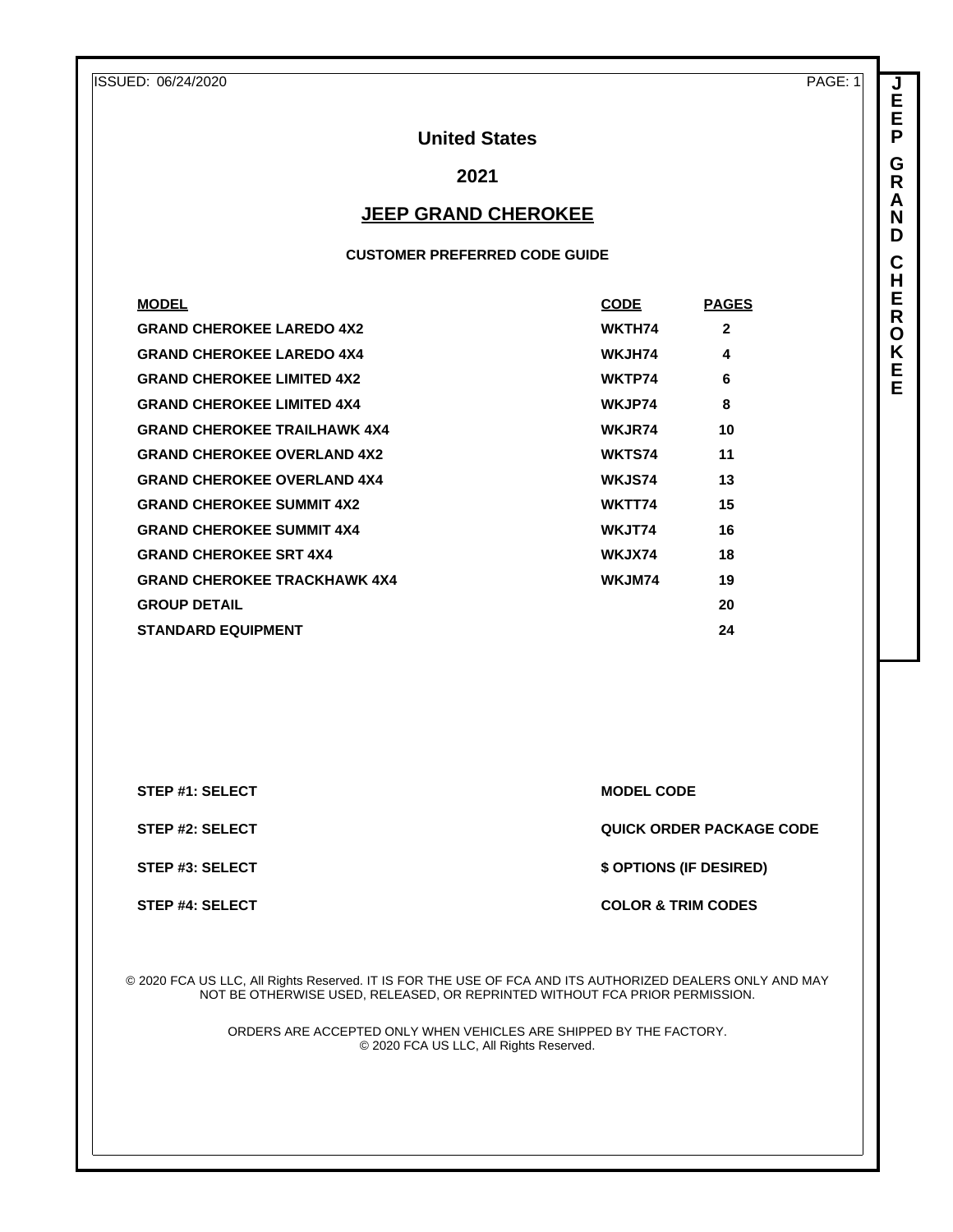**JEEP United States ISSUED: 06/24/2020** PAGE: 2<br>FIRM **PAGE: 2 2021 GRAND CHEROKEE GRAND CHEROKEE LAREDO 4X2**

| STEP #1                                     | <b>SELECT - MODEL CODE</b>               |             |                            |                     |                                        |             |              |                 |                 |
|---------------------------------------------|------------------------------------------|-------------|----------------------------|---------------------|----------------------------------------|-------------|--------------|-----------------|-----------------|
|                                             |                                          |             |                            |                     | <b>SFWP</b>                            |             | <b>SMSRP</b> |                 |                 |
| <b>GRAND CHEROKEE LAREDO 4X2</b>            |                                          |             | 32,051                     |                     | 32,350                                 |             | WKTH74       |                 |                 |
|                                             |                                          |             | <b>DESTINATION CHARGE</b>  |                     | 1.545 IN HI                            | 1,495       |              |                 |                 |
| STEP <sub>#2</sub>                          | <b>SELECT - QUICK ORDER PACKAGE CODE</b> |             |                            |                     |                                        |             |              |                 |                 |
| <b>POWERTRAIN AVAILABILITY</b>              |                                          |             |                            |                     |                                        |             |              |                 |                 |
| <b>ENGINE</b>                               |                                          | <b>SFWP</b> | \$MSRP                     | <b>TRANSMISSION</b> |                                        | <b>SFWP</b> | \$MSRP       | <b>LAREDO E</b> | <b>LAREDO X</b> |
| 3.6L V6 24V VVT ENGINE UPG<br>I W/ESS (ERC) |                                          | N/C         | N/C                        |                     | 8-SPD AUTO 850RE<br>TRANS (MAKE) (DFT) | N/C         | N/C          | 2BE             | 2BM             |
| <b>PACKAGE CONTENT</b>                      |                                          |             |                            |                     |                                        |             |              | <b>LAREDO E</b> | <b>LAREDO X</b> |
| 8.4" TOUCHSCREEN DISPLAY (RFL)              |                                          |             |                            |                     |                                        |             |              |                 | X               |
| BLACK SUEDE SEATS W/BLACK STITCHING (*KL)   |                                          |             |                            |                     |                                        |             |              |                 | X               |
| <b>GPS NAVIGATION (JLN)</b>                 |                                          |             |                            |                     | $\times$                               |             |              |                 |                 |
| HD RADIO (RE8)                              |                                          |             |                            |                     | $\times$                               |             |              |                 |                 |
| <b>HEATED FRONT SEATS (JPM)</b>             |                                          |             |                            |                     | X                                      |             |              |                 |                 |
| HEATED STEERING WHEEL (NHS)                 |                                          |             |                            |                     | $\times$                               |             |              |                 |                 |
| POWER LIFTGATE (JRC)                        |                                          |             |                            |                     |                                        |             |              |                 | X               |
| <b>REMOTE START SYSTEM (XBM)</b>            |                                          |             |                            |                     |                                        |             |              |                 | $\times$        |
| <b>SECURITY ALARM (LSA)</b>                 |                                          |             |                            |                     |                                        |             |              |                 | X               |
| STEERING WHEEL MOUNTED AUDIO CTRLS (RDZ)    |                                          |             |                            |                     |                                        |             |              |                 | X               |
| UCONNECT 4C NAV WITH 8.4" DISPLAY (UAV)     |                                          |             |                            |                     |                                        |             |              |                 | $\times$        |
| UNIVERSAL GARAGE DOOR OPENER (XGD)          |                                          |             |                            |                     |                                        |             |              |                 | $\times$        |
|                                             |                                          |             | <b>PACKAGE VALUE PRICE</b> |                     |                                        |             | \$FWP        | 1,071           | 4,636           |
|                                             |                                          |             | <b>PACKAGE DISCOUNT</b>    |                     |                                        |             | <b>SFWP</b>  | $\Omega$        | $\Omega$        |
|                                             |                                          |             |                            |                     | <b>NET PACKAGE VALUE PRICE</b>         |             | <b>SFWP</b>  | 1,071           | 4,636           |
|                                             |                                          |             | <b>PACKAGE VALUE PRICE</b> |                     |                                        |             | <b>SMSRP</b> | 1,850           | 5,150           |
|                                             |                                          |             | <b>PACKAGE DISCOUNT</b>    |                     |                                        |             | <b>SMSRP</b> | $\Omega$        | 0               |
|                                             |                                          |             |                            |                     | <b>NET PACKAGE VALUE PRICE</b>         |             | <b>SMSRP</b> | 1,850           | 5,150           |

**(ALSO INCLUDES PACKAGE DISCOUNT WHERE APPLICABLE - ADD DESTINATION CHARGE)**

| <b>PRICE \$</b><br>_<br>\\/I LI<br>' – ^<br>5A                                                                | 2B- | $\sqrt{2}$<br>$\sim$<br>ື<br>--- | 36.687 |
|---------------------------------------------------------------------------------------------------------------|-----|----------------------------------|--------|
| PRICE \$<br>$\ddot{\phantom{1}}$<br><b>MAN</b><br><b>IRFR</b><br>:I AIL<br>-AC<br>- ⊷<br>$\ddot{\phantom{0}}$ | 2B  | 4,200<br>34<br>- •               | 37,500 |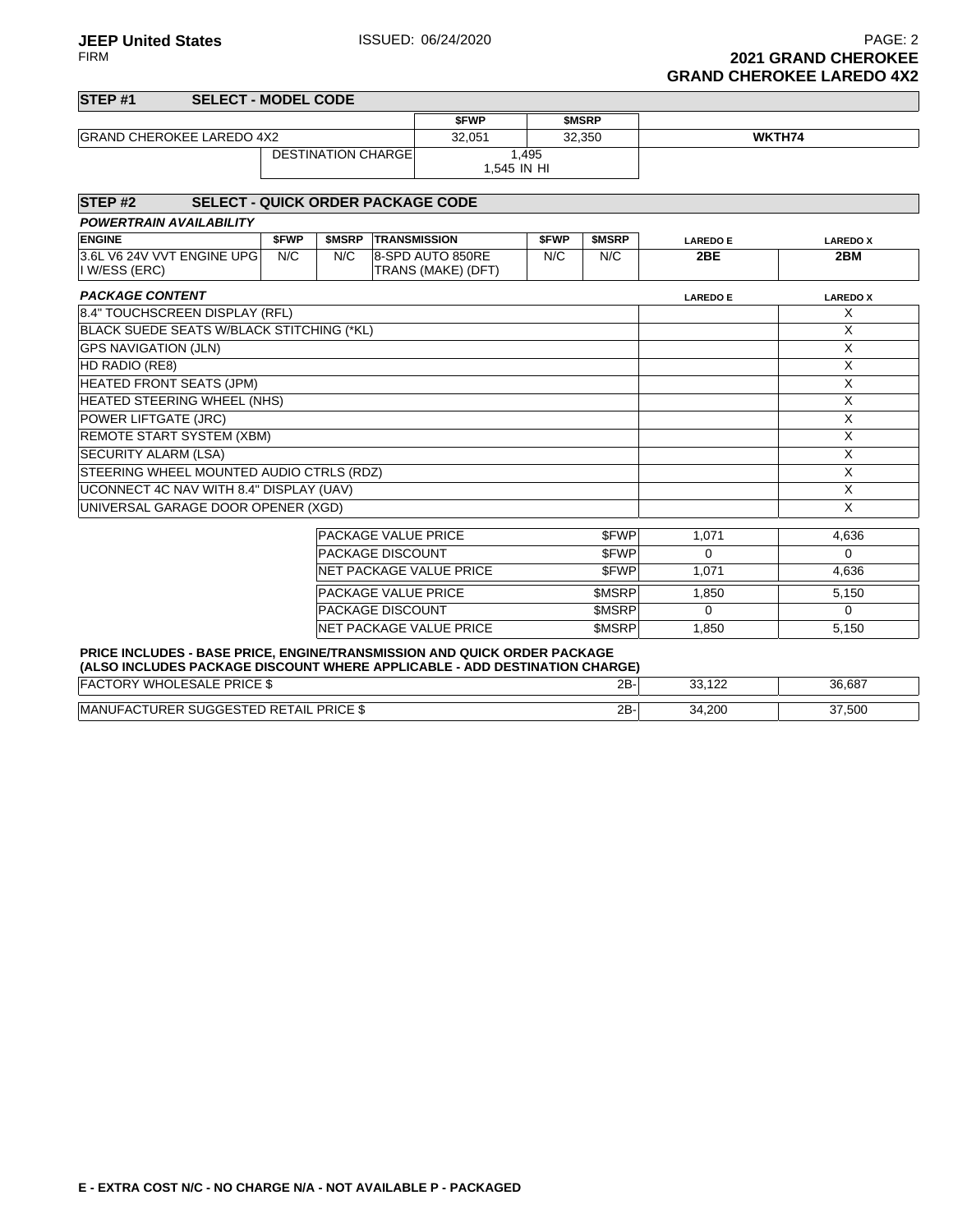### **STEP #3 SELECT - \$ OPTIONS (IF DESIRED)**

|                                                         |           |                          | <b>LAREDO E</b> | <b>LAREDOX</b>              |
|---------------------------------------------------------|-----------|--------------------------|-----------------|-----------------------------|
| <b>DESCRIPTION</b>                                      |           | <b><i>SFWP SMSRP</i></b> | 2 E             | 2 M                         |
| ALTITUDE APPEARANCE PACKAGE                             | 1,126     | 1,250                    |                 | AL <sub>2</sub>             |
| ENGINE BLOCK HEATER                                     | 86        | 95                       | <b>NHK</b>      | <b>NHK</b>                  |
| <b>FRONT LICENSE PLATE BRACKET</b>                      | N/C       | N/C                      | <b>MDA</b>      |                             |
| <b>FULL SIZE SPARE TIRE</b>                             | 136       | 150                      | <b>TBP</b>      | <b>TBP</b>                  |
| <b>POWER SUNROOF</b>                                    | 1,166     | 1,295                    | <b>GWA</b>      |                             |
| <b>PREMIUM LIGHTING GROUP</b>                           | 896       | 995                      | AD <sub>6</sub> | AD <sub>6</sub>             |
| IPROTECH II                                             | 788       | 875                      | <b>AZX</b>      | <b>AZX</b>                  |
| SECURITY AND CONVENIENCE GROUP                          | 1,800     | 2,000                    | AJY             |                             |
| <b>SUN AND SOUND GROUP</b>                              | 1,436     | 1,595                    |                 | <b>AWX</b>                  |
| <b>TRAILER TOW GROUP IV</b>                             | 896       | 995                      | <b>AHX</b>      | <b>AHX</b>                  |
| UCONNECT 4C NAV WITH 8.4" DISPLAY                       | 1.256     | 1,395                    | <b>UAV</b>      | P                           |
| Only on 2TE for 8E9 (Puerto Rico)                       |           |                          |                 |                             |
| <b>MOPAR OPTIONS</b>                                    |           |                          |                 |                             |
| IMOPAR BLACK TUBULAR SIDE STEPS                         | 630       | 700                      | <b>MRU</b>      | <b>MRU</b>                  |
| <b>ONLY 1: MRT OR MRU</b>                               |           |                          |                 |                             |
| <b>MOPAR CARGO AREA LINER</b>                           | 90        | 100                      | <b>CMK</b>      | <b>CMK</b>                  |
| <b>INCLUDED W/ACX</b>                                   |           |                          |                 |                             |
| MOPAR CHROME TUBULAR SIDE STEPS                         | 720       | 800                      | MRT             | MRT                         |
| <b>ONLY 1: MRT OR MRU</b>                               |           |                          |                 |                             |
| MOPAR EXTERIOR BRIGHT ACCENTS GROUP                     | 293       | 325                      | <b>AXA</b>      | <b>AXA</b>                  |
| MOPAR INTERIOR APPEARANCE GROUP                         | 248       | 275                      | <b>ACX</b>      | <b>ACX</b>                  |
| MOPAR INTERIOR BRIGHT ACCENTS GROUP                     | 293       | 325                      | AZ7             | AZ7                         |
| <b>IMOPAR SLUSH MATS</b>                                | 149       | 165                      | <b>CWA</b>      | <b>CWA</b>                  |
| <b>INCLUDED W/ACX</b>                                   |           |                          |                 |                             |
| <b>FLEET ONLY</b>                                       |           |                          |                 |                             |
| <b>CARGO COMPARTMENT COVER</b>                          | 90        | 100                      | CSC             |                             |
| <b>INCLUDED W/AJY</b>                                   |           |                          |                 |                             |
|                                                         |           |                          |                 |                             |
| <b>STEP#4</b><br><b>SELECT - COLOR &amp; TRIM CODES</b> |           |                          |                 |                             |
| <b>COLOR/TRIM</b>                                       |           | <b><i>SFWP SMSRP</i></b> | <b>BLACK</b>    | <b>BLACK/LT FROST BEIGE</b> |
| ICLOTH BUCKET SEATS                                     | $(S)$ N/C | N/C                      | A5X9            |                             |
|                                                         | $(S)$ N/C | N/C                      |                 | A5XL                        |
| BLACK SUEDE SEATS W/BLACK STITCHING<br>$W/2$ M          | N/C       | N/C                      | KLX9            |                             |
| $W/2$ <sub>F</sub><br> CLOTH BUCKET SEATS               | N/C       | N/C                      | MFX9            |                             |
| <b>MONOTONE PAINT - APA</b>                             |           |                          |                 |                             |
| <b>PRIMARY COLOR</b>                                    |           |                          |                 |                             |
| BILLET SILVER METALLIC CLEAR COAT                       | 220       | 245                      | <b>PSC</b>      | <b>PSC</b>                  |
| N/A W/2TF                                               |           |                          |                 |                             |
| <b>BRIGHT WHITE CLEAR COAT</b>                          | N/C       | N/C                      | PW7             | PW7                         |
| DIAMOND BLACK CRYSTAL P/C                               | 220       | 245                      | <b>PXJ</b>      | <b>PXJ</b>                  |
| <b>GRANITE CRYSTAL MET. CLEAR COAT</b>                  | 220       | 245                      | PAU             | PAU                         |
| N/A W/2TF                                               |           |                          |                 |                             |
| STING-GRAY CLEAR COAT                                   | 220       | 245                      | <b>PDN</b>      |                             |
| M/H 2TM OR 2TF                                          |           |                          |                 |                             |
| <b>VELVET RED PEARL COAT</b>                            | 220       | 245                      | <b>PRV</b>      | PRV                         |
| N/A W/2TF                                               |           |                          |                 |                             |
| WALNUT BROWN MET. CLEAR COAT                            | 220       | 245                      | <b>PUW</b>      | <b>PUW</b>                  |
| M/H 2TE                                                 |           |                          |                 |                             |
|                                                         |           |                          |                 |                             |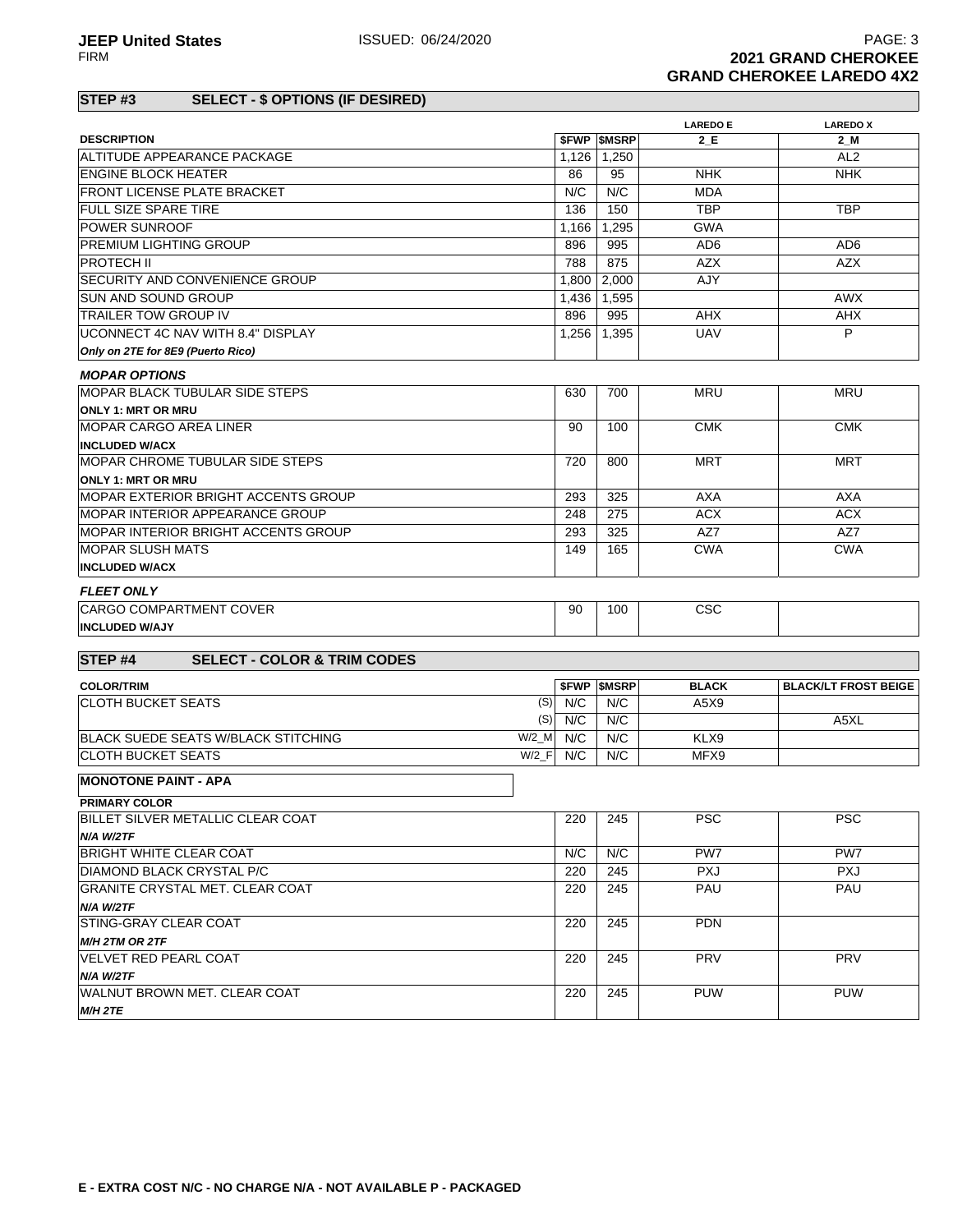**JEEP United States ISSUED: 06/24/2020 PAGE: 4 PAGE: 4 PAGE: 4** FIRM **2021 GRAND CHEROKEE GRAND CHEROKEE LAREDO 4X4**

#### **STEP #1 SELECT - MODEL CODE \$FWP \$MSRP** GRAND CHEROKEE LAREDO 4X4 34,353 34,650 WKJH74 DESTINATION CHARGE 1,495 1,545 IN HI **STEP #2 SELECT - QUICK ORDER PACKAGE CODE POWERTRAIN AVAILABILITY ENGINE \$FWP \$MSRP TRANSMISSION \$FWP \$MSRP LAREDO E LAREDO X** 3.6L V6 24V VVT ENGINE UPG I W/ESS (ERC) N/C N/C 8-SPD AUTO 850RE TRANS (MAKE) (DFT) N/C N/C **2BE 2BM PACKAGE CONTENT LAREDO X LAREDO X LAREDO X LAREDO X LAREDO X LAREDO X LAREDO X LAREDO X** 8.4" TOUCHSCREEN DISPLAY (RFL) X BLACK SUEDE SEATS W/BLACK STITCHING (\*KL) X GPS NAVIGATION (JLN) X HD RADIO (RE8) X HEATED FRONT SEATS (JPM) X HEATED STEERING WHEEL (NHS) NOTED SEE THE SEE THE SEE THE SEE THE SEE THE SEE THE SEE THE SEE THE SEE THE SEE THE SEE THE SEE THE SEE THE SEE THE SEE THE SEE THE SEE THE SEE THE SEE THE SEE THE SEE THE SEE THE SEE THE SEE POWER LIFTGATE (JRC) X REMOTE START SYSTEM (XBM) X X SECURITY ALARM (LSA) X STEERING WHEEL MOUNTED AUDIO CTRLS (RDZ) NAMED AND STEERING WHEEL MOUNTED AUDIO CTRLS (RDZ) UCONNECT 4C NAV WITH 8.4" DISPLAY (UAV) X X UNIVERSAL GARAGE DOOR OPENER (XGD) X

| <b>PACKAGE VALUE PRICE</b>      | \$FWP        | 750   | 4.366 |
|---------------------------------|--------------|-------|-------|
| <b>PACKAGE DISCOUNT</b>         | <b>SFWP</b>  |       |       |
| <b>INET PACKAGE VALUE PRICE</b> | <b>SFWP</b>  | 750   | 4.366 |
| <b>PACKAGE VALUE PRICE</b>      | <b>SMSRP</b> | 1.550 | 4.850 |
| <b>PACKAGE DISCOUNT</b>         | <b>SMSRP</b> |       |       |
| <b>INET PACKAGE VALUE PRICE</b> | <b>SMSRP</b> | 1.550 | 4.850 |
|                                 |              |       |       |

#### **PRICE INCLUDES - BASE PRICE, ENGINE/TRANSMISSION AND QUICK ORDER PACKAGE (ALSO INCLUDES PACKAGE DISCOUNT WHERE APPLICABLE - ADD DESTINATION CHARGE)**

| <b>PRICE \$</b><br><b>WH</b><br>'י<br>⊢SA<br>ີ                     | 2B | 25.422<br><b>JJ.IUJ</b> | 38.710<br><u>ູບບ</u><br>. . |
|--------------------------------------------------------------------|----|-------------------------|-----------------------------|
| <b>PRICE S</b><br><b>MA</b><br>∆ Nii<br>TAIL I<br>41 L<br>(¬⊫<br>◝ | 2B | 36,200                  | <b>30 500</b><br>ວອ,ວບບ     |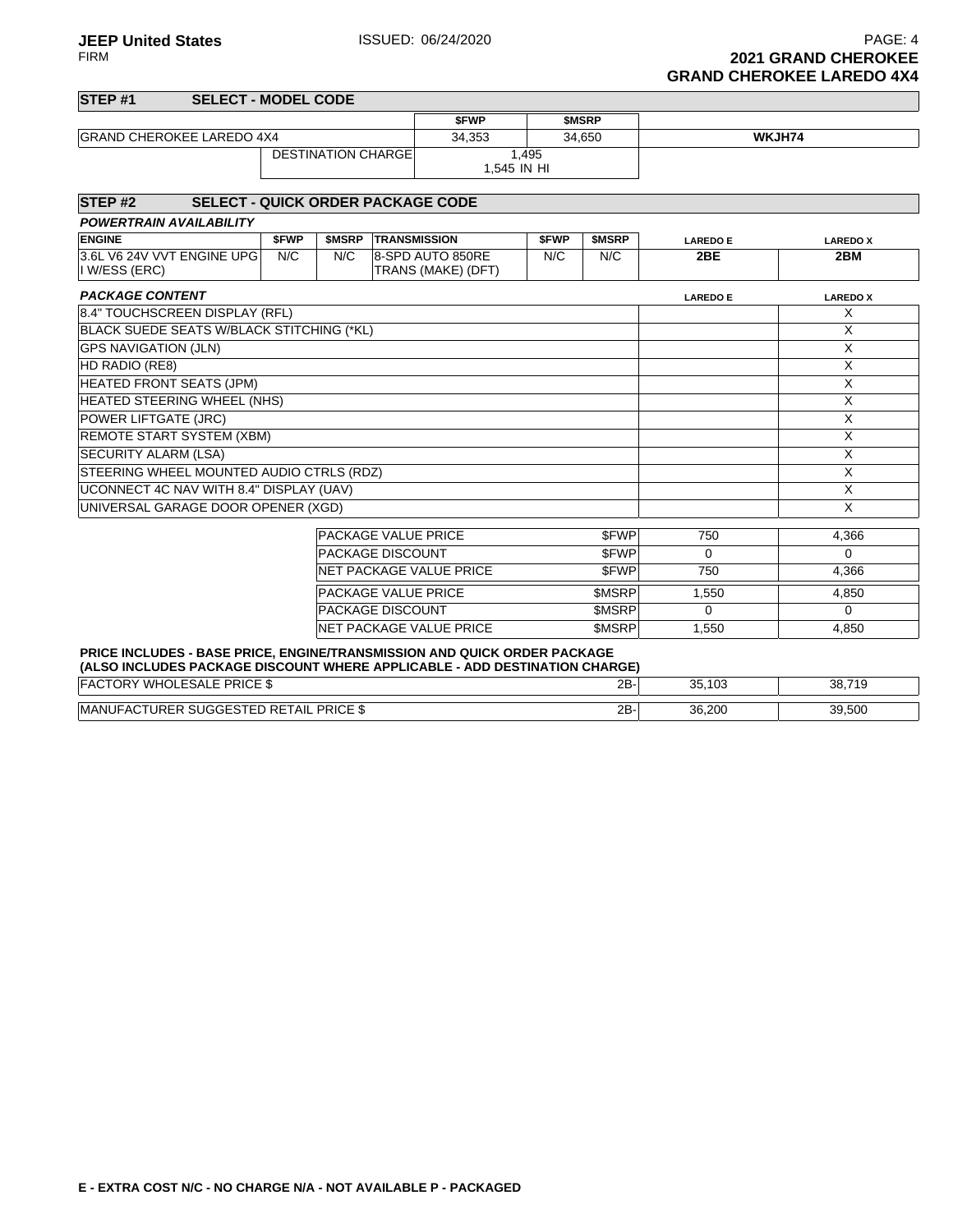### **STEP #3 SELECT - \$ OPTIONS (IF DESIRED)**

|                                                              |           |                                 | <b>LAREDO E</b>      | <b>LAREDOX</b>              |
|--------------------------------------------------------------|-----------|---------------------------------|----------------------|-----------------------------|
| <b>DESCRIPTION</b>                                           |           | <b><i>SFWP SMSRP</i></b>        | 2 E                  | 2 M                         |
| ALL WEATHER TRAIL RATED PACKAGE                              | 1,526     | 1,695                           | <b>AVT</b>           |                             |
| includes package ACX content                                 |           |                                 |                      |                             |
| ALTITUDE APPEARANCE PACKAGE                                  | 1,126     | 1,250                           |                      | AL <sub>2</sub>             |
| <b>ENGINE BLOCK HEATER</b>                                   | 86        | 95                              | <b>NHK</b>           | <b>NHK</b>                  |
| <b>FRONT LICENSE PLATE BRACKET</b>                           | N/C       | N/C                             | <b>MDA</b>           |                             |
| <b>POWER SUNROOF</b>                                         | 1,166     | 1,295                           | <b>GWA</b>           |                             |
| <b>PREMIUM LIGHTING GROUP</b>                                | 896       | 995                             | AD <sub>6</sub>      | AD <sub>6</sub>             |
| <b>PROTECH II</b>                                            | 788       | 875                             | <b>AZX</b>           | <b>AZX</b>                  |
| <b>SECURITY AND CONVENIENCE GROUP</b>                        | 1,800     | 2,000                           | AJY                  |                             |
| W/AVT 1,216                                                  |           | 1,350                           | AJY                  |                             |
| <b>SUN AND SOUND GROUP</b>                                   | 1,436     | 1,595                           |                      | <b>AWX</b>                  |
| <b>TRAILER TOW GROUP IV</b>                                  | 896       | 995                             | <b>AHX</b>           | <b>AHX</b>                  |
| W/AVT                                                        | 760       | 845                             | AHX                  |                             |
| UCONNECT 4C NAV WITH 8.4" DISPLAY                            | 1,256     | 1,395                           | <b>UAV</b>           | P                           |
| Only on 2TE for 8E9 (Puerto Rico)                            |           |                                 |                      |                             |
| <b>MOPAR OPTIONS</b>                                         |           |                                 |                      |                             |
| <b>MOPAR BLACK TUBULAR SIDE STEPS</b>                        | 630       | 700                             | <b>MRU</b>           | <b>MRU</b>                  |
| <b>ONLY 1: MRT OR MRU</b>                                    |           |                                 |                      |                             |
| <b>MOPAR CARGO AREA LINER</b>                                | 90        | 100                             | <b>CMK</b>           | <b>CMK</b>                  |
| <b>INCLUDED W/ACX OR AVT</b>                                 |           |                                 |                      |                             |
| MOPAR CHROME TUBULAR SIDE STEPS                              | 720       | 800                             | <b>MRT</b>           | <b>MRT</b>                  |
| <b>ONLY 1: MRT OR MRU</b>                                    |           |                                 |                      |                             |
| <b>IMOPAR EXTERIOR BRIGHT ACCENTS GROUP</b>                  | 293       | 325                             | <b>AXA</b>           | <b>AXA</b>                  |
| <b>MOPAR INTERIOR APPEARANCE GROUP</b>                       | 248       | 275                             | <b>ACX</b>           | <b>ACX</b>                  |
| W/AVT                                                        | 248       | 275                             | <b>ACX</b>           |                             |
| IMOPAR INTERIOR BRIGHT ACCENTS GROUP                         | 293       | 325                             | AZ7                  | AZ7                         |
| <b>MOPAR SLUSH MATS</b>                                      | 149       | 165                             | <b>CWA</b>           | <b>CWA</b>                  |
| <b>INCLUDED W/ACX OR AVT</b>                                 |           |                                 |                      |                             |
| <b>FLEET ONLY</b>                                            |           |                                 |                      |                             |
| <b>CARGO COMPARTMENT COVER</b>                               | 90        | 100                             | <b>CSC</b>           |                             |
| <b>INCLUDED W/AJY</b>                                        |           |                                 |                      |                             |
| <b>FULL SIZE SPARE TIRE</b>                                  | 136       | 150                             | <b>TBP</b>           | <b>TBP</b>                  |
| W/AHX OR AVT<br>FLEET ONLY; INCLUDED W/AHX OR AVT            | N/C       | N/C                             |                      | <b>TBP</b>                  |
|                                                              |           |                                 |                      |                             |
| STEP <sub>#4</sub><br><b>SELECT - COLOR &amp; TRIM CODES</b> |           |                                 |                      |                             |
|                                                              |           |                                 |                      |                             |
| <b>COLOR/TRIM</b><br><b>CLOTH BUCKET SEATS</b>               | $(S)$ N/C | <b><i>SFWP SMSRP</i></b><br>N/C | <b>BLACK</b><br>A5X9 | <b>BLACK/LT FROST BEIGE</b> |
| (S)                                                          | N/C       | N/C                             |                      | A5XL                        |
| W/2_M OR 2_N<br>BLACK SUEDE SEATS W/BLACK STITCHING          | N/C       | N/C                             | KLX9                 |                             |
| $W/2$ <sub>_F</sub><br>ICLOTH BUCKET SEATS                   | N/C       | N/C                             | MFX9                 |                             |
|                                                              |           |                                 |                      |                             |
| <b>MONOTONE PAINT - APA</b>                                  |           |                                 |                      |                             |
| <b>PRIMARY COLOR</b>                                         |           |                                 |                      |                             |
| BILLET SILVER METALLIC CLEAR COAT                            | 220       | 245                             | <b>PSC</b>           | <b>PSC</b>                  |
| N/A W/2TF                                                    |           |                                 |                      |                             |
| <b>BRIGHT WHITE CLEAR COAT</b>                               | N/C       | N/C                             | PW7                  | PW7                         |
| DIAMOND BLACK CRYSTAL P/C                                    | 220       | 245                             | <b>PXJ</b>           | <b>PXJ</b>                  |
| GRANITE CRYSTAL MET. CLEAR COAT                              | 220       | 245                             | PAU                  | PAU                         |
| N/A W/2TF                                                    |           |                                 |                      |                             |
| STING-GRAY CLEAR COAT                                        | 220       | 245                             | <b>PDN</b>           |                             |
| M/H 2TM or 2TF                                               |           |                                 |                      |                             |
| IVELVET RED PEARL COAT                                       | 220       | 245                             | <b>PRV</b>           | <b>PRV</b>                  |
| N/A W/2TF                                                    |           |                                 |                      |                             |
| WALNUT BROWN MET. CLEAR COAT                                 | 220       | 245                             | <b>PUW</b>           | PUW                         |
| M/H 2TE                                                      |           |                                 |                      |                             |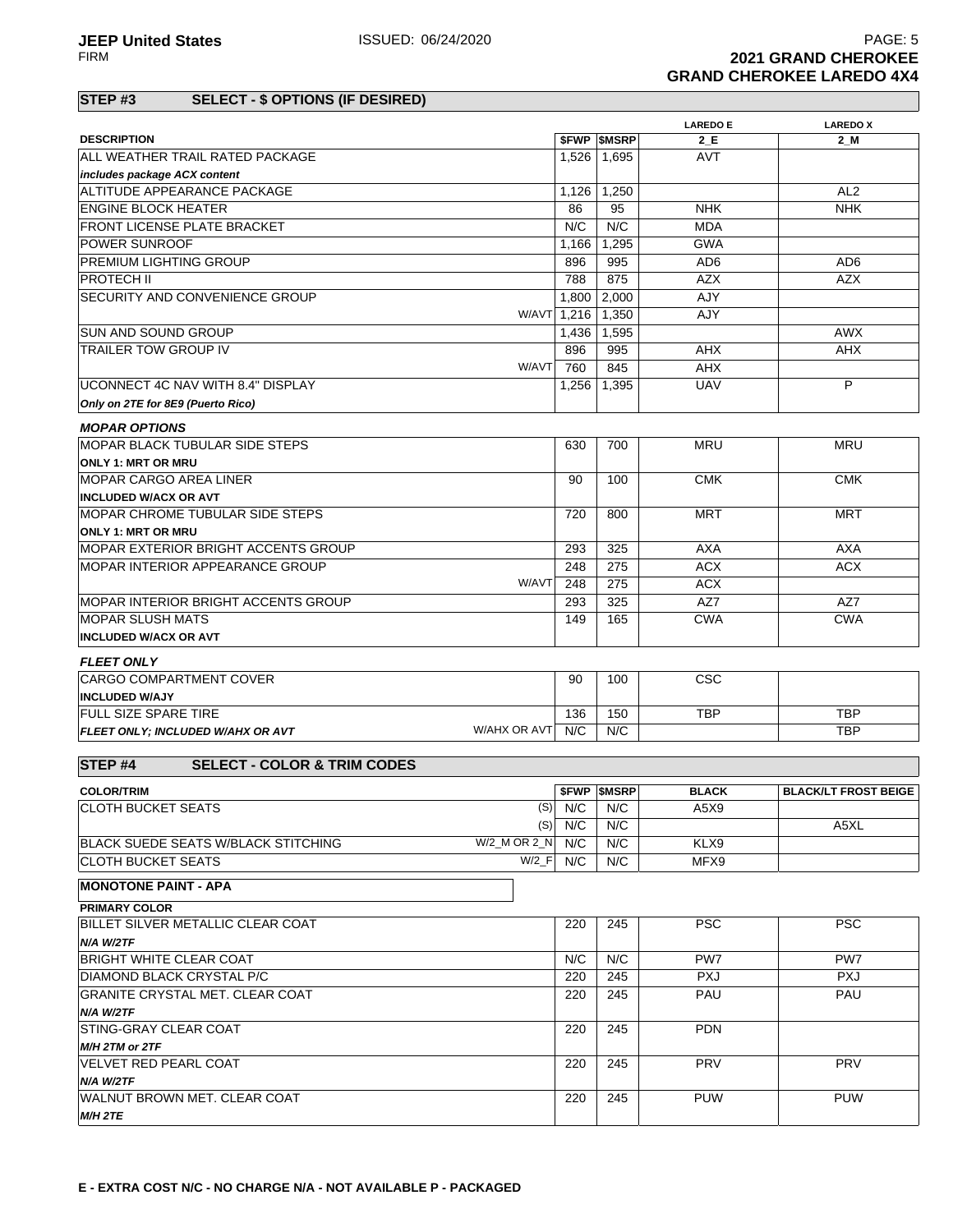MOPAR SLUSH MATS **INCLUDED W/ACX**

#### **STEP #1 SELECT - MODEL CODE \$FWP \$MSRP GRAND CHEROKEE LIMITED 4X2** 38,757 40,155 **WKTP74** DESTINATION CHARGE 1,495 1,545 IN HI **STEP #2 SELECT - QUICK ORDER PACKAGE CODE POWERTRAIN AVAILABILITY ENGINE \$FWP \$MSRP TRANSMISSION \$FWP \$MSRP LIMITED** 3.6L V6 24V VVT ENGINE UPG I W/ESS (ERC) N/C N/C 8-SPD AUTO 850RE TRANS (MAKE) (DFT) N/C N/C **2BH PRICE INCLUDES - BASE PRICE, ENGINE/TRANSMISSION AND QUICK ORDER PACKAGE (ALSO INCLUDES PACKAGE DISCOUNT WHERE APPLICABLE - ADD DESTINATION CHARGE)** FACTORY WHOLESALE PRICE \$ 2B- 38,757 MANUFACTURER SUGGESTED RETAIL PRICE \$ 2B- 2B- 40,155 **STEP #3 SELECT - \$ OPTIONS (IF DESIRED) LIMITED DESCRIPTION \$FWP \$MSRP 2\_H** 20X8.0 POLISHED/TECH GRAY ALUM WHLS 1,796 1,995 1,995 WRA 265/50R20 PERFORMANCE A/S TIRES **N/A W/WHV** 356 395 TKY ENGINE BLOCK HEATER NHK FRONT LICENSE PLATE BRACKET NEXT AND A RESERVE THE MODE OF A RESERVE THE MODE OF A RESERVE THE MODE OF A RESERVE THE MODE OF A RESERVE THE MODE OF A RESERVE THE MODE OF A RESERVE THE MODE OF A RESERVE THE MODE OF A RESERVE FULL SIZE SPARE TIRE **136 150 TBP** LUXURY GROUP II AHN PREMIUM LIGHTING GROUP 896 995 AD6 PROTECH II 1,796 1,995 AZX REAR DVD ENTERTAINMENT CENTER **M/H AHN** 1,796 1,995 AEK SUN AND SOUND GROUP **1,655** 1,840 TRAILER TOW GROUP IV **896 895 AHX MOPAR OPTIONS** MOPAR BLACK TUBULAR SIDE STEPS **ONLY 1: MRT OR MRU** 630 700 MRU MOPAR CARGO AREA LINER **INCLUDED W/ACX** 90 100 CMK MOPAR CHROME TUBULAR SIDE STEPS **ONLY 1: MRT OR MRU** 720 800 MRT MOPAR INTERIOR APPEARANCE GROUP 248 275 ACX

MOPAR INTERIOR BRIGHT ACCENTS GROUP 293 325 AZ7

149 165 CWA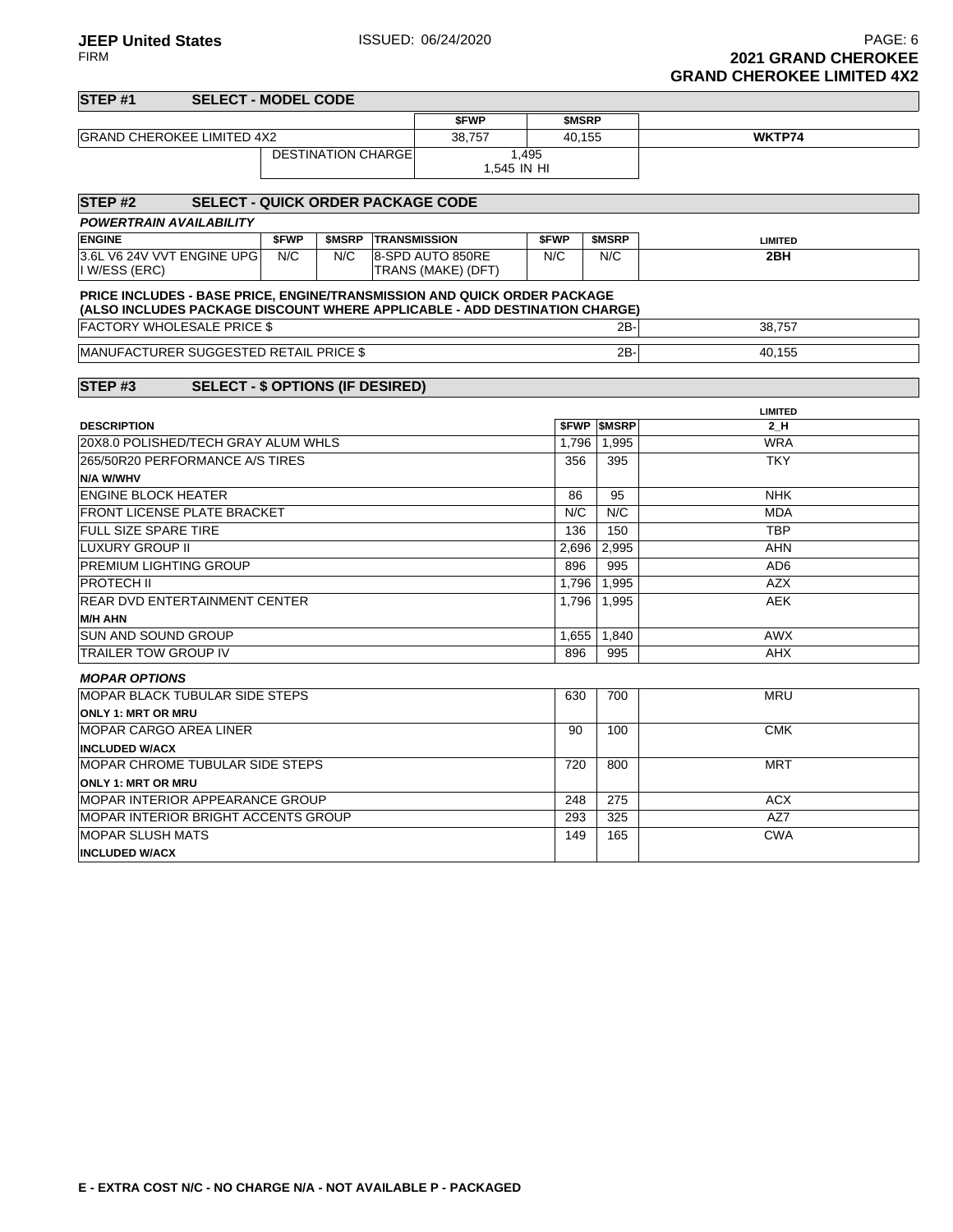220 245 PAU PAU

220 245 PHR PHR

220 245 PUW PUW

#### **STEP #4 SELECT - COLOR & TRIM CODES**

GRANITE CRYSTAL MET. CLEAR COAT

SANGRIA METALLIC CLEAR COAT

WALNUT BROWN MET. CLEAR COAT

**N/A with 2\_G**

**N/A with 2\_G**

**N/A with 2\_G**

| <b>COLOR/TRIM</b>                        |         |     | <b>SFWP SMSRP</b> | <b>BLACK</b>    | <b>BLACK/LT FROST BEIGE</b> |
|------------------------------------------|---------|-----|-------------------|-----------------|-----------------------------|
| <b>LEATHER TRIMMED BUCKET SEATS</b>      | (S)     | N/C | N/C               | CJX9            |                             |
|                                          | (S)     | N/C | N/C               |                 | <b>CJXL</b>                 |
| LEATHER TRIM SEATS W/PERF INSERTS        | W/AHN   | N/C | N/C               | DLX9            |                             |
|                                          | W/AHN   | N/C | N/C               |                 | <b>DLXL</b>                 |
| <b>LEATHER TRIMMED BUCKET SEATS</b>      | W/2 K   | N/C | N/C               | JYX9            |                             |
| LEATHER TRIMMED SEATS                    | $W/2_G$ | N/C | N/C               | YLX9            |                             |
| <b>MONOTONE PAINT - APA</b>              |         |     |                   |                 |                             |
| <b>PRIMARY COLOR</b>                     |         |     |                   |                 |                             |
| <b>BILLET SILVER METALLIC CLEAR COAT</b> |         | 220 | 245               | <b>PSC</b>      | <b>PSC</b>                  |
| $N/A$ with 2 G or 2 K                    |         |     |                   |                 |                             |
| <b>BRIGHT WHITE CLEAR COAT</b>           |         | N/C | N/C               | PW <sub>7</sub> | PW <sub>7</sub>             |

DIAMOND BLACK CRYSTAL P/C 220 245 PXJ PXJ

SLATE BLUE PEARL COAT **220** 245 PBF PBF PBF VELVET RED PEARL COAT 220 245 PRV PRV

|  |  | E - EXTRA COST N/C - NO CHARGE N/A - NOT AVAILABLE P - PACKAGED |  |
|--|--|-----------------------------------------------------------------|--|
|  |  |                                                                 |  |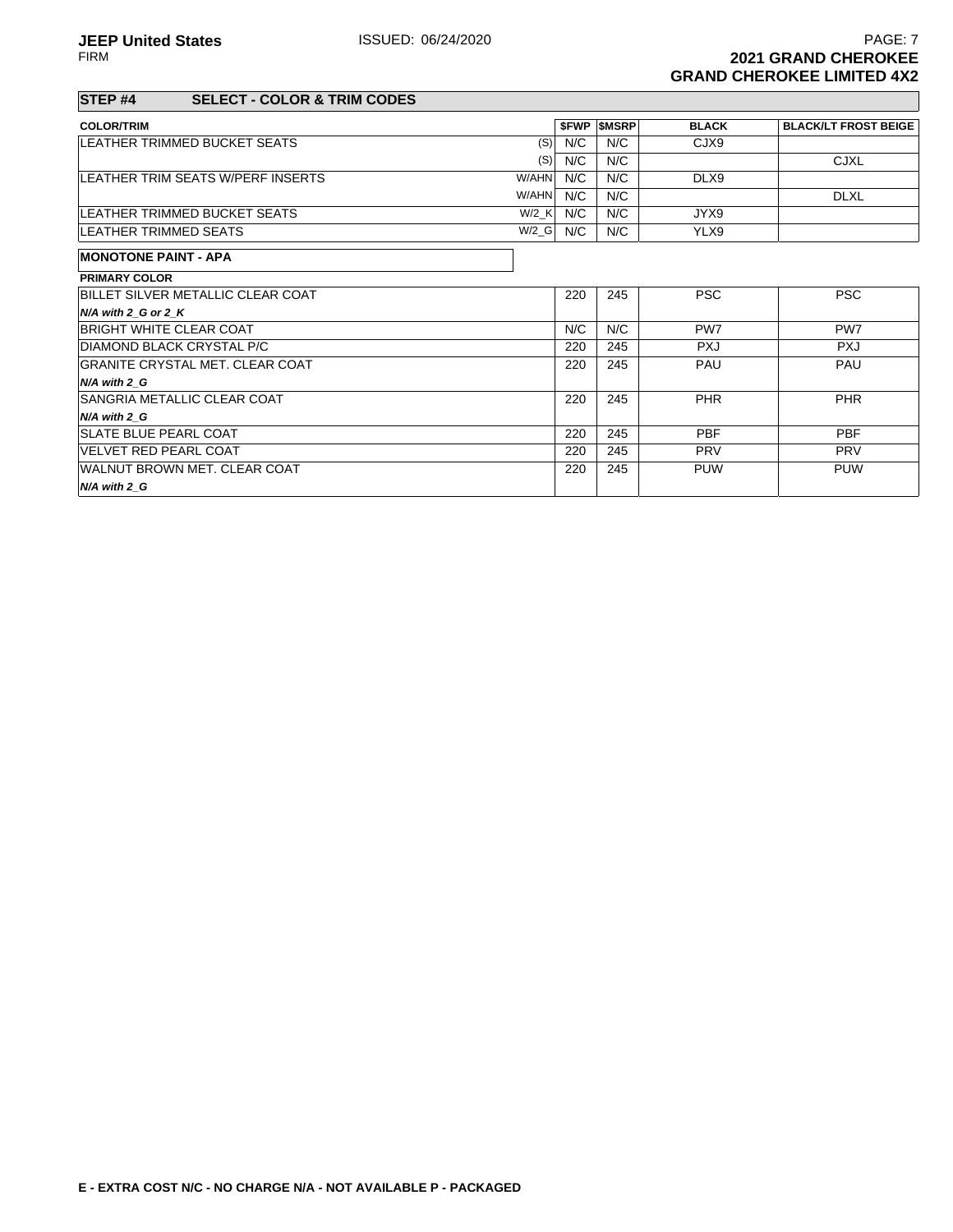# **STEP #1 SELECT - MODEL CODE \$FWP \$MSRP** GRAND CHEROKEE LIMITED 4X4 40,732 42,155 **WKJP74** DESTINATION CHARGE 1,495 1,545 IN HI **STEP #2 SELECT - QUICK ORDER PACKAGE CODE POWERTRAIN AVAILABILITY ENGINE \$FWP \$MSRP TRANSMISSION \$FWP \$MSRP LIMITED**

| <b>ENGINE</b>              | <b>SFWP</b> | <b>SMSRP</b> | <b>ITRANSMISSION</b>      | <b>SFWP</b> | <b>SMSRP</b> | LIMITED |
|----------------------------|-------------|--------------|---------------------------|-------------|--------------|---------|
| 3.6L V6 24V VVT ENGINE UPG | N/C         | N/C          | 8-SPD AUTO 850RE          | N/C         | N/C          | 2BH     |
| II W/ESS (ERC)             |             |              | <b>TRANS (MAKE) (DFT)</b> |             |              |         |
| 15.7L V8 MDS VVT ENGINE    | 3,056       | 3.395        | 8-SPD AUTO 8HP70          | N/C         | N/C          | 22H     |
| (EZH)                      |             |              | ITRANS (BUY) (DFD)        |             |              |         |

#### **PRICE INCLUDES - BASE PRICE, ENGINE/TRANSMISSION AND QUICK ORDER PACKAGE**

| (ALSO INCLUDES PACKAGE DISCOUNT WHERE APPLICABLE - ADD DESTINATION CHARGE) |        |        |  |  |  |  |
|----------------------------------------------------------------------------|--------|--------|--|--|--|--|
| <b>FACTORY WHOLESALE PRICE \$</b>                                          | $2B-1$ | 40.732 |  |  |  |  |
|                                                                            | $22 -$ | 43.788 |  |  |  |  |
| MANUFACTURER SUGGESTED RETAIL PRICE \$                                     | $2B-1$ | 42.155 |  |  |  |  |
|                                                                            |        |        |  |  |  |  |
|                                                                            | $22 -$ | 45.550 |  |  |  |  |

### **STEP #3 SELECT - \$ OPTIONS (IF DESIRED)**

|                                            | <b>LIMITED</b> |                   |                 |  |  |
|--------------------------------------------|----------------|-------------------|-----------------|--|--|
| <b>DESCRIPTION</b>                         |                | <b>SFWP SMSRP</b> | 2 H             |  |  |
| 20X8.0 POLISHED/TECH GRAY ALUM WHLS        | 1.796          | 1,995             | <b>WRA</b>      |  |  |
| 265/50R20 PERFORMANCE A/S TIRES            | 356            | 395               | <b>TKY</b>      |  |  |
| <b>N/A W/WHV</b>                           |                |                   |                 |  |  |
| <b>ENGINE BLOCK HEATER</b>                 | 86             | 95                | <b>NHK</b>      |  |  |
| <b>FRONT LICENSE PLATE BRACKET</b>         | N/C            | N/C               | <b>MDA</b>      |  |  |
| <b>LUXURY GROUP II</b>                     | 2,696          | 2,995             | <b>AHN</b>      |  |  |
| <b>OFF-ROAD ADVENTURE II</b>               | 2.246          | 2,495             | <b>AWY</b>      |  |  |
| includes package AHX content               |                |                   |                 |  |  |
| <b>PREMIUM LIGHTING GROUP</b>              | 896            | 995               | AD <sub>6</sub> |  |  |
| <b>PROTECH II</b>                          | 1,796          | 1.995             | <b>AZX</b>      |  |  |
| <b>REAR DVD ENTERTAINMENT CENTER</b>       | 1,796          | 1,995             | <b>AEK</b>      |  |  |
| <b>M/H AHN</b>                             |                |                   |                 |  |  |
| <b>SUN AND SOUND GROUP</b>                 | 1,655          | 1,840             | <b>AWX</b>      |  |  |
| <b>TRAILER TOW GROUP IV</b>                | 896            | 995               | <b>AHX</b>      |  |  |
| <b>INCLUDED W/AWY</b>                      |                |                   |                 |  |  |
| <b>MOPAR OPTIONS</b>                       |                |                   |                 |  |  |
| <b>MOPAR BLACK TUBULAR SIDE STEPS</b>      | 630            | 700               | <b>MRU</b>      |  |  |
| <b>ONLY 1: MRT OR MRU</b>                  |                |                   |                 |  |  |
| <b>MOPAR CARGO AREA LINER</b>              | 90             | 100               | <b>CMK</b>      |  |  |
| <b>INCLUDED W/ACX</b>                      |                |                   |                 |  |  |
| <b>IMOPAR CHROME TUBULAR SIDE STEPS</b>    | 720            | 800               | <b>MRT</b>      |  |  |
| <b>ONLY 1: MRT OR MRU</b>                  |                |                   |                 |  |  |
| <b>MOPAR INTERIOR APPEARANCE GROUP</b>     | 248            | 275               | <b>ACX</b>      |  |  |
| <b>MOPAR INTERIOR BRIGHT ACCENTS GROUP</b> | 293            | 325               | AZ7             |  |  |
| <b>MOPAR SLUSH MATS</b>                    | 149            | 165               | <b>CWA</b>      |  |  |
| <b>INCLUDED W/ACX</b>                      |                |                   |                 |  |  |
| <b>FLEET ONLY</b>                          |                |                   |                 |  |  |
| <b>FULL SIZE SPARE TIRE</b>                | 136            | 150               | <b>TBP</b>      |  |  |
| FLEET ONLY; INCLUDED W/AHX OR AWY          |                |                   |                 |  |  |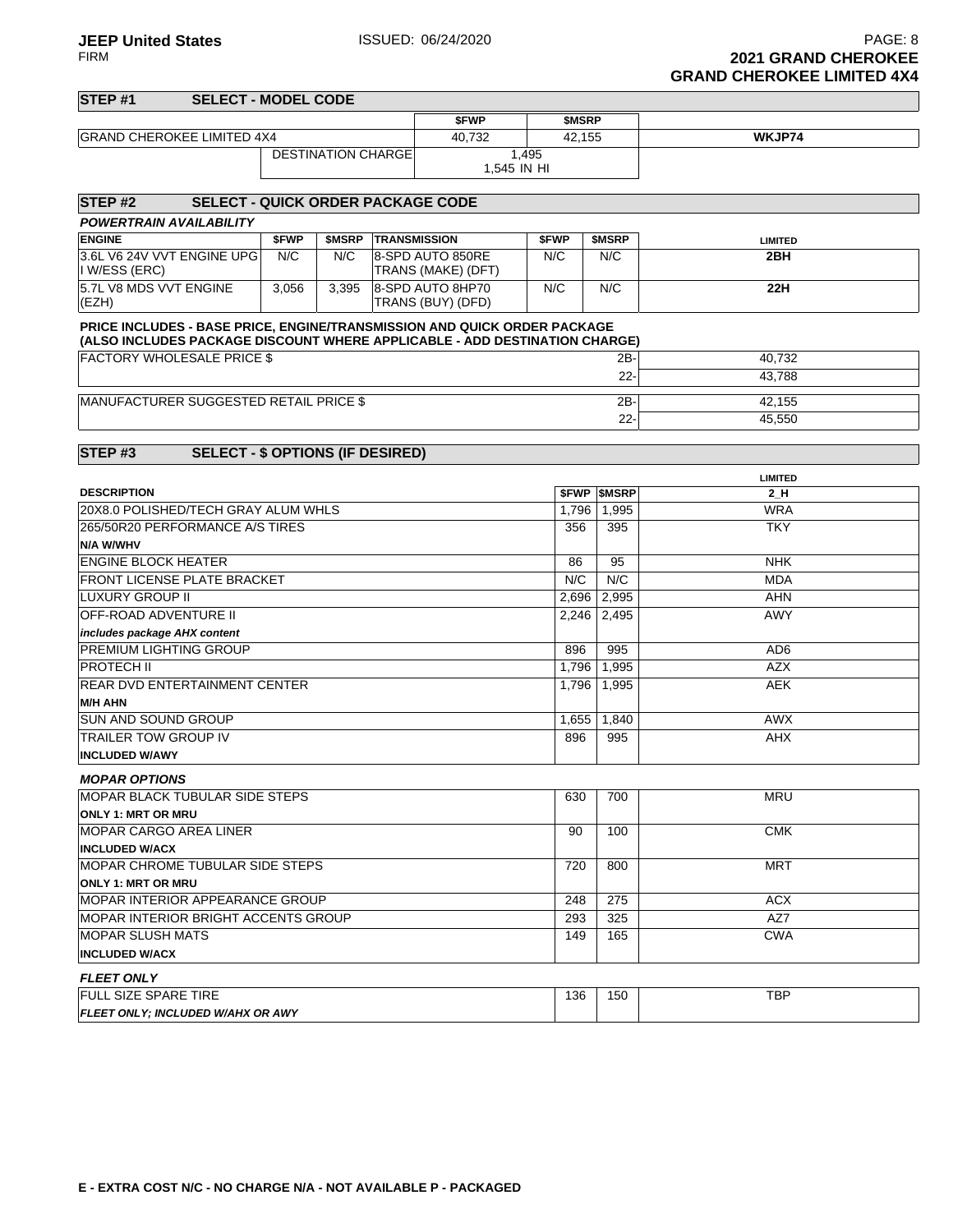220 245 PAU PAU

220 245 PHR PHR

220 245 PUW PUW

#### **STEP #4 SELECT - COLOR & TRIM CODES**

GRANITE CRYSTAL MET. CLEAR COAT

SANGRIA METALLIC CLEAR COAT

WALNUT BROWN MET. CLEAR COAT

**N/A with 2\_G**

**N/A with 2\_G**

**N/A with 2\_G**

| <b>COLOR/TRIM</b>                   |       |     | <b>SFWP SMSRP</b> | <b>BLACK</b>    | <b>BLACK/LT FROST BEIGE</b> |
|-------------------------------------|-------|-----|-------------------|-----------------|-----------------------------|
| LEATHER TRIMMED BUCKET SEATS        | (S)   | N/C | N/C               | CJX9            |                             |
|                                     | (S)   | N/C | N/C               |                 | <b>CJXL</b>                 |
| LEATHER TRIM SEATS W/PERF INSERTS   | W/AHN | N/C | N/C               | DLX9            |                             |
|                                     | W/AHN | N/C | N/C               |                 | <b>DLXL</b>                 |
| <b>LEATHER TRIMMED BUCKET SEATS</b> | W/2 K | N/C | N/C               | JYX9            |                             |
| LEATHER TRIMMED SEATS               | W/2 G | N/C | N/C               | YLX9            |                             |
| <b>MONOTONE PAINT - APA</b>         |       |     |                   |                 |                             |
| <b>PRIMARY COLOR</b>                |       |     |                   |                 |                             |
| BILLET SILVER METALLIC CLEAR COAT   |       | 220 | 245               | <b>PSC</b>      | <b>PSC</b>                  |
| $N/A$ with 2 G or 2 K               |       |     |                   |                 |                             |
| <b>BRIGHT WHITE CLEAR COAT</b>      |       | N/C | N/C               | PW <sub>7</sub> | PW <sub>7</sub>             |

DIAMOND BLACK CRYSTAL P/C 220 245 PXJ PXJ

SLATE BLUE PEARL COAT **220** 245 PBF PBF PBF VELVET RED PEARL COAT 220 245 PRV PRV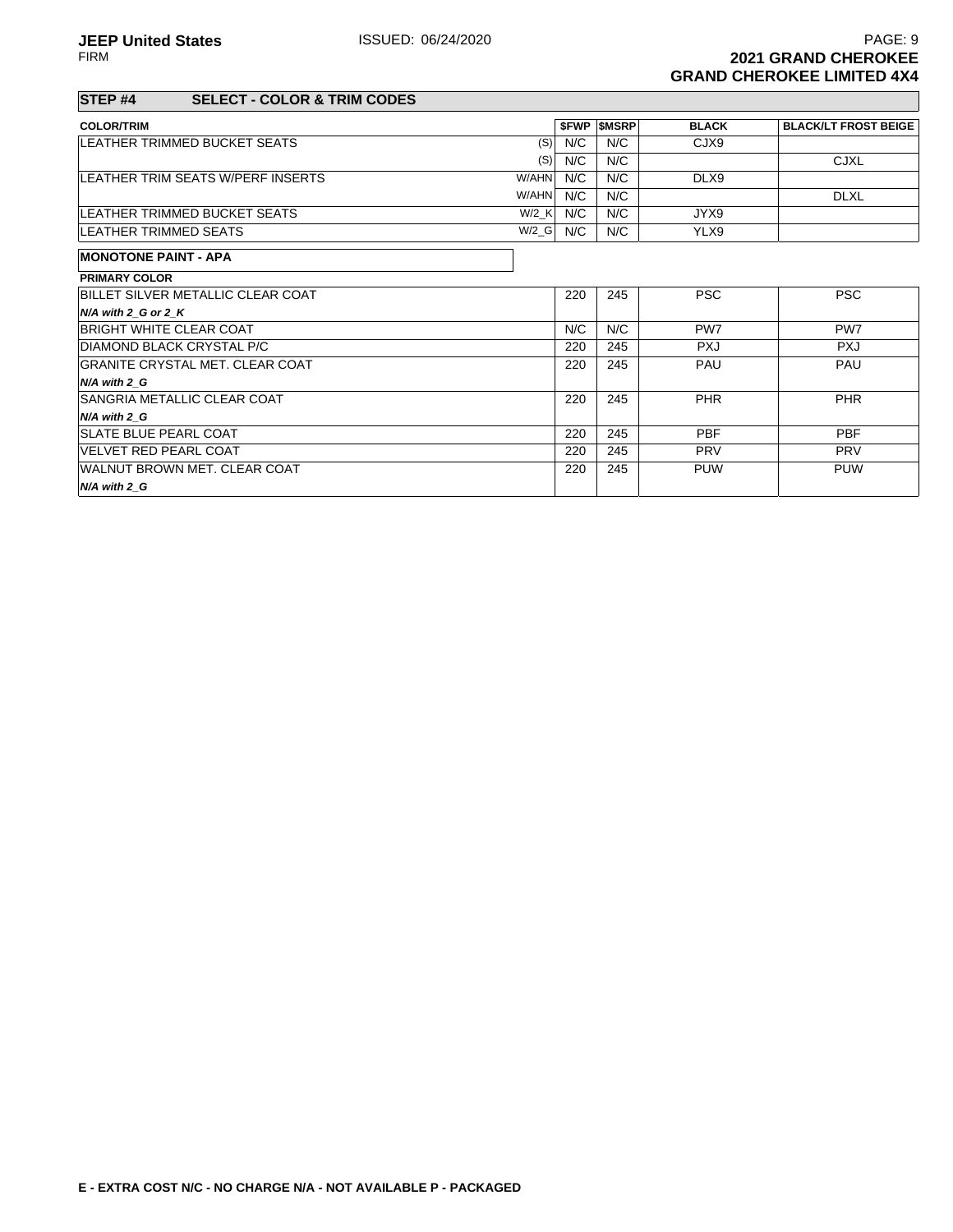| STEP <sub>#1</sub><br><b>SELECT - MODEL CODE</b>                                                                                                       |       |                           |                            |                                        |                      |             |                          |                       |
|--------------------------------------------------------------------------------------------------------------------------------------------------------|-------|---------------------------|----------------------------|----------------------------------------|----------------------|-------------|--------------------------|-----------------------|
|                                                                                                                                                        |       |                           |                            | \$FWP                                  |                      | \$MSRP      |                          |                       |
| <b>GRAND CHEROKEE TRAILHAWK 4X4</b>                                                                                                                    |       |                           |                            | 43,740                                 |                      | 45,355      |                          | WKJR74                |
|                                                                                                                                                        |       | <b>DESTINATION CHARGE</b> |                            |                                        | 1,495<br>1.545 IN HI |             |                          |                       |
| STEP <sub>#2</sub><br><b>SELECT - QUICK ORDER PACKAGE CODE</b>                                                                                         |       |                           |                            |                                        |                      |             |                          |                       |
| <b>POWERTRAIN AVAILABILITY</b>                                                                                                                         |       |                           |                            |                                        |                      |             |                          |                       |
| <b>ENGINE</b>                                                                                                                                          | \$FWP |                           | <b>\$MSRP TRANSMISSION</b> |                                        | \$FWP                |             | \$MSRP                   |                       |
| 5.7L V8 MDS VVT ENGINE<br>(EZH)                                                                                                                        | 3,056 | 3,395                     |                            | 8-SPD AUTO 8HP70<br>TRANS (BUY) (DFD)  | N/C                  |             | N/C                      | 22J                   |
| 3.6L V6 24V VVT ENGINE UPG<br>I W/ESS (ERC)                                                                                                            | N/C   | N/C                       |                            | 8-SPD AUTO 850RE<br>TRANS (MAKE) (DFT) | N/C                  |             | N/C                      | 2BJ                   |
| PRICE INCLUDES - BASE PRICE, ENGINE/TRANSMISSION AND QUICK ORDER PACKAGE<br>(ALSO INCLUDES PACKAGE DISCOUNT WHERE APPLICABLE - ADD DESTINATION CHARGE) |       |                           |                            |                                        |                      |             |                          |                       |
| <b>FACTORY WHOLESALE PRICE \$</b>                                                                                                                      |       |                           |                            |                                        |                      |             | $22 -$                   | 46,796                |
|                                                                                                                                                        |       |                           |                            |                                        |                      |             | 2B-                      | 43,740                |
| MANUFACTURER SUGGESTED RETAIL PRICE \$                                                                                                                 |       |                           |                            |                                        |                      | $22 -$      | 48,750                   |                       |
|                                                                                                                                                        |       |                           |                            |                                        |                      |             | 2B-                      | 45,355                |
|                                                                                                                                                        |       |                           |                            |                                        |                      |             |                          |                       |
| STEP <sub>#3</sub><br><b>SELECT - \$ OPTIONS (IF DESIRED)</b>                                                                                          |       |                           |                            |                                        |                      |             |                          |                       |
| <b>DESCRIPTION</b>                                                                                                                                     |       |                           |                            |                                        |                      | <b>SFWP</b> | <b>SMSRP</b>             | ل_2                   |
| <b>ENGINE BLOCK HEATER</b>                                                                                                                             |       |                           |                            |                                        |                      |             | 95                       | <b>NHK</b>            |
| <b>FRONT LICENSE PLATE BRACKET</b>                                                                                                                     |       |                           |                            |                                        |                      |             | N/C                      | <b>MDA</b>            |
| <b>PREMIUM LIGHTING GROUP</b>                                                                                                                          |       |                           |                            |                                        |                      |             | 795                      | AD <sub>6</sub>       |
| <b>PROTECH II</b>                                                                                                                                      |       |                           |                            |                                        |                      | 1,706       | 1,895                    | <b>AZX</b>            |
| REAR DVD ENTERTAINMENT CENTER                                                                                                                          |       |                           |                            |                                        |                      | 1,796       | 1,995                    | <b>AEK</b>            |
| <b>TRAILHAWK LUXURY GROUP</b>                                                                                                                          |       |                           |                            |                                        |                      | 2,426       | 2,695                    | AAP                   |
| <b>MOPAR OPTIONS</b>                                                                                                                                   |       |                           |                            |                                        |                      |             |                          |                       |
| <b>MOPAR ROCK RAILS</b>                                                                                                                                |       |                           |                            |                                        |                      | 1,076       | 1,195                    | <b>MMU</b>            |
|                                                                                                                                                        |       |                           |                            |                                        |                      |             |                          |                       |
| STEP <sub>#4</sub><br><b>SELECT - COLOR &amp; TRIM CODES</b>                                                                                           |       |                           |                            |                                        |                      |             |                          |                       |
| <b>COLOR/TRIM</b>                                                                                                                                      |       |                           |                            |                                        |                      |             | <b><i>SFWP SMSRP</i></b> | <b>BLACK/RUBY RED</b> |
| TRAILHAWK LEATHER/SUEDE SEATS                                                                                                                          |       |                           |                            |                                        | (S)                  | N/C         | N/C                      | <b>THXC</b>           |
| <b>TRAILHAWK LEATHER TRIM SEATS</b><br>W/PERF                                                                                                          |       |                           |                            |                                        | W/AAP                | N/C         | N/C                      | <b>BLXC</b>           |
| <b>MONOTONE PAINT - APA</b>                                                                                                                            |       |                           |                            |                                        |                      |             |                          |                       |
| <b>PRIMARY COLOR</b>                                                                                                                                   |       |                           |                            |                                        |                      |             |                          |                       |
| BILLET SILVER METALLIC CLEAR COAT                                                                                                                      |       |                           |                            |                                        |                      | 220         | 245                      | <b>PSC</b>            |
| BRIGHT WHITE CLEAR COAT                                                                                                                                |       |                           |                            |                                        |                      | N/C         | N/C                      | PW7                   |
| DIAMOND BLACK CRYSTAL P/C<br><b>GRANITE CRYSTAL MET. CLEAR COAT</b>                                                                                    |       |                           |                            |                                        |                      | 220<br>220  | 245<br>245               | <b>PXJ</b><br>PAU     |
| <b>GREEN METALLIC CLEAR COAT</b>                                                                                                                       |       |                           |                            |                                        |                      | 220         | 245                      | <b>PFQ</b>            |
| <b>REDLINE 2 COAT PEARL</b>                                                                                                                            |       |                           |                            |                                        |                      | 220         | 245                      | <b>PRM</b>            |
| <b>SLATE BLUE PEARL COAT</b>                                                                                                                           |       |                           |                            |                                        |                      | 220         | 245                      | <b>PBF</b>            |
| <b>STING-GRAY CLEAR COAT</b>                                                                                                                           |       |                           |                            |                                        |                      | 220         | 245                      | <b>PDN</b>            |
| VELVET RED PEARL COAT                                                                                                                                  |       |                           |                            |                                        |                      | 220         | 245                      | PRV                   |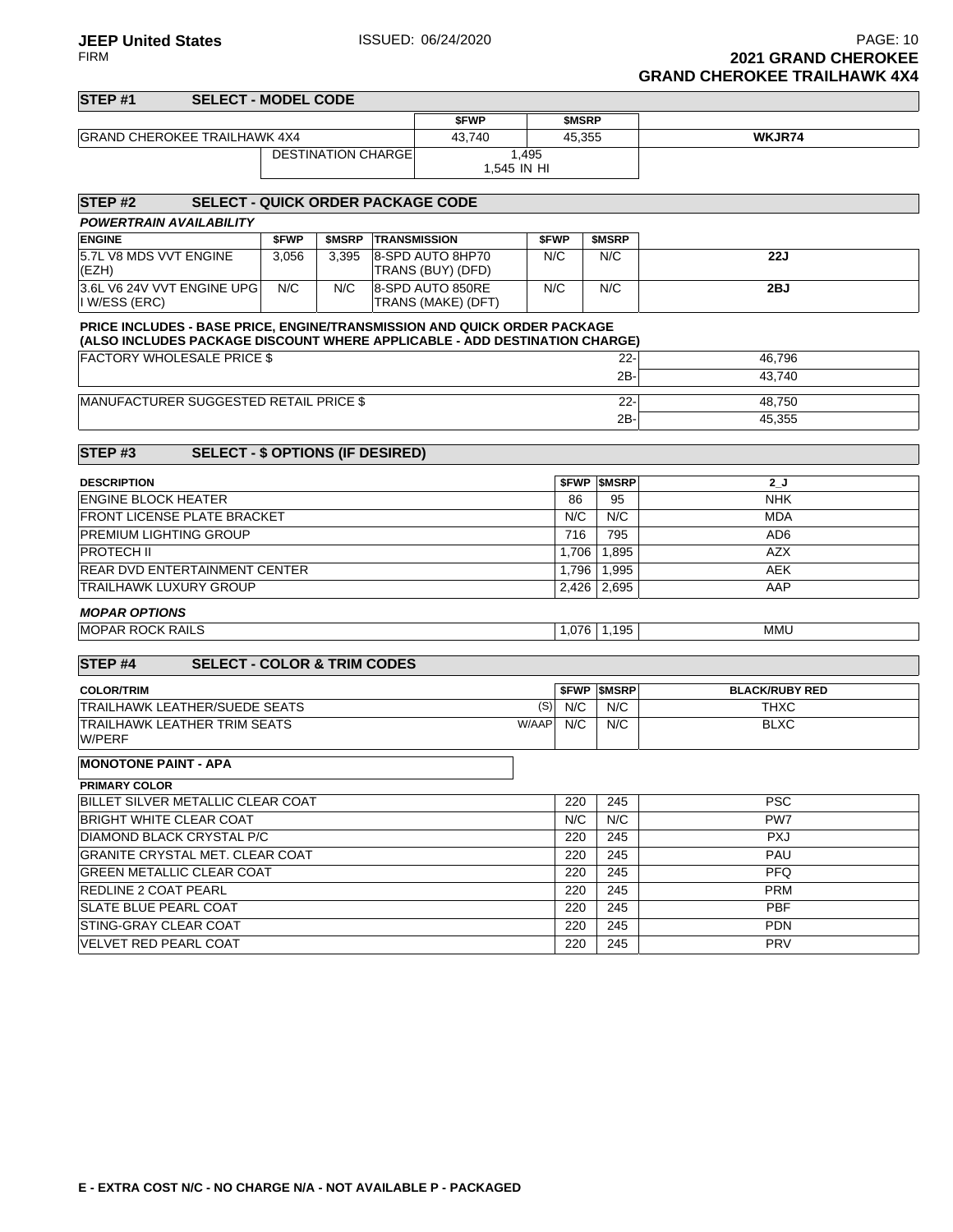**JEEP United States ISSUED: 06/24/2020 PAGE: 11** FIRM **2021 GRAND CHEROKEE GRAND CHEROKEE OVERLAND 4X2**

# **STEP #1 SELECT - MODEL CODE \$FWP \$MSRP** GRAND CHEROKEE OVERLAND 4X2 44,904 46,695 **WKTS74** DESTINATION CHARGE 1,495 1,545 IN HI **STEP #2 SELECT - QUICK ORDER PACKAGE CODE POWERTRAIN AVAILABILITY ENGINE \$FWP \$MSRP TRANSMISSION \$FWP \$MSRP HIGH ALTITUDE** 3.6L V6 24V VVT ENGINE UPG I W/ESS (ERC) N/C | N/C | 8-SPD AUTO 850RE TRANS (MAKE) (DFT) N/C N/C **2BP 2BS PACKAGE CONTENT HIGH ALTITUDE** 20X8.0 LOW GLOSS GRANITE CRYSTAL WLS (WF3) X 265/50R20 PERFORMANCE A/S TIRES (TKY) X 7 AND 4 PIN WIRING HARNESS (XF2) X ADAPTIVE CRUISE CONTROL W/STOP (NH3) X X ADVANCED BRAKE ASSIST (BGG) X ANODIZED/LT BLACK CHROME INT ACCENTS (XSB) X BLACK ROOF MOLDING (MW8) X BLACK WOOD SPEARS (I/P & DOORS) (JB1) X BODY COLOR DOOR HANDLES (MNK) NOTIFIED AND THE SERVICE OF STATE OF STATE OF STATE OF STATE OF STATE OF STATE OF STATE OF STATE OF STATE OF STATE OF STATE OF STATE OF STATE OF STATE OF STATE OF STATE OF STATE OF STATE OF ST BODY COLOR EXTERIOR MIRRORS (LEP)  $\begin{array}{ccc} \times \end{array}$ BODY COLOR FASCIAS W/GRANITE ACCENTS (ML3) X BODY COLOR SILL EXTENSION (MRB) NORTH SERVER THAT ISSUES AND THE SERVER THAT ISSUES AND THE SERVER THAT ISSUES BRIGHT PEDALS (XAR) X

| <b>CLASS IV RECEIVER HITCH (XFH)</b>          |                            |              |             | X     |
|-----------------------------------------------|----------------------------|--------------|-------------|-------|
| DARK DAY LIGHT OPENING MOLDINGS (MMR)         |                            |              |             | X     |
| DARK HEADLAMP BEZEL FINISH (MFG)              |                            |              |             | X     |
| DARK LENS TAILLAMPS (LD1)                     |                            |              |             | X     |
| DUAL DARK CHROME EXHAUST TIP (NEP)            |                            |              |             | X     |
| FULL SIZE SPARE TIRE (TBP)                    | X                          |              |             |       |
| FULL SPEED FWD COLLISION WARN PLUS (LSU)      | X                          |              |             |       |
| <b>GRANITE CRYSTAL / BLACK GRILLE (MKL)</b>   | X                          |              |             |       |
| GRANITE CRYSTAL EXTERIOR ACCENTS (XGJ)        | X                          |              |             |       |
| <b>GRANITE CRYSTAL EXTERIOR BADGING (M1J)</b> | X                          |              |             |       |
| HEAVY DUTY ENGINE COOLING (NMC)               | X                          |              |             |       |
| HIGH ALTITUDE II PACKAGE (ALJ)                | X                          |              |             |       |
| LANE DEPARTURE WARNING PLUS (LAS)             | X                          |              |             |       |
| LEATHER WRAPPED STEERING WHEEL (SCV)          | X                          |              |             |       |
| NAPPA LEATHER TRIMMED BUCKET SEATS (*QL)      |                            |              |             | X     |
| NORMAL DUTY SUSPENSION (SDA)                  |                            |              |             | X     |
| PARALLEL & PERP PARK ASSIST W/STOP (XH5)      |                            |              |             | X     |
| PREMIUM ACCENT CLADDINGS (MRX)                |                            |              |             | X     |
| PREMIUM LED FOG LAMPS (LNT)                   |                            |              |             | X     |
| PROTECH II (AZX)                              |                            |              |             | X     |
| REAR LOAD LEVELING SUSPENSION (SES)           |                            |              |             | X     |
| STEEL SPARE WHEEL (WLB)                       |                            |              |             | X     |
| TRAILER TOW GROUP IV (AHX)                    |                            |              |             | X     |
|                                               | <b>PACKAGE VALUE PRICE</b> | <b>SFWP</b>  | $\Omega$    | 2,650 |
|                                               | <b>PACKAGE DISCOUNT</b>    | \$FWP        |             | 0     |
|                                               |                            |              | $\mathbf 0$ |       |
|                                               | NET PACKAGE VALUE PRICE    | <b>SFWP</b>  | $\Omega$    | 2.650 |
|                                               | <b>PACKAGE VALUE PRICE</b> | <b>SMSRP</b> | $\Omega$    | 2.945 |

### **PRICE INCLUDES - BASE PRICE, ENGINE/TRANSMISSION AND QUICK ORDER PACKAGE (ALSO INCLUDES PACKAGE DISCOUNT WHERE APPLICABLE - ADD DESTINATION CHARGE)**

| <b>PRICE \$</b><br>-<br>we<br>IL Δ<br>10LESALE                           | 2B | 4,904<br>44 | 17.52<br>20C, I |
|--------------------------------------------------------------------------|----|-------------|-----------------|
| <b>PRICE</b><br>TAIL.<br><b>IMANI</b><br><b>IRER</b><br>۰Δ٢<br>$\cdot$ . | 2B | 46,695      | 49,640          |

PACKAGE DISCOUNT **\$MSRP** 0 0 0 0 NET PACKAGE VALUE PRICE  $$M\$   $0$   $2,945$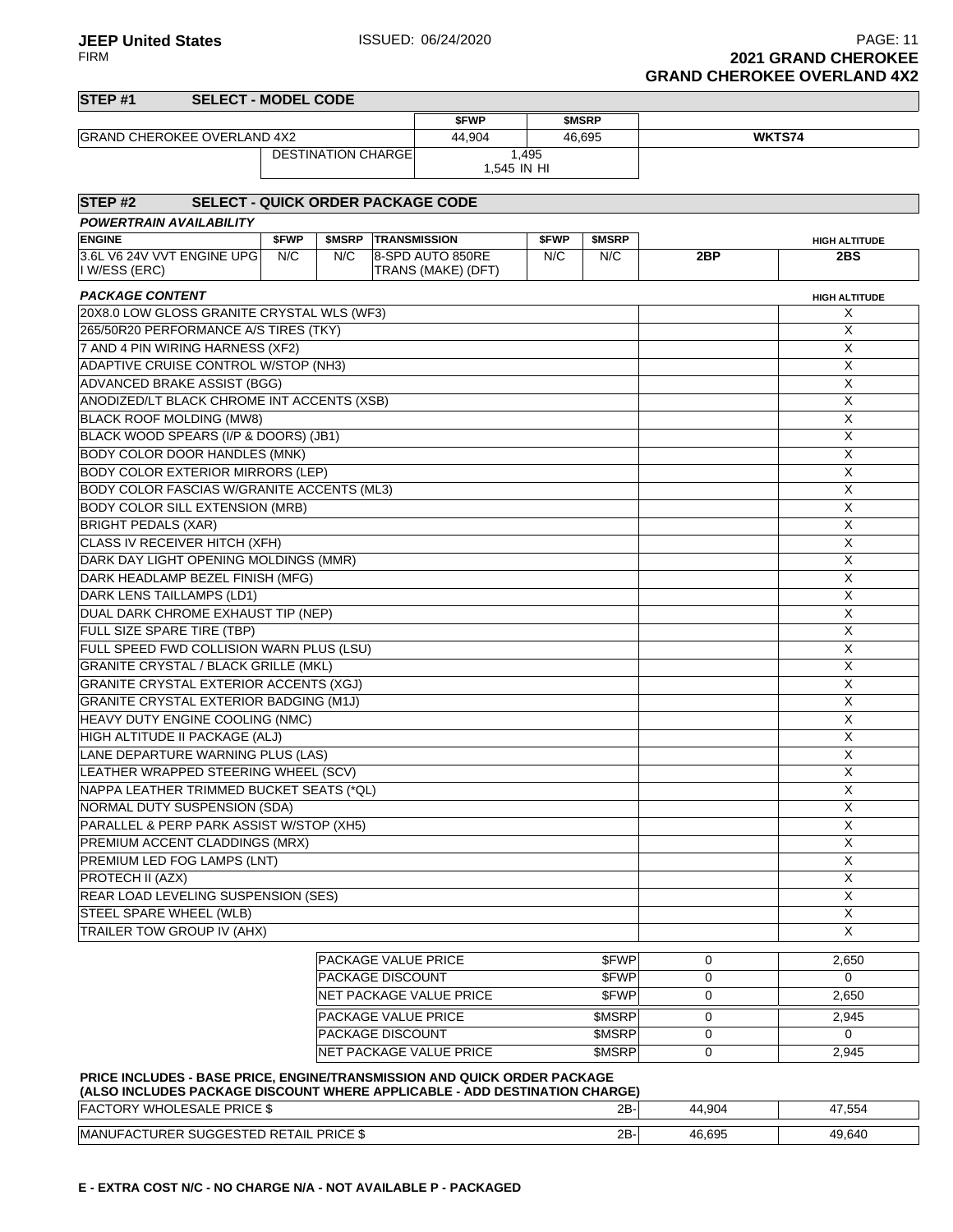# **STEP #3 SELECT - \$ OPTIONS (IF DESIRED)**

|                                                              |         |       |                          |              |                  | <b>HIGH ALTITUDE</b> |
|--------------------------------------------------------------|---------|-------|--------------------------|--------------|------------------|----------------------|
| <b>DESCRIPTION</b>                                           |         |       | <b><i>SFWP SMSRP</i></b> | 2 P          |                  | 2 S                  |
| 19 SPKRS HIGH PERF AUDIO                                     |         | 1,346 | 1,495                    | <b>RCA</b>   |                  | <b>RCA</b>           |
| 265/50R20 PERFORMANCE A/S TIRES                              |         | 356   | 395                      | <b>TKY</b>   |                  | P                    |
| BROWN LT FROST INTERIOR COLOR                                |         | 626   | 695                      | <b>XQK</b>   |                  |                      |
| M/H-UL                                                       |         |       |                          |              |                  |                      |
| DARK SIENNA BROWN/BLACK INT COLOR                            |         | 626   | 695                      | <b>XTN</b>   |                  |                      |
| <b>M/H -T9</b>                                               |         |       |                          |              |                  |                      |
| ENGINE BLOCK HEATER                                          |         | 86    | 95                       | <b>NHK</b>   |                  | <b>NHK</b>           |
| <b>FRONT LICENSE PLATE BRACKET</b>                           |         | N/C   | N/C                      | <b>MDA</b>   |                  | <b>MDA</b>           |
| FULL SIZE SPARE TIRE                                         |         | 136   | 150                      | <b>TBP</b>   |                  | P                    |
| <b>PROTECH II</b>                                            |         | 1,706 | 1,895                    | AZX          |                  | P                    |
| <b>REAR DVD ENTERTAINMENT CENTER</b>                         |         | 1,796 | 1,995                    | <b>AEK</b>   |                  | <b>AEK</b>           |
| <b>TRAILER TOW GROUP IV</b>                                  |         | 806   | 895                      | <b>AHX</b>   |                  | P                    |
| <b>MOPAR OPTIONS</b>                                         |         |       |                          |              |                  |                      |
| MOPAR BLACK TUBULAR SIDE STEPS                               |         | 630   | 700                      | <b>MRU</b>   |                  |                      |
| <b>ONLY 1: MRT OR MRU</b>                                    |         |       |                          |              |                  |                      |
| <b>MOPAR CARGO AREA LINER</b>                                |         | 90    | 100                      | <b>CMK</b>   |                  | <b>CMK</b>           |
| <b>INCLUDED W/ACX</b>                                        |         |       |                          |              |                  |                      |
| <b>MOPAR CHROME TUBULAR SIDE STEPS</b>                       |         | 720   | 800                      | <b>MRT</b>   |                  |                      |
| <b>ONLY 1: MRT OR MRU</b>                                    |         |       |                          |              |                  |                      |
| <b>MOPAR INTERIOR APPEARANCE GROUP</b>                       |         | 248   | 275                      | <b>ACX</b>   |                  | <b>ACX</b>           |
| MOPAR INTERIOR BRIGHT ACCENTS GROUP                          |         | 293   | 325                      | AZ7          |                  |                      |
| <b>MOPAR SLUSH MATS</b>                                      |         | 149   | 165                      | <b>CWA</b>   |                  | <b>CWA</b>           |
| <b>INCLUDED W/ACX</b>                                        |         |       |                          |              |                  |                      |
| <b>SELECT - COLOR &amp; TRIM CODES</b><br>STEP <sub>#4</sub> |         |       |                          |              |                  |                      |
| <b>COLOR/TRIM</b>                                            |         |       | <b><i>SFWP SMSRP</i></b> | <b>BLACK</b> | <b>BROWN/LT.</b> | <b>DARK SIENNA</b>   |
|                                                              |         |       |                          |              | <b>FROST</b>     | <b>BROWN/BLACK</b>   |
| LEATHER TRIM SEATS W/EDGE WELTING                            | (S)     | N/C   | N/C                      |              |                  | GLT9                 |
|                                                              | (S)     | N/C   | N/C                      |              | <b>GLUL</b>      |                      |
|                                                              | (S)     | N/C   | N/C                      | GLX9         |                  |                      |
| NAPPA LEATHER TRIMMED BUCKET<br><b>SEATS</b>                 | $W/2_S$ | N/C   | N/C                      | QLX9         |                  |                      |
|                                                              |         |       |                          |              |                  |                      |
| <b>MONOTONE PAINT - APA</b>                                  |         |       |                          |              |                  |                      |
| <b>PRIMARY COLOR</b>                                         |         |       |                          |              |                  |                      |
| BILLET SILVER METALLIC CLEAR COAT                            |         | 220   | 245                      | <b>PSC</b>   | <b>PSC</b>       | <b>PSC</b>           |
| <b>BRIGHT WHITE CLEAR COAT</b>                               |         | N/C   | N/C                      | PW7          | PW7              | PW7                  |
| DIAMOND BLACK CRYSTAL P/C                                    |         | 220   | 245                      | <b>PXJ</b>   | <b>PXJ</b>       | <b>PXJ</b>           |
| <b>GRANITE CRYSTAL MET. CLEAR COAT</b>                       |         | 220   | 245                      | PAU          | PAU              | PAU                  |
| M/H <sub>2</sub> P CPOS                                      |         |       |                          |              |                  |                      |
| <b>IVORY 3 COAT</b>                                          |         | 536   | 595                      | <b>PWD</b>   | <b>PWD</b>       | <b>PWD</b>           |
| M/H 2_P CPOS                                                 |         |       |                          |              |                  |                      |
| SANGRIA METALLIC CLEAR COAT                                  |         | 220   | 245                      | PHR.         | PHR.             | <b>PHR</b>           |
| <b>SLATE BLUE PEARL COAT</b>                                 |         | 220   | 245                      | <b>PBF</b>   | <b>PBF</b>       | PBF                  |
| VELVET RED PEARL COAT                                        |         | 220   | 245                      | <b>PRV</b>   | <b>PRV</b>       | <b>PRV</b>           |
| WALNUT BROWN MET. CLEAR COAT                                 |         | 220   | 245                      | <b>PUW</b>   | <b>PUW</b>       | <b>PUW</b>           |
| M/H 2_P CPOS                                                 |         |       |                          |              |                  |                      |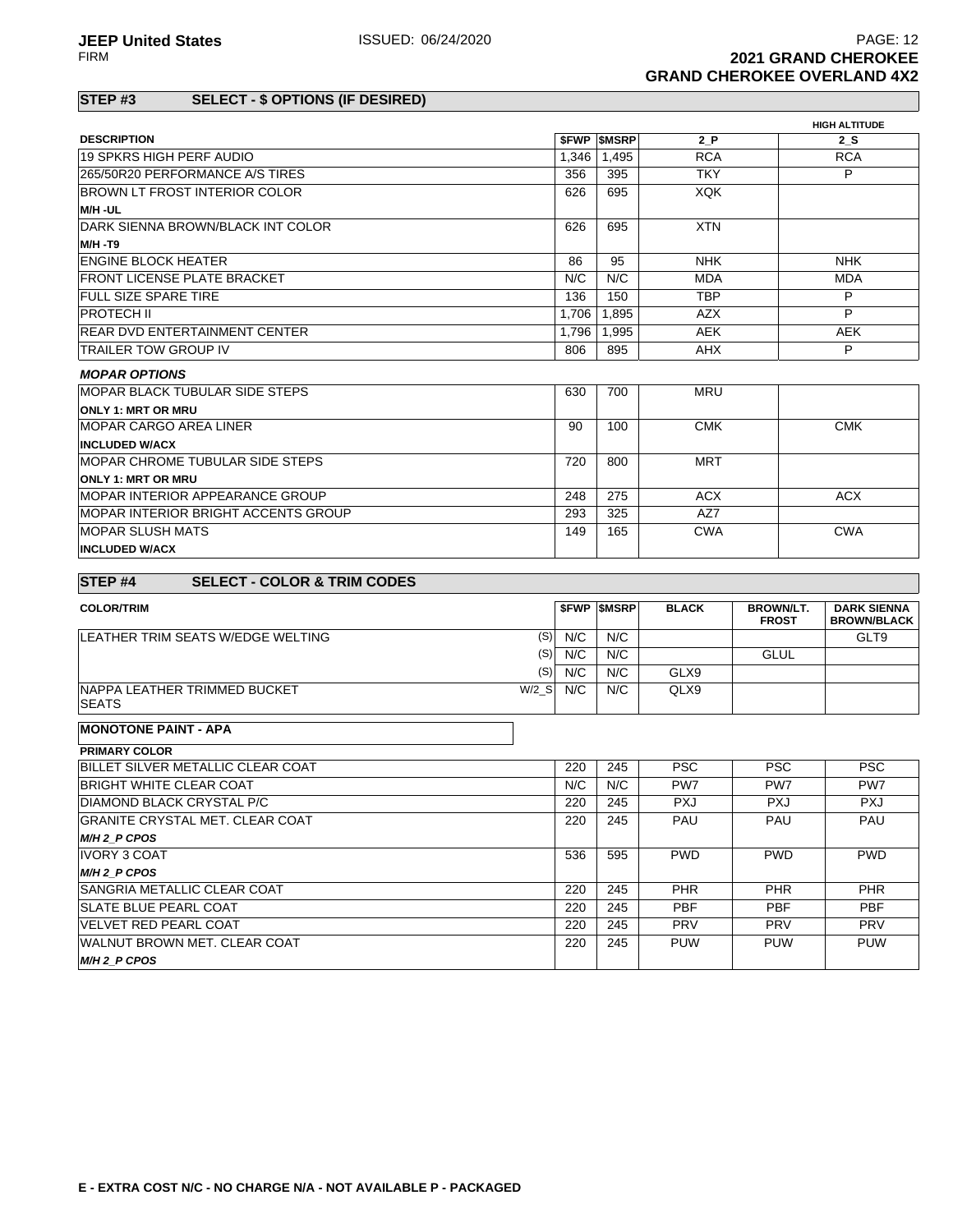PAGE: 13<br>FIRM **PAGE: 13**<br>**2021 GRAND CHEROKEE 2021 GRAND CHEROKEE GRAND CHEROKEE OVERLAND 4X4**

2B- 49,695 52,640

| STEP <sub>#1</sub><br><b>SELECT - MODEL CODE</b>                                                                |       |                            |                                        |       |              |        |                      |
|-----------------------------------------------------------------------------------------------------------------|-------|----------------------------|----------------------------------------|-------|--------------|--------|----------------------|
|                                                                                                                 |       |                            | \$FWP                                  |       | <b>SMSRP</b> |        |                      |
| <b>GRAND CHEROKEE OVERLAND 4X4</b>                                                                              |       |                            | 47,819                                 |       | 49,695       |        | WKJS74               |
|                                                                                                                 |       | <b>DESTINATION CHARGE</b>  |                                        | 1,495 |              |        |                      |
|                                                                                                                 |       |                            | 1,545 IN HI                            |       |              |        |                      |
| STEP <sub>#2</sub><br><b>SELECT - QUICK ORDER PACKAGE CODE</b>                                                  |       |                            |                                        |       |              |        |                      |
| <b>POWERTRAIN AVAILABILITY</b>                                                                                  |       |                            |                                        |       |              |        |                      |
| <b>ENGINE</b>                                                                                                   | \$FWP | \$MSRP                     | <b>TRANSMISSION</b>                    | \$FWP | \$MSRP       |        | <b>HIGH ALTITUDE</b> |
| 5.7L V8 MDS VVT ENGINE<br>(EZH)                                                                                 | 3,056 | 3,395                      | 8-SPD AUTO 8HP70<br>TRANS (BUY) (DFD)  | N/C   | N/C          | 22P    | <b>22S</b>           |
| 3.6L V6 24V VVT ENGINE UPG<br>I W/ESS (ERC)                                                                     | N/C   | N/C                        | 8-SPD AUTO 850RE<br>TRANS (MAKE) (DFT) | N/C   | N/C          | 2BP    | 2BS                  |
| ERC + AWB M/H AWY                                                                                               |       |                            |                                        |       |              |        |                      |
| <b>PACKAGE CONTENT</b>                                                                                          |       |                            |                                        |       |              |        | <b>HIGH ALTITUDE</b> |
| 20X8.0 LOW GLOSS GRANITE CRYSTAL WLS (WF3)                                                                      |       |                            |                                        |       |              |        | X                    |
| 265/50R20 PERFORMANCE A/S TIRES (TKY)                                                                           |       |                            |                                        |       |              |        | Χ                    |
| 7 AND 4 PIN WIRING HARNESS (XF2)                                                                                |       |                            |                                        |       |              |        | X                    |
| ADAPTIVE CRUISE CONTROL W/STOP (NH3)                                                                            |       |                            |                                        |       |              |        | X                    |
| ADVANCED BRAKE ASSIST (BGG)                                                                                     |       |                            |                                        |       |              |        | X                    |
| ANODIZED/LT BLACK CHROME INT ACCENTS (XSB)                                                                      |       |                            |                                        |       |              |        | X                    |
| <b>BLACK ROOF MOLDING (MW8)</b>                                                                                 |       |                            |                                        |       |              |        | X                    |
| BLACK WOOD SPEARS (I/P & DOORS) (JB1)                                                                           |       |                            |                                        |       |              |        | X                    |
| <b>BODY COLOR DOOR HANDLES (MNK)</b>                                                                            |       |                            |                                        |       |              |        | X                    |
| <b>BODY COLOR EXTERIOR MIRRORS (LEP)</b>                                                                        |       |                            |                                        |       |              |        | X                    |
| BODY COLOR FASCIAS W/GRANITE ACCENTS (ML3)                                                                      |       |                            |                                        |       |              |        | X                    |
| <b>BODY COLOR SILL EXTENSION (MRB)</b>                                                                          |       |                            |                                        |       |              |        | X                    |
| <b>BRIGHT PEDALS (XAR)</b>                                                                                      |       |                            |                                        |       |              |        | X                    |
| CLASS IV RECEIVER HITCH (XFH)                                                                                   | X     |                            |                                        |       |              |        |                      |
| DARK DAY LIGHT OPENING MOLDINGS (MMR)                                                                           | X     |                            |                                        |       |              |        |                      |
| DARK HEADLAMP BEZEL FINISH (MFG)                                                                                |       |                            |                                        |       |              |        | X                    |
| DARK LENS TAILLAMPS (LD1)                                                                                       |       |                            |                                        |       |              |        | X                    |
| DUAL DARK CHROME EXHAUST TIP (NEP)                                                                              |       |                            |                                        |       |              |        | X                    |
| FULL SPEED FWD COLLISION WARN PLUS (LSU)                                                                        |       |                            |                                        |       |              |        | $\mathsf X$          |
| <b>GRANITE CRYSTAL / BLACK GRILLE (MKL)</b>                                                                     |       |                            |                                        |       |              |        | X                    |
| GRANITE CRYSTAL EXTERIOR ACCENTS (XGJ)                                                                          |       |                            |                                        |       |              |        | X                    |
| GRANITE CRYSTAL EXTERIOR BADGING (M1J)                                                                          |       |                            |                                        |       |              |        | X                    |
| HEAVY DUTY ENGINE COOLING (NMC)                                                                                 |       |                            |                                        |       |              |        | X                    |
| HIGH ALTITUDE II PACKAGE (ALJ)                                                                                  |       |                            |                                        |       |              |        | X                    |
| LANE DEPARTURE WARNING PLUS (LAS)                                                                               |       |                            |                                        |       |              |        | X                    |
| LEATHER WRAPPED STEERING WHEEL (SCV)                                                                            |       |                            |                                        |       |              |        | X                    |
| NAPPA LEATHER TRIMMED BUCKET SEATS (*QL)                                                                        |       |                            |                                        |       |              |        | $\overline{X}$       |
| PARALLEL & PERP PARK ASSIST W/STOP (XH5)                                                                        |       |                            |                                        |       |              |        | X<br>X               |
| PREMIUM ACCENT CLADDINGS (MRX)<br>PREMIUM LED FOG LAMPS (LNT)                                                   |       |                            |                                        |       |              |        | X                    |
| PROTECH II (AZX)                                                                                                |       |                            |                                        |       |              |        | X                    |
| TRAILER TOW GROUP IV (AHX)                                                                                      |       |                            |                                        |       |              |        | X                    |
|                                                                                                                 |       | <b>PACKAGE VALUE PRICE</b> |                                        |       | \$FWP        | 0      | 2,650                |
|                                                                                                                 |       | <b>PACKAGE DISCOUNT</b>    |                                        |       | \$FWP        | 0      | $\Omega$             |
|                                                                                                                 |       |                            | NET PACKAGE VALUE PRICE                |       | <b>SFWP</b>  | 0      | 2,650                |
|                                                                                                                 |       | PACKAGE VALUE PRICE        |                                        |       | \$MSRP       | 0      | 2,945                |
|                                                                                                                 |       | <b>PACKAGE DISCOUNT</b>    |                                        |       | \$MSRP       | 0      | $\Omega$             |
|                                                                                                                 |       |                            | NET PACKAGE VALUE PRICE                |       | \$MSRP       | 0      | 2,945                |
| PRICE INCLUDES - BASE PRICE, ENGINE/TRANSMISSION AND QUICK ORDER PACKAGE                                        |       |                            |                                        |       |              |        |                      |
| (ALSO INCLUDES PACKAGE DISCOUNT WHERE APPLICABLE - ADD DESTINATION CHARGE)<br><b>FACTORY WHOLESALE PRICE \$</b> |       |                            |                                        |       | $22 -$       | 50,875 | 53,525               |
|                                                                                                                 |       |                            |                                        |       | 2B-          | 47,819 | 50,469               |
| MANUFACTURER SUGGESTED RETAIL PRICE \$                                                                          |       |                            |                                        |       | $22 -$       | 53,090 | 56,035               |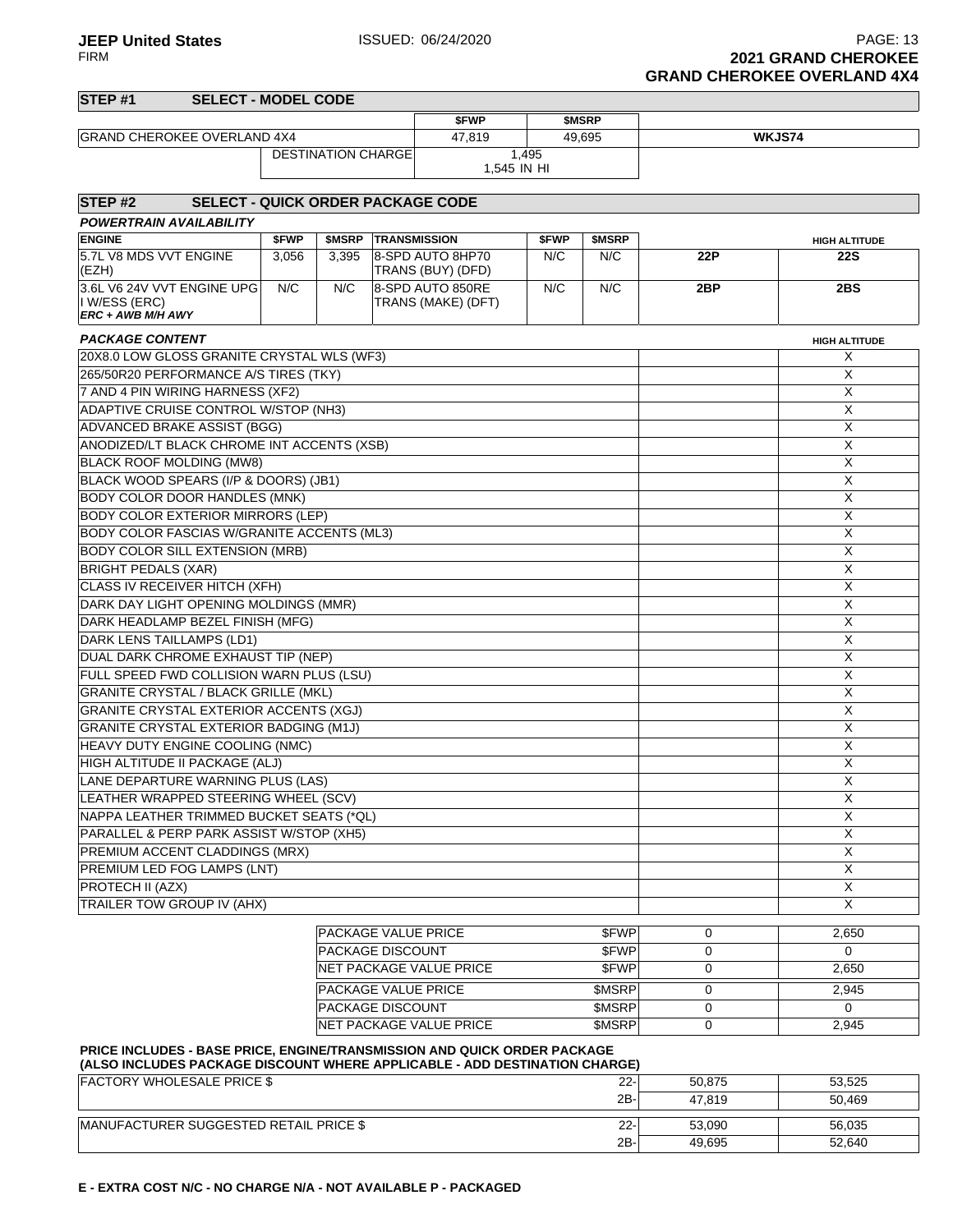# **STEP #3 SELECT - \$ OPTIONS (IF DESIRED)**

|                                                              |         |       |                   |              |                  | <b>HIGH ALTITUDE</b> |  |
|--------------------------------------------------------------|---------|-------|-------------------|--------------|------------------|----------------------|--|
| <b>DESCRIPTION</b>                                           |         |       | <b>SFWP SMSRP</b> | 2P           |                  | 2 S                  |  |
| 19 SPKRS HIGH PERF AUDIO                                     |         | 1.346 | 1,495             | <b>RCA</b>   |                  | <b>RCA</b>           |  |
| 265/50R20 PERFORMANCE A/S TIRES                              |         | 356   | 395               | <b>TKY</b>   |                  | P                    |  |
| <b>BROWN LT FROST INTERIOR COLOR</b>                         |         | 626   | 695               | <b>XQK</b>   |                  |                      |  |
| M/H-UL                                                       |         |       |                   |              |                  |                      |  |
| DARK SIENNA BROWN/BLACK INT COLOR                            |         | 626   | 695               | <b>XTN</b>   |                  |                      |  |
| $M/H - T9$                                                   |         |       |                   |              |                  |                      |  |
| <b>ENGINE BLOCK HEATER</b>                                   |         | 86    | 95                | <b>NHK</b>   |                  | <b>NHK</b>           |  |
| FRONT LICENSE PLATE BRACKET                                  |         | N/C   | N/C               | <b>MDA</b>   |                  | <b>MDA</b>           |  |
| <b>OFF-ROAD ADVENTURE II</b>                                 |         | 986   | 1.095             | AWY          |                  |                      |  |
| <b>PROTECH II</b>                                            |         | 1,706 | 1,895             | <b>AZX</b>   |                  | P                    |  |
| QUADRA-DRIVE II (R) 4WD SYSTEM                               |         | 716   | 795               | <b>AWB</b>   |                  | AWB                  |  |
| <b>M/H EZH</b>                                               |         |       |                   |              |                  |                      |  |
| <b>REAR DVD ENTERTAINMENT CENTER</b>                         |         | 1.796 | 1.995             | <b>AEK</b>   |                  | <b>AEK</b>           |  |
| <b>MOPAR OPTIONS</b>                                         |         |       |                   |              |                  |                      |  |
| <b>MOPAR BLACK TUBULAR SIDE STEPS</b>                        |         | 630   | 700               | <b>MRU</b>   |                  |                      |  |
| <b>ONLY 1: MRT OR MRU</b>                                    |         |       |                   |              |                  |                      |  |
| <b>MOPAR CARGO AREA LINER</b>                                |         | 90    | 100               | <b>CMK</b>   |                  | <b>CMK</b>           |  |
| <b>INCLUDED W/ACX</b>                                        |         |       |                   |              |                  |                      |  |
| <b>IMOPAR CHROME TUBULAR SIDE STEPS</b>                      |         | 720   | 800               | <b>MRT</b>   |                  |                      |  |
| <b>ONLY 1: MRT OR MRU</b>                                    |         |       |                   |              |                  |                      |  |
| <b>MOPAR INTERIOR APPEARANCE GROUP</b>                       |         | 248   | 275               | <b>ACX</b>   |                  | <b>ACX</b>           |  |
| MOPAR INTERIOR BRIGHT ACCENTS GROUP                          |         | 293   | 325               | AZ7          |                  |                      |  |
| <b>MOPAR SLUSH MATS</b>                                      |         | 149   | 165               | <b>CWA</b>   |                  | <b>CWA</b>           |  |
| <b>INCLUDED W/ACX</b>                                        |         |       |                   |              |                  |                      |  |
|                                                              |         |       |                   |              |                  |                      |  |
| <b>SELECT - COLOR &amp; TRIM CODES</b><br>STEP <sub>#4</sub> |         |       |                   |              |                  |                      |  |
| <b>COLOR/TRIM</b>                                            |         |       | <b>SFWP SMSRP</b> | <b>BLACK</b> | <b>BROWN/LT.</b> | <b>DARK SIENNA</b>   |  |
|                                                              |         |       |                   |              | <b>FROST</b>     | <b>BROWN/BLACK</b>   |  |
| LEATHER TRIM SEATS W/EDGE WELTING                            | (S)     | N/C   | N/C               |              | GLT9             |                      |  |
|                                                              | (S)     | N/C   | N/C               |              | <b>GLUL</b>      |                      |  |
|                                                              | (S)     | N/C   | N/C               | GLX9         |                  |                      |  |
| <b>INAPPA LEATHER TRIMMED BUCKET</b><br><b>SEATS</b>         | $W/2$ S | N/C   | N/C               | QLX9         |                  |                      |  |

#### **MONOTONE PAINT - APA**

| <b>PRIMARY COLOR</b>                   |     |     |                 |            |            |
|----------------------------------------|-----|-----|-----------------|------------|------------|
| BILLET SILVER METALLIC CLEAR COAT      | 220 | 245 | <b>PSC</b>      | <b>PSC</b> | <b>PSC</b> |
| <b>BRIGHT WHITE CLEAR COAT</b>         | N/C | N/C | PW <sub>7</sub> | PW7        | PW7        |
| DIAMOND BLACK CRYSTAL P/C              | 220 | 245 | <b>PXJ</b>      | <b>PXJ</b> | <b>PXJ</b> |
| <b>GRANITE CRYSTAL MET. CLEAR COAT</b> | 220 | 245 | <b>PAU</b>      | PAU        | <b>PAU</b> |
| M/H 2 P CPOS                           |     |     |                 |            |            |
| IVORY 3 COAT                           | 536 | 595 | <b>PWD</b>      | <b>PWD</b> | <b>PWD</b> |
| M/H 2 P CPOS                           |     |     |                 |            |            |
| <b>SANGRIA METALLIC CLEAR COAT</b>     | 220 | 245 | <b>PHR</b>      | <b>PHR</b> | <b>PHR</b> |
| <b>SLATE BLUE PEARL COAT</b>           | 220 | 245 | <b>PBF</b>      | <b>PBF</b> | <b>PBF</b> |
| <b>IVELVET RED PEARL COAT</b>          | 220 | 245 | <b>PRV</b>      | <b>PRV</b> | <b>PRV</b> |
| <b>IWALNUT BROWN MET. CLEAR COAT</b>   | 220 | 245 | <b>PUW</b>      | <b>PUW</b> | <b>PUW</b> |
| M/H <sub>2</sub> P CPOS                |     |     |                 |            |            |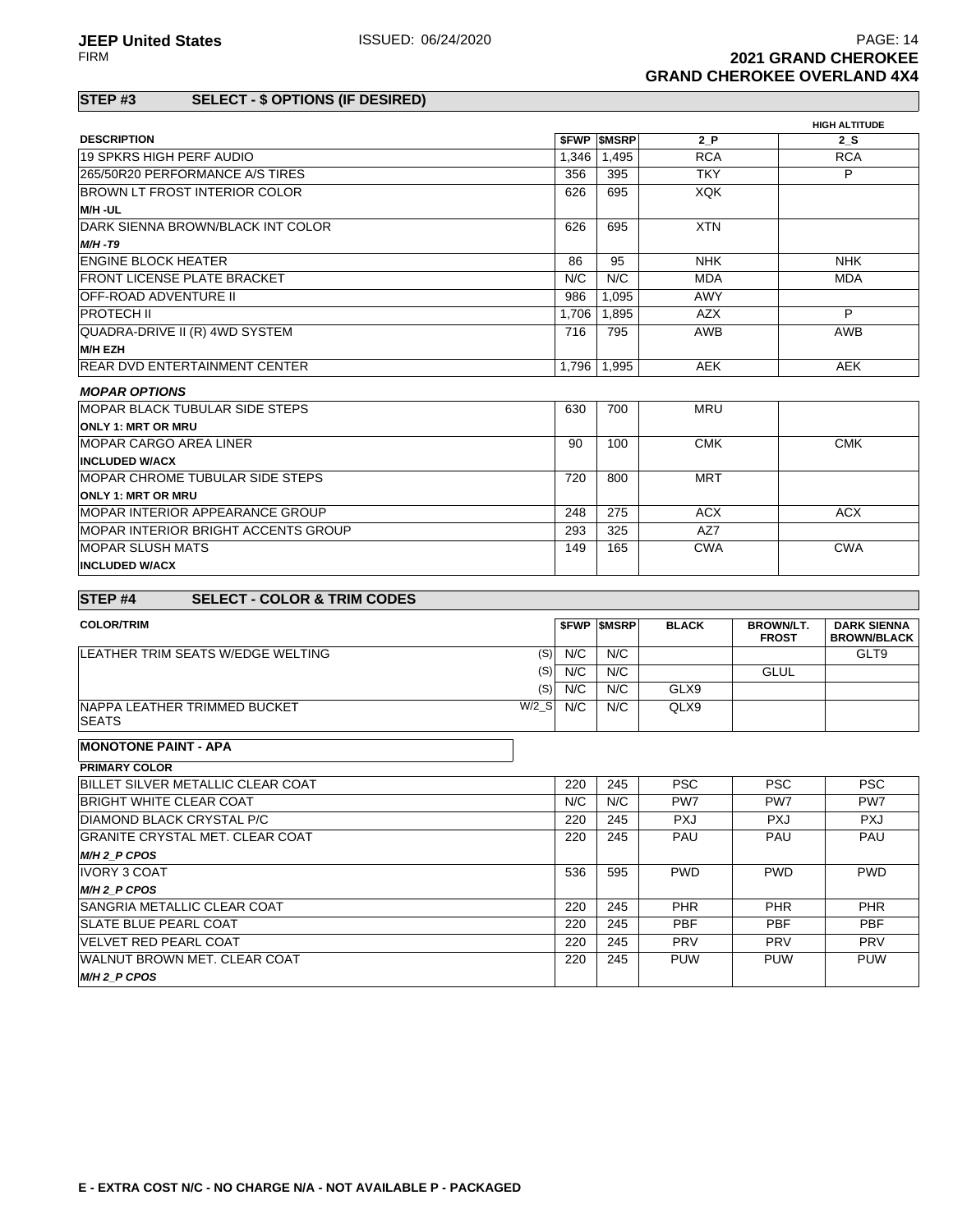| STEP <sub>#1</sub>                                                                                                                                     | <b>SELECT - MODEL CODE</b>               |              |                                   |  |                    |             |        |                          |              |                  |                                              |                   |
|--------------------------------------------------------------------------------------------------------------------------------------------------------|------------------------------------------|--------------|-----------------------------------|--|--------------------|-------------|--------|--------------------------|--------------|------------------|----------------------------------------------|-------------------|
|                                                                                                                                                        |                                          |              |                                   |  | \$FWP              |             | \$MSRP |                          |              |                  |                                              |                   |
| <b>GRAND CHEROKEE SUMMIT 4X2</b>                                                                                                                       |                                          |              |                                   |  | 50,544             |             | 52,695 |                          |              | WKTT74           |                                              |                   |
|                                                                                                                                                        |                                          |              | <b>DESTINATION CHARGE</b>         |  |                    | 1,495       |        |                          |              |                  |                                              |                   |
|                                                                                                                                                        |                                          |              |                                   |  |                    | 1,545 IN HI |        |                          |              |                  |                                              |                   |
| STEP <sub>#2</sub>                                                                                                                                     | <b>SELECT - QUICK ORDER PACKAGE CODE</b> |              |                                   |  |                    |             |        |                          |              |                  |                                              |                   |
| <b>POWERTRAIN AVAILABILITY</b>                                                                                                                         |                                          |              |                                   |  |                    |             |        |                          |              |                  |                                              |                   |
| <b>ENGINE</b><br>3.6L V6 24V VVT ENGINE UPG                                                                                                            |                                          | \$FWP<br>N/C | <b>\$MSRP TRANSMISSION</b><br>N/C |  | 8-SPD AUTO 850RE   | \$FWP       | N/C    | \$MSRP<br>N/C            |              | 2BR              |                                              |                   |
| I W/ESS (ERC)                                                                                                                                          |                                          |              |                                   |  | TRANS (MAKE) (DFT) |             |        |                          |              |                  |                                              |                   |
| PRICE INCLUDES - BASE PRICE, ENGINE/TRANSMISSION AND QUICK ORDER PACKAGE<br>(ALSO INCLUDES PACKAGE DISCOUNT WHERE APPLICABLE - ADD DESTINATION CHARGE) |                                          |              |                                   |  |                    |             |        |                          |              |                  |                                              |                   |
| <b>FACTORY WHOLESALE PRICE \$</b>                                                                                                                      |                                          |              |                                   |  |                    |             |        | 2B-                      |              | 50,544           |                                              |                   |
| MANUFACTURER SUGGESTED RETAIL PRICE \$                                                                                                                 |                                          |              |                                   |  |                    |             |        | 2B-                      |              | 52,695           |                                              |                   |
| STEP <sub>#3</sub>                                                                                                                                     | <b>SELECT - \$ OPTIONS (IF DESIRED)</b>  |              |                                   |  |                    |             |        |                          |              |                  |                                              |                   |
| <b>DESCRIPTION</b>                                                                                                                                     |                                          |              |                                   |  |                    |             |        | <b>\$FWP \$MSRP</b>      |              | $2_R$            |                                              |                   |
| <b>BLACK ROOF</b>                                                                                                                                      |                                          |              |                                   |  |                    |             |        | 1,890 2,100              |              | <b>MXS</b>       |                                              |                   |
| N/A W/PXJ                                                                                                                                              |                                          |              |                                   |  |                    |             |        |                          |              |                  |                                              |                   |
| <b>BROWN LT FROST INTERIOR COLOR</b>                                                                                                                   |                                          |              |                                   |  |                    |             | 626    | 695                      |              | XQK              |                                              |                   |
| M/H-UL<br>DARK SIENNA BROWN/BLACK INT COLOR                                                                                                            |                                          |              |                                   |  |                    |             | 626    | 695                      |              | <b>XTN</b>       |                                              |                   |
| <b>M/H -T9</b>                                                                                                                                         |                                          |              |                                   |  |                    |             |        |                          |              |                  |                                              |                   |
| <b>ENGINE BLOCK HEATER</b>                                                                                                                             |                                          |              |                                   |  |                    |             | 86     | 95                       |              | <b>NHK</b>       |                                              |                   |
| <b>FRONT LICENSE PLATE BRACKET</b>                                                                                                                     |                                          |              |                                   |  |                    |             | N/C    | N/C                      |              | <b>MDA</b>       |                                              |                   |
| <b>FULL SIZE SPARE TIRE</b>                                                                                                                            |                                          |              |                                   |  |                    |             |        | 150                      |              | <b>TBP</b>       |                                              |                   |
| <b>PLATINUM SERIES GROUP</b>                                                                                                                           |                                          |              |                                   |  |                    |             | 1,030  | 1,145                    |              | <b>AVP</b>       |                                              |                   |
| <b>REAR DVD ENTERTAINMENT CENTER</b>                                                                                                                   |                                          |              |                                   |  |                    |             | 1,796  | 1,995                    |              | <b>AEK</b>       |                                              |                   |
| SIGNATURE LEATHER WRAPPED INT. PKG.                                                                                                                    |                                          |              |                                   |  |                    |             | 4,496  | 4,995                    |              | <b>AZV</b>       |                                              |                   |
| TRAILER TOW GROUP IV                                                                                                                                   |                                          |              |                                   |  |                    |             | 806    | 895                      |              | <b>AHX</b>       |                                              |                   |
| <b>MOPAR OPTIONS</b>                                                                                                                                   |                                          |              |                                   |  |                    |             |        |                          |              |                  |                                              |                   |
| <b>MOPAR CARGO AREA LINER</b>                                                                                                                          |                                          |              |                                   |  |                    |             | 90     | 100                      | <b>CMK</b>   |                  |                                              |                   |
| <b>INCLUDED W/ACX</b><br>MOPAR INTERIOR APPEARANCE GROUP                                                                                               |                                          |              |                                   |  |                    |             | 248    | 275                      |              | <b>ACX</b>       |                                              |                   |
| <b>MOPAR SLUSH MATS</b>                                                                                                                                |                                          |              |                                   |  |                    |             | 149    | 165                      |              | <b>CWA</b>       |                                              |                   |
| <b>INCLUDED W/ACX</b>                                                                                                                                  |                                          |              |                                   |  |                    |             |        |                          |              |                  |                                              |                   |
| STEP #4                                                                                                                                                | <b>SELECT - COLOR &amp; TRIM CODES</b>   |              |                                   |  |                    |             |        |                          |              |                  |                                              |                   |
| <b>COLOR/TRIM</b>                                                                                                                                      |                                          |              |                                   |  |                    |             |        | <b><i>SFWP SMSRP</i></b> | <b>BLACK</b> | <b>BROWN/LT.</b> | <b>DARK SI-</b>                              | <b>INDIGO/SKI</b> |
|                                                                                                                                                        |                                          |              |                                   |  |                    |             |        |                          |              | <b>FROST</b>     | <b>ENNA</b><br><b>BROWN/</b><br><b>BLACK</b> | <b>GRAY</b>       |
| LEATHER TRIMMED BUCKET SEATS                                                                                                                           |                                          |              |                                   |  |                    | (S)         | N/C    | N/C                      |              |                  | HLT9                                         |                   |
|                                                                                                                                                        |                                          |              |                                   |  |                    | (S)         | N/C    | N/C                      |              | <b>HLUL</b>      |                                              |                   |
|                                                                                                                                                        |                                          |              |                                   |  |                    | (S)         | N/C    | N/C                      | HLX9         |                  |                                              |                   |
| <b>PREMIUM LAGUNA LEATHER SEATS</b>                                                                                                                    |                                          |              |                                   |  |                    | W/AZV       | N/C    | N/C                      |              |                  |                                              | <b>ELCS</b>       |
|                                                                                                                                                        |                                          |              |                                   |  |                    | W/AZV       | N/C    | $N/\overline{C}$         | ELX9         |                  |                                              |                   |
| <b>MONOTONE PAINT - APA</b>                                                                                                                            |                                          |              |                                   |  |                    |             |        |                          |              |                  |                                              |                   |
| <b>PRIMARY COLOR</b><br>BILLET SILVER METALLIC CLEAR COAT                                                                                              |                                          |              |                                   |  |                    |             | 220    | 245                      | <b>PSC</b>   | <b>PSC</b>       | <b>PSC</b>                                   | <b>PSC</b>        |
| BRIGHT WHITE CLEAR COAT                                                                                                                                |                                          |              |                                   |  |                    |             | N/C    | N/C                      | PW7          | PW7              | PW7                                          | PW7               |
| <b>DIAMOND BLACK CRYSTAL P/C</b>                                                                                                                       |                                          |              |                                   |  |                    |             | 220    | 245                      | <b>PXJ</b>   | <b>PXJ</b>       | <b>PXJ</b>                                   | <b>PXJ</b>        |
| <b>GRANITE CRYSTAL MET. CLEAR COAT</b>                                                                                                                 |                                          |              |                                   |  |                    |             | 220    | 245                      | PAU          | PAU              | PAU                                          | PAU               |
| <b>IVORY 3 COAT</b>                                                                                                                                    |                                          |              |                                   |  |                    |             | 536    | 595                      | <b>PWD</b>   | <b>PWD</b>       | <b>PWD</b>                                   | <b>PWD</b>        |
| SANGRIA METALLIC CLEAR COAT                                                                                                                            |                                          |              |                                   |  |                    |             | 220    | 245                      | <b>PHR</b>   | <b>PHR</b>       | <b>PHR</b>                                   | <b>PHR</b>        |
| <b>SLATE BLUE PEARL COAT</b>                                                                                                                           |                                          |              |                                   |  |                    |             | 220    | 245                      | PBF          | PBF              | <b>PBF</b>                                   | <b>PBF</b>        |
| VELVET RED PEARL COAT                                                                                                                                  |                                          |              |                                   |  |                    |             | 220    | 245                      | <b>PRV</b>   | <b>PRV</b>       | <b>PRV</b>                                   | <b>PRV</b>        |

WALNUT BROWN MET. CLEAR COAT **220 245 PUW PUW PUW PUW PUW**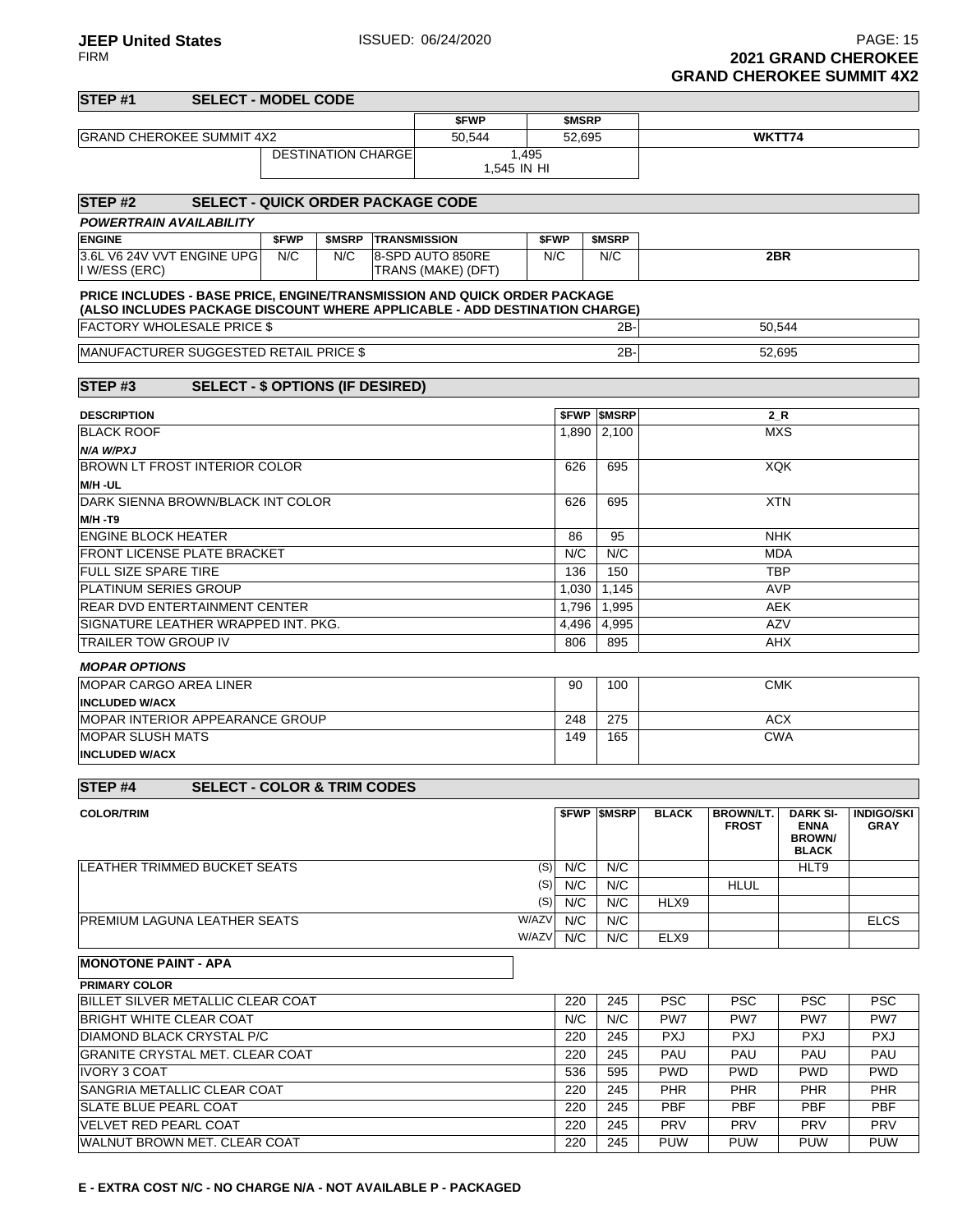**INCLUDED W/ACX**

| STEP #1                                                                                                                                                | <b>SELECT - MODEL CODE</b>               |       |                           |                     |                                        |              |                          |                 |
|--------------------------------------------------------------------------------------------------------------------------------------------------------|------------------------------------------|-------|---------------------------|---------------------|----------------------------------------|--------------|--------------------------|-----------------|
|                                                                                                                                                        |                                          |       |                           |                     | <b>SFWP</b>                            | <b>SMSRP</b> |                          |                 |
| <b>GRAND CHEROKEE SUMMIT 4X4</b>                                                                                                                       |                                          |       |                           |                     | 53,459                                 |              | 55,695                   | WKJT74          |
|                                                                                                                                                        |                                          |       | <b>DESTINATION CHARGE</b> |                     | 1,545 IN HI                            | 1,495        |                          |                 |
| STEP <sub>#2</sub>                                                                                                                                     | <b>SELECT - QUICK ORDER PACKAGE CODE</b> |       |                           |                     |                                        |              |                          |                 |
| POWERTRAIN AVAILABILITY                                                                                                                                |                                          |       |                           |                     |                                        |              |                          |                 |
| <b>ENGINE</b>                                                                                                                                          |                                          | \$FWP | \$MSRP                    | <b>TRANSMISSION</b> |                                        | <b>SFWP</b>  | \$MSRP                   |                 |
| 5.7L V8 MDS VVT ENGINE<br>(EZH)                                                                                                                        |                                          | 3,506 | 3.895                     |                     | 8-SPD AUTO 8HP70<br>TRANS (BUY) (DFD)  | N/C          | N/C                      | <b>22R</b>      |
| 3.6L V6 24V VVT ENGINE UPG<br>I W/ESS (ERC)                                                                                                            |                                          | N/C   | N/C                       |                     | 8-SPD AUTO 850RE<br>TRANS (MAKE) (DFT) | N/C          | N/C                      | 2BR             |
| PRICE INCLUDES - BASE PRICE, ENGINE/TRANSMISSION AND QUICK ORDER PACKAGE<br>(ALSO INCLUDES PACKAGE DISCOUNT WHERE APPLICABLE - ADD DESTINATION CHARGE) |                                          |       |                           |                     |                                        |              |                          |                 |
| <b>FACTORY WHOLESALE PRICE \$</b>                                                                                                                      |                                          |       |                           |                     |                                        |              | $22 -$                   | 56,965          |
|                                                                                                                                                        |                                          |       |                           |                     | 2B-                                    | 53,459       |                          |                 |
|                                                                                                                                                        |                                          |       |                           |                     |                                        |              |                          |                 |
| MANUFACTURER SUGGESTED RETAIL PRICE \$                                                                                                                 |                                          |       |                           |                     |                                        |              | $22 -$                   | 59,590          |
|                                                                                                                                                        |                                          |       |                           | $2B -$              | 55,695                                 |              |                          |                 |
|                                                                                                                                                        |                                          |       |                           |                     |                                        |              |                          |                 |
| STEP#3                                                                                                                                                 | <b>SELECT - \$ OPTIONS (IF DESIRED)</b>  |       |                           |                     |                                        |              |                          |                 |
| <b>DESCRIPTION</b>                                                                                                                                     |                                          |       |                           |                     |                                        |              | <b><i>SFWP SMSRP</i></b> | $2_R$           |
| BLACK ROOF                                                                                                                                             |                                          |       |                           |                     |                                        | 1,890        | 2,100                    | <b>MXS</b>      |
| N/A W/PXJ                                                                                                                                              |                                          |       |                           |                     |                                        |              |                          |                 |
| BROWN LT FROST INTERIOR COLOR                                                                                                                          |                                          |       |                           |                     |                                        | 626          | 695                      | <b>XQK</b>      |
| <b>M/H -UL</b>                                                                                                                                         |                                          |       |                           |                     |                                        |              |                          |                 |
| DARK SIENNA BROWN/BLACK INT COLOR                                                                                                                      |                                          |       |                           |                     |                                        | 626          | 695                      | <b>XTN</b>      |
| M/H -T9                                                                                                                                                |                                          |       |                           |                     |                                        |              |                          |                 |
| <b>ENGINE BLOCK HEATER</b>                                                                                                                             |                                          |       |                           |                     |                                        | 86           | 95                       | <b>NHK</b>      |
| <b>FRONT LICENSE PLATE BRACKET</b>                                                                                                                     |                                          |       |                           |                     |                                        | N/C          | N/C                      | <b>MDA</b>      |
| PLATINUM SERIES GROUP                                                                                                                                  |                                          |       |                           |                     |                                        | 1,030        | 1,145                    | <b>AVP</b>      |
| REAR DVD ENTERTAINMENT CENTER                                                                                                                          |                                          |       |                           |                     |                                        | 1,796        | 1,995                    | AEK             |
| SIGNATURE LEATHER WRAPPED INT. PKG.                                                                                                                    |                                          |       |                           |                     |                                        | 4,496        | 4,995                    | AZV             |
| SINGLE DISC REMOTE CD PLAYER                                                                                                                           |                                          |       |                           |                     |                                        | 446          | 495                      | RH <sub>1</sub> |
| N/A W/AEK                                                                                                                                              |                                          |       |                           |                     |                                        |              |                          |                 |
| <b>SKID PLATE GROUP</b>                                                                                                                                |                                          |       |                           |                     |                                        | 266          | 295                      | <b>ADL</b>      |
| <b>MOPAR OPTIONS</b>                                                                                                                                   |                                          |       |                           |                     |                                        |              |                          |                 |
| <b>MOPAR CARGO AREA LINER</b>                                                                                                                          |                                          |       |                           |                     |                                        | 90           | 100                      | <b>CMK</b>      |
| <b>INCLUDED W/ACX</b>                                                                                                                                  |                                          |       |                           |                     |                                        |              |                          |                 |
| MOPAR INTERIOR APPEARANCE GROUP                                                                                                                        |                                          |       |                           |                     |                                        | 248          | 275                      | <b>ACX</b>      |
| <b>MOPAR SLUSH MATS</b>                                                                                                                                |                                          |       |                           |                     |                                        | 149          | 165                      | <b>CWA</b>      |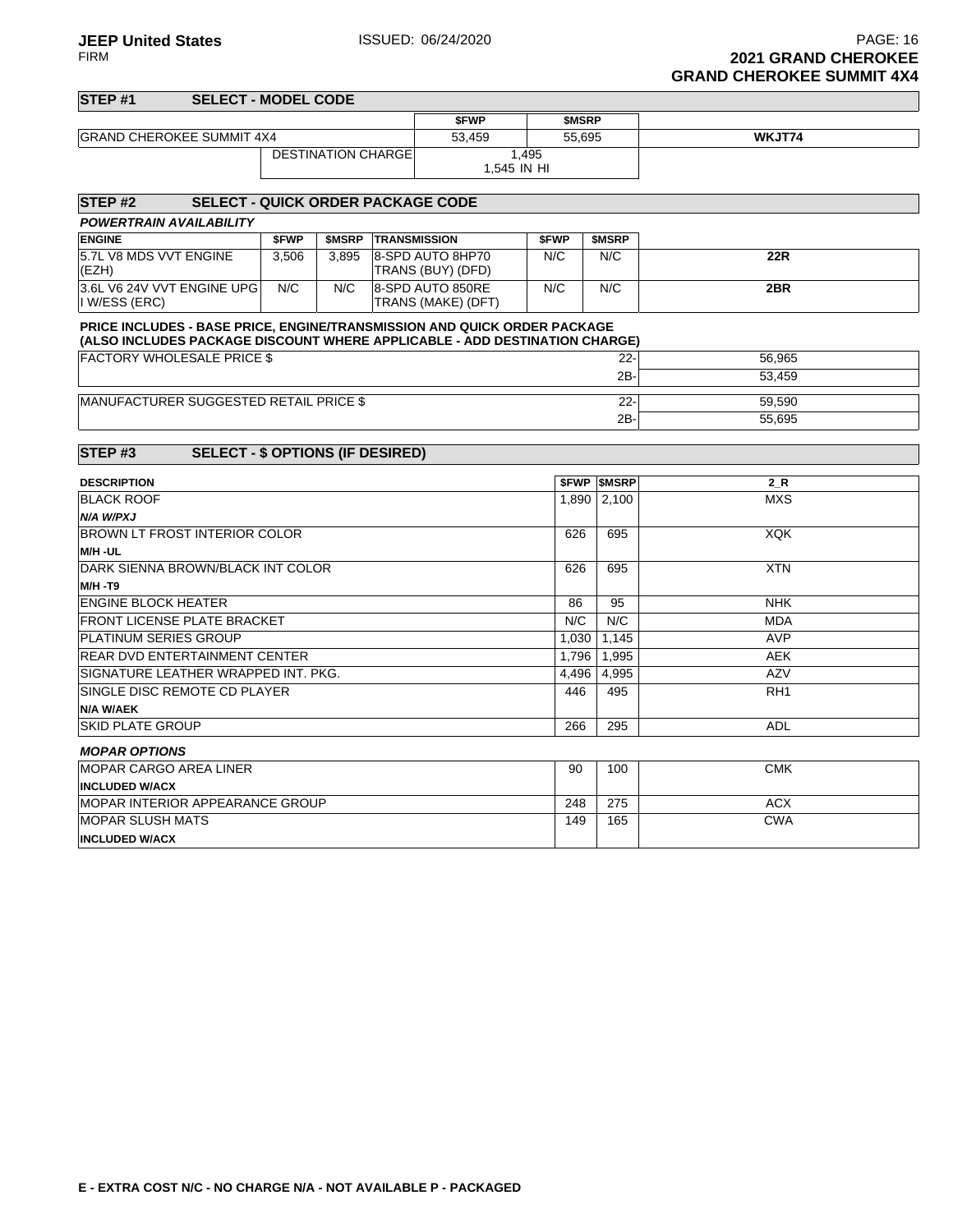**JEEP United States ISSUED: 06/24/2020** PAGE: 17<br>FIRM **PAGE: 17 2021 GRAND CHEROKEE GRAND CHEROKEE SUMMIT 4X4**

## **STEP #4 SELECT - COLOR & TRIM CODES**

| <b>COLOR/TRIM</b>                            | <b>SFWP</b> | <b>SMSRP</b> | <b>BLACK</b> | <b>BROWN/LT.</b><br><b>FROST</b> | <b>DARK SI-</b><br><b>ENNA</b><br><b>BROWN</b><br><b>BLACK</b> | <b>INDIGO/SKI</b><br><b>GRAY</b> |
|----------------------------------------------|-------------|--------------|--------------|----------------------------------|----------------------------------------------------------------|----------------------------------|
| (S)<br>LEATHER TRIMMED BUCKET SEATS          | N/C         | N/C          |              |                                  | HLT9                                                           |                                  |
| (S)                                          | N/C         | N/C          |              | <b>HLUL</b>                      |                                                                |                                  |
| (S)                                          | N/C         | N/C          | HLX9         |                                  |                                                                |                                  |
| W/AZV<br><b>PREMIUM LAGUNA LEATHER SEATS</b> | N/C         | N/C          |              |                                  |                                                                | <b>ELCS</b>                      |
| W/AZV                                        | N/C         | N/C          | ELX9         |                                  |                                                                |                                  |

#### **MONOTONE PAINT - APA**

| <b>PRIMARY COLOR</b>                     |     |     |                 |            |                 |            |
|------------------------------------------|-----|-----|-----------------|------------|-----------------|------------|
| <b>BILLET SILVER METALLIC CLEAR COAT</b> | 220 | 245 | <b>PSC</b>      | <b>PSC</b> | <b>PSC</b>      | <b>PSC</b> |
| BRIGHT WHITE CLEAR COAT                  | N/C | N/C | PW <sub>7</sub> | PW7        | PW <sub>7</sub> | PW7        |
| DIAMOND BLACK CRYSTAL P/C                | 220 | 245 | <b>PXJ</b>      | <b>PXJ</b> | <b>PXJ</b>      | <b>PXJ</b> |
| <b>GRANITE CRYSTAL MET. CLEAR COAT</b>   | 220 | 245 | PAU             | PAU        | PAU             | PAU        |
| <b>IVORY 3 COAT</b>                      | 536 | 595 | <b>PWD</b>      | <b>PWD</b> | <b>PWD</b>      | <b>PWD</b> |
| <b>SANGRIA METALLIC CLEAR COAT</b>       | 220 | 245 | <b>PHR</b>      | PHR        | PHR             | <b>PHR</b> |
| <b>SLATE BLUE PEARL COAT</b>             | 220 | 245 | <b>PBF</b>      | <b>PBF</b> | PBF             | <b>PBF</b> |
| <b>VELVET RED PEARL COAT</b>             | 220 | 245 | <b>PRV</b>      | <b>PRV</b> | <b>PRV</b>      | <b>PRV</b> |
| <b>IWALNUT BROWN MET. CLEAR COAT</b>     | 220 | 245 | <b>PUW</b>      | <b>PUW</b> | <b>PUW</b>      | <b>PUW</b> |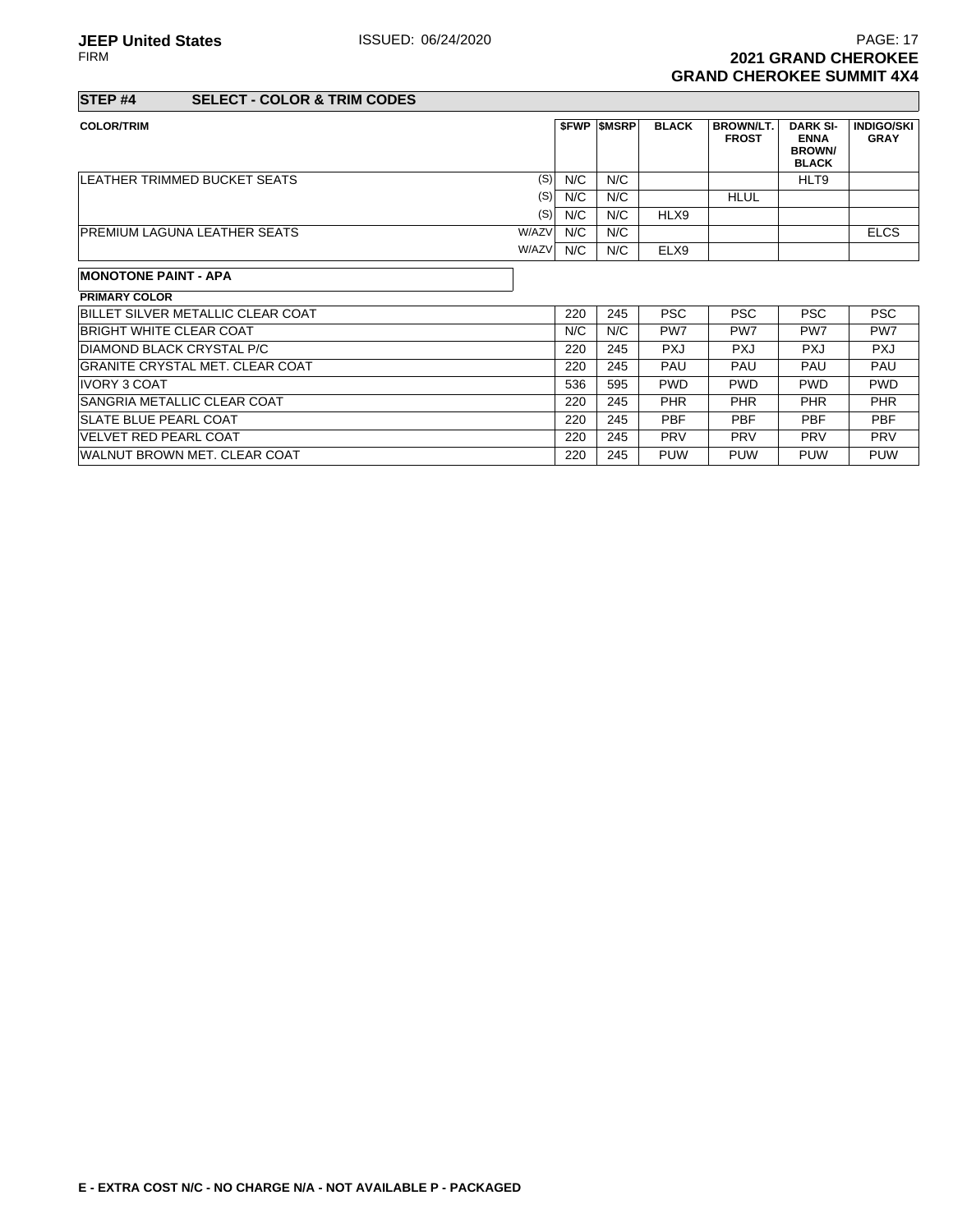|                                             |                                                                                                                                                        |       |                           |                            |                                       |                      |           |                          |              | ONAND GHLNORLL ON FA <del>T</del> |
|---------------------------------------------|--------------------------------------------------------------------------------------------------------------------------------------------------------|-------|---------------------------|----------------------------|---------------------------------------|----------------------|-----------|--------------------------|--------------|-----------------------------------|
| STEP <sub>#1</sub>                          | <b>SELECT - MODEL CODE</b>                                                                                                                             |       |                           |                            |                                       |                      |           |                          |              |                                   |
|                                             |                                                                                                                                                        |       |                           |                            | \$FWP                                 |                      | \$MSRP    |                          |              |                                   |
| <b>GRAND CHEROKEE SRT 4X4</b>               |                                                                                                                                                        |       |                           |                            | 66,574                                |                      | 69,145    |                          |              | WKJX74                            |
|                                             |                                                                                                                                                        |       | <b>DESTINATION CHARGE</b> |                            |                                       | 1,495<br>1,545 IN HI |           |                          |              |                                   |
|                                             |                                                                                                                                                        |       |                           |                            |                                       |                      |           |                          |              |                                   |
| STEP <sub>#2</sub>                          | <b>SELECT - QUICK ORDER PACKAGE CODE</b>                                                                                                               |       |                           |                            |                                       |                      |           |                          |              |                                   |
|                                             | <b>POWERTRAIN AVAILABILITY</b>                                                                                                                         |       |                           |                            |                                       |                      |           |                          |              |                                   |
| <b>ENGINE</b>                               |                                                                                                                                                        | \$FWP |                           | <b>\$MSRP TRANSMISSION</b> |                                       | \$FWP                |           | \$MSRP                   |              |                                   |
| 6.4L V8 SRT HEMI MDS<br><b>ENGINE (ESG)</b> |                                                                                                                                                        | N/C   | N/C                       |                            | 8-SPD AUTO 8HP70<br>TRANS (BUY) (DFD) | N/C                  |           | N/C                      |              | 29L                               |
|                                             | PRICE INCLUDES - BASE PRICE, ENGINE/TRANSMISSION AND QUICK ORDER PACKAGE<br>(ALSO INCLUDES PACKAGE DISCOUNT WHERE APPLICABLE - ADD DESTINATION CHARGE) |       |                           |                            |                                       |                      |           |                          |              |                                   |
|                                             | <b>FACTORY WHOLESALE PRICE \$</b>                                                                                                                      |       |                           |                            |                                       |                      |           | $29 -$                   |              | 66,574                            |
|                                             | MANUFACTURER SUGGESTED RETAIL PRICE \$                                                                                                                 |       |                           |                            |                                       |                      |           | $29 -$                   |              | 69,145                            |
| STEP#3                                      | <b>SELECT - \$ OPTIONS (IF DESIRED)</b>                                                                                                                |       |                           |                            |                                       |                      |           |                          |              |                                   |
| <b>DESCRIPTION</b>                          |                                                                                                                                                        |       |                           |                            |                                       |                      |           | <b>SFWP SMSRP</b>        |              | 2 L                               |
|                                             | 20X10.0 BLACK SATIN ALUM WHEELS                                                                                                                        |       |                           |                            |                                       |                      | 896       | 995                      |              | WP4                               |
|                                             | 295/45ZR20 BSW 3 SEASON TIRES                                                                                                                          |       |                           |                            |                                       |                      | 806       | 895                      |              | <b>TWC</b>                        |
| <b>COMPACT SPARE TIRE</b>                   |                                                                                                                                                        |       |                           |                            |                                       |                      | 356       | 395                      |              | <b>TBC</b>                        |
| <b>INCLUDED W/AHX</b>                       |                                                                                                                                                        |       |                           |                            |                                       |                      |           |                          |              |                                   |
|                                             | DUAL-PANE PANORAMIC SUNROOF                                                                                                                            |       |                           |                            |                                       |                      | 1,886     | 2,095                    |              | GWJ                               |
| <b>ENGINE BLOCK HEATER</b>                  |                                                                                                                                                        |       |                           |                            |                                       |                      | 86        | 95                       |              | <b>NHK</b>                        |
|                                             | <b>FRONT LICENSE PLATE BRACKET</b>                                                                                                                     |       |                           |                            |                                       |                      | N/C       | N/C                      |              | <b>MDA</b>                        |
| <b>HIGH PERFORMANCE AUDIO</b>               |                                                                                                                                                        |       |                           |                            |                                       |                      | 1,886     | 2,095                    |              | <b>AJE</b>                        |
|                                             | <b>HIGH PERFORMANCE BRAKES</b>                                                                                                                         |       |                           |                            |                                       |                      | 1,166     | 1.295                    |              | <b>BNN</b>                        |
|                                             | <b>REAR DVD ENTERTAINMENT CENTER</b>                                                                                                                   |       |                           |                            |                                       |                      | 1,796     | 1,995                    |              | <b>AEK</b>                        |
| <b>RED SEAT BELTS</b>                       |                                                                                                                                                        |       |                           |                            |                                       |                      | 86        | 95                       |              | CGQ                               |
| <b>M/H-X9</b>                               |                                                                                                                                                        |       |                           |                            |                                       |                      |           |                          |              |                                   |
|                                             | SIGNATURE LEATHER WRAPPED INT. PKG.                                                                                                                    |       |                           |                            |                                       |                      | 4,766     | 5,295                    |              | <b>AJD</b>                        |
| <b>M/H AJE</b>                              |                                                                                                                                                        |       |                           |                            |                                       |                      |           |                          |              |                                   |
| <b>TRAILER TOW GROUP IV</b>                 |                                                                                                                                                        |       |                           |                            |                                       |                      | 896       | 995                      |              | <b>AHX</b>                        |
| STEP <sub>#4</sub>                          | <b>SELECT - COLOR &amp; TRIM CODES</b>                                                                                                                 |       |                           |                            |                                       |                      |           |                          |              |                                   |
| <b>COLOR/TRIM</b>                           |                                                                                                                                                        |       |                           |                            |                                       |                      |           | <b><i>SFWP SMSRP</i></b> | <b>BLACK</b> | <b>BLACK/SEPIA</b>                |
|                                             | LEATHER/PERF SUEDE SRT SEATS                                                                                                                           |       |                           |                            |                                       |                      | $(S)$ N/C | N/C                      |              | <b>DZVX</b>                       |
|                                             |                                                                                                                                                        |       |                           |                            |                                       |                      | $(S)$ N/C | N/C                      | DZX9         |                                   |
| <b>LAGUNA LEATHER SEATS</b>                 |                                                                                                                                                        |       |                           |                            |                                       | W/AJD                | N/C       | N/C                      | LSX9         |                                   |
| <b>MONOTONE PAINT - APA</b>                 |                                                                                                                                                        |       |                           |                            |                                       |                      |           |                          |              |                                   |
| <b>PRIMARY COLOR</b>                        |                                                                                                                                                        |       |                           |                            |                                       |                      |           |                          |              |                                   |
|                                             | BILLET SILVER METALLIC CLEAR COAT                                                                                                                      |       |                           |                            |                                       |                      | 220       | 245                      | <b>PSC</b>   | <b>PSC</b>                        |
|                                             | <b>BRIGHT WHITE CLEAR COAT</b>                                                                                                                         |       |                           |                            |                                       |                      | N/C       | N/C                      | PW7          | PW7                               |
|                                             | DIAMOND BLACK CRYSTAL P/C                                                                                                                              |       |                           |                            |                                       |                      | 220       | 245                      | <b>PXJ</b>   | <b>PXJ</b>                        |
|                                             | <b>GRANITE CRYSTAL MET. CLEAR COAT</b>                                                                                                                 |       |                           |                            |                                       |                      | 220       | 245                      | PAU          | PAU                               |
|                                             | <b>GREEN METALLIC CLEAR COAT</b>                                                                                                                       |       |                           |                            |                                       |                      | 220       | 245                      | <b>PFQ</b>   |                                   |
| <b>IVORY 3 COAT</b>                         |                                                                                                                                                        |       |                           |                            |                                       |                      | 536       | 595                      | <b>PWD</b>   | <b>PWD</b>                        |
| <b>REDLINE 2 COAT PEARL</b>                 |                                                                                                                                                        |       |                           |                            |                                       |                      | 220       | 245                      | <b>PRM</b>   | <b>PRM</b>                        |

SLATE BLUE PEARL COAT PBF PURITIES AND RESEARCH AND RESEARCH PARTICLE IN A PARTICLE IN PARTICLE IN PRINT PRINT STING-GRAY CLEAR COAT 220 245 PDN PDN VELVET RED PEARL COAT 220 245 PRV PRV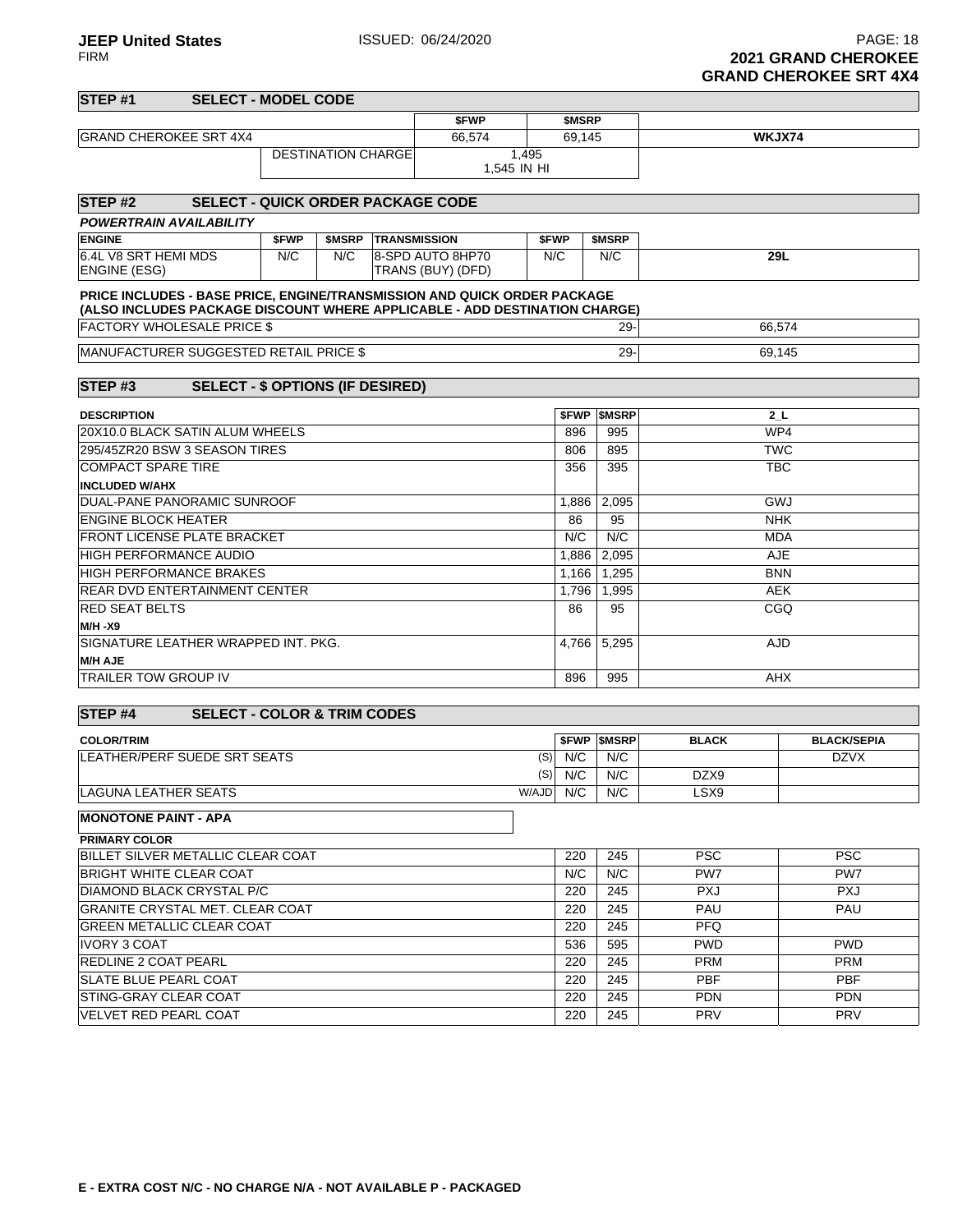| STEP <sub>#1</sub>                                                         | <b>SELECT - MODEL CODE</b>               |       |                            |       |                           |             |           |                          |             |                                                 |             |
|----------------------------------------------------------------------------|------------------------------------------|-------|----------------------------|-------|---------------------------|-------------|-----------|--------------------------|-------------|-------------------------------------------------|-------------|
|                                                                            |                                          |       |                            |       | \$FWP                     |             | \$MSRP    |                          |             |                                                 |             |
| <b>GRAND CHEROKEE TRACKHAWK 4X4</b>                                        |                                          |       |                            |       | 83,786                    |             | 87,650    |                          |             | WKJM74                                          |             |
|                                                                            |                                          |       | <b>DESTINATION CHARGE</b>  |       |                           | 1,495       |           |                          |             |                                                 |             |
|                                                                            |                                          |       |                            |       |                           | 1,545 IN HI |           |                          |             |                                                 |             |
|                                                                            |                                          |       |                            |       |                           |             |           |                          |             |                                                 |             |
| <b>STEP #2</b>                                                             | <b>SELECT - QUICK ORDER PACKAGE CODE</b> |       |                            |       |                           |             |           |                          |             |                                                 |             |
| POWERTRAIN AVAILABILITY                                                    |                                          |       |                            |       |                           |             |           |                          |             |                                                 |             |
| <b>ENGINE</b>                                                              |                                          | \$FWP | <b>\$MSRP TRANSMISSION</b> |       |                           | \$FWP       |           | \$MSRP                   |             |                                                 |             |
| 6.2L SUPERCHARGED HEMI                                                     |                                          | N/C   | N/C                        |       | 8-SPD AUTO 8HP95          | N/C         |           | N/C                      |             | 2XV                                             |             |
| V8 SRT ENGINE (ESD)                                                        |                                          |       |                            |       | <b>TRANSMISSION (BUY)</b> |             |           |                          |             |                                                 |             |
|                                                                            |                                          |       |                            | (DFS) |                           |             |           |                          |             |                                                 |             |
| PRICE INCLUDES - BASE PRICE, ENGINE/TRANSMISSION AND QUICK ORDER PACKAGE   |                                          |       |                            |       |                           |             |           |                          |             |                                                 |             |
| (ALSO INCLUDES PACKAGE DISCOUNT WHERE APPLICABLE - ADD DESTINATION CHARGE) |                                          |       |                            |       |                           |             |           |                          |             |                                                 |             |
| <b>FACTORY WHOLESALE PRICE \$</b>                                          |                                          |       |                            |       |                           |             |           | 2X-                      |             | 83,786                                          |             |
| MANUFACTURER SUGGESTED RETAIL PRICE \$                                     |                                          |       |                            |       |                           |             |           | $2X -$                   |             | 87,650                                          |             |
|                                                                            |                                          |       |                            |       |                           |             |           |                          |             |                                                 |             |
| STEP#3                                                                     | <b>SELECT - \$ OPTIONS (IF DESIRED)</b>  |       |                            |       |                           |             |           |                          |             |                                                 |             |
|                                                                            |                                          |       |                            |       |                           |             |           |                          |             |                                                 |             |
| <b>DESCRIPTION</b>                                                         |                                          |       |                            |       |                           |             |           | <b><i>SFWP SMSRP</i></b> |             | 2N                                              |             |
| 295/45ZR20 BSW 3 SEASON TIRES                                              |                                          |       |                            |       |                           |             | 806       | 895                      |             | <b>TWC</b>                                      |             |
| <b>BLACK PAINTED HOOD</b>                                                  |                                          |       |                            |       |                           |             | N/C       | N/C                      |             | <b>MYW</b>                                      |             |
| M/H MXS; N/A W/PXJ                                                         |                                          |       |                            |       |                           |             |           |                          |             |                                                 |             |
| <b>BLACK ROOF</b>                                                          |                                          |       |                            |       |                           |             | 1,890     | 2,100                    |             | <b>MXS</b>                                      |             |
| N/A W/PXJ                                                                  |                                          |       |                            |       |                           |             |           |                          |             |                                                 |             |
| <b>COMPACT SPARE TIRE</b>                                                  |                                          |       |                            |       |                           |             | 356       | 395                      |             | <b>TBC</b>                                      |             |
| <b>INCLUDED W/AHX</b>                                                      |                                          |       |                            |       |                           |             |           |                          |             |                                                 |             |
| DUAL-PANE PANORAMIC SUNROOF                                                |                                          |       |                            |       |                           |             | 1,886     | 2,095                    |             | GWJ                                             |             |
| <b>ENGINE BLOCK HEATER</b>                                                 |                                          |       |                            |       |                           |             | 86        | 95                       |             | <b>NHK</b>                                      |             |
| FRONT LICENSE PLATE BRACKET                                                |                                          |       |                            |       |                           |             | N/C       | N/C                      |             | <b>MDA</b>                                      |             |
| HIGH PERFORMANCE AUDIO                                                     |                                          |       |                            |       |                           |             | 1,886     | 2,095                    |             | AJE                                             |             |
| REAR DVD ENTERTAINMENT CENTER                                              |                                          |       |                            |       |                           |             | 1,796     | 1,995                    |             | <b>AEK</b>                                      |             |
| <b>RED SEAT BELTS</b>                                                      |                                          |       |                            |       |                           |             | 86        | 95                       |             | CGQ                                             |             |
| M/H -X9                                                                    |                                          |       |                            |       |                           |             |           |                          |             |                                                 |             |
| SIGNATURE LEATHER WRAPPED INT. PKG.                                        |                                          |       |                            |       |                           |             | 4,496     | 4,995                    |             | AJD                                             |             |
| <b>M/H AJE</b>                                                             |                                          |       |                            |       |                           |             |           |                          |             |                                                 |             |
| <b>TRAILER TOW GROUP IV</b>                                                |                                          |       |                            |       |                           |             | 896       | 995                      |             | AHX                                             |             |
|                                                                            |                                          |       |                            |       |                           |             |           |                          |             |                                                 |             |
| STEP <sub>#4</sub>                                                         | <b>SELECT - COLOR &amp; TRIM CODES</b>   |       |                            |       |                           |             |           |                          |             |                                                 |             |
| <b>COLOR/TRIM</b>                                                          |                                          |       |                            |       |                           |             |           |                          |             | <b>\$FWP \$MSRP BLACK BLACK/SEPIA BLACK/SKI</b> |             |
|                                                                            |                                          |       |                            |       |                           |             |           |                          |             |                                                 | <b>GREY</b> |
| SUEDE/NAPPA PERFORMANCE SEATS                                              |                                          |       |                            |       |                           |             | $(S)$ N/C | N/C                      |             | <b>SLVX</b>                                     |             |
|                                                                            |                                          |       |                            |       |                           | (S)         | N/C       | N/C                      | SLX9        |                                                 |             |
| LAGUNA LEATHER PERFORMANCE SEATS                                           |                                          |       |                            |       |                           | W/AJD       | N/C       | N/C                      | <b>W8X9</b> |                                                 |             |
|                                                                            |                                          |       |                            |       |                           | W/AJD       | N/C       | N/C                      |             |                                                 | W8XS        |
| <b>MONOTONE PAINT - APA</b>                                                |                                          |       |                            |       |                           |             |           |                          |             |                                                 |             |
|                                                                            |                                          |       |                            |       |                           |             |           |                          |             |                                                 |             |
| <b>PRIMARY COLOR</b><br>BILLET SILVER METALLIC CLEAR COAT                  |                                          |       |                            |       |                           |             | 220       | 245                      | <b>PSC</b>  | <b>PSC</b>                                      | <b>PSC</b>  |
| <b>BRIGHT WHITE CLEAR COAT</b>                                             |                                          |       |                            |       |                           |             | N/C       | N/C                      | PW7         | PW7                                             | PW7         |
|                                                                            |                                          |       |                            |       |                           |             |           |                          |             |                                                 |             |
| DIAMOND BLACK CRYSTAL P/C                                                  |                                          |       |                            |       |                           |             | 220       | 245                      | <b>PXJ</b>  | <b>PXJ</b><br>PAU                               | <b>PXJ</b>  |
| GRANITE CRYSTAL MET. CLEAR COAT                                            |                                          |       |                            |       |                           |             | 220       | 245                      | PAU         |                                                 | PAU         |
| GREEN METALLIC CLEAR COAT                                                  |                                          |       |                            |       |                           |             | 220       | 245                      | <b>PFQ</b>  |                                                 |             |
| IVORY 3 COAT                                                               |                                          |       |                            |       |                           |             | 536       | 595                      | <b>PWD</b>  | <b>PWD</b>                                      | <b>PWD</b>  |
| REDLINE 2 COAT PEARL                                                       |                                          |       |                            |       |                           |             | 220       | 245                      | <b>PRM</b>  | <b>PRM</b>                                      | <b>PRM</b>  |
| SLATE BLUE PEARL COAT                                                      |                                          |       |                            |       |                           |             | 220       | 245                      | <b>PBF</b>  | <b>PBF</b>                                      | <b>PBF</b>  |
| STING-GRAY CLEAR COAT                                                      |                                          |       |                            |       |                           |             | 220       | 245                      | <b>PDN</b>  | <b>PDN</b>                                      | <b>PDN</b>  |
| VELVET RED PEARL COAT                                                      |                                          |       |                            |       |                           |             | 220       | 245                      | <b>PRV</b>  | PRV                                             | PRV         |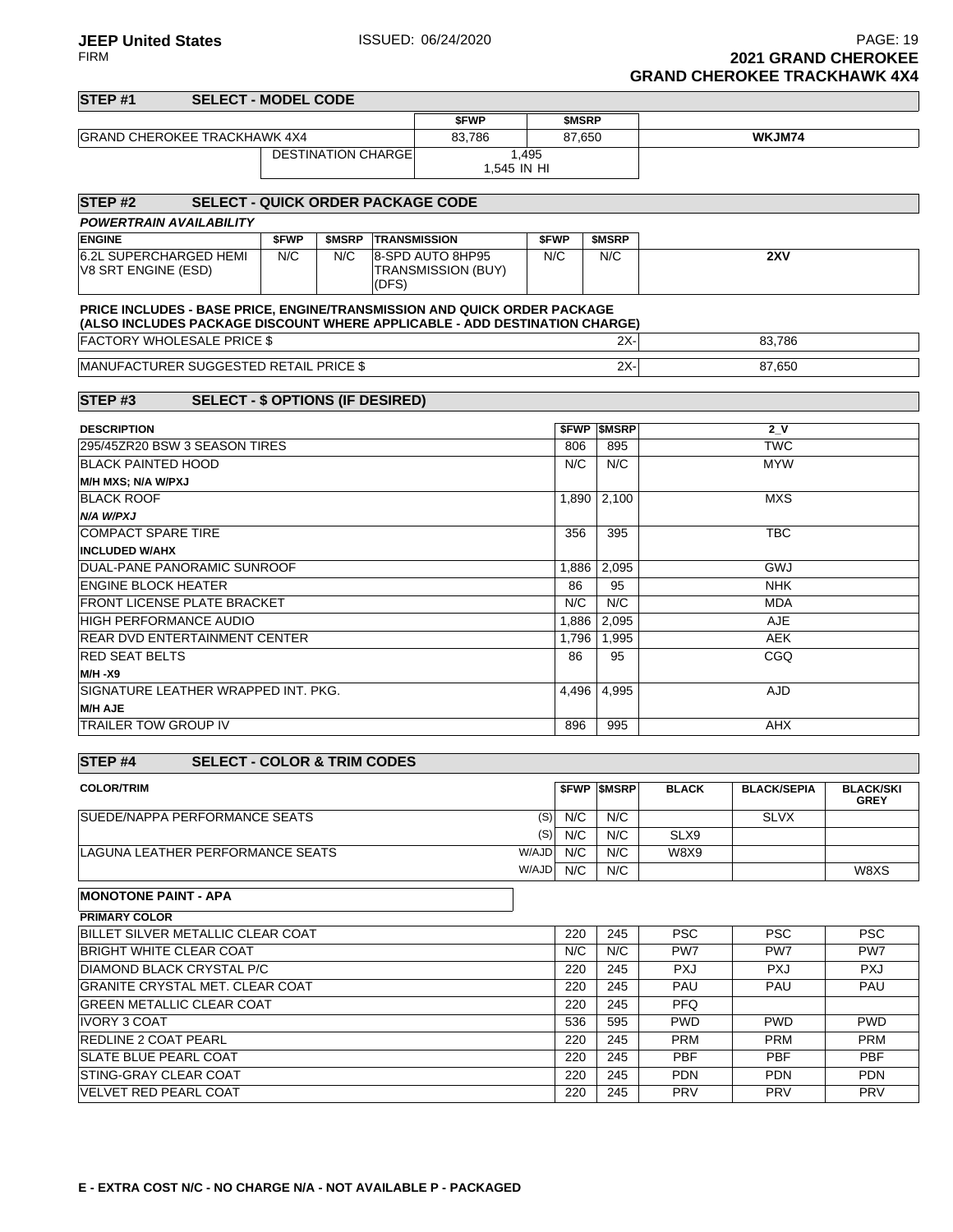**2021 GRAND CHEROKEE** 

# **JEEP United States ISSUED: 06/24/2020 PAGE: 20 PAGE: 20 PAGE: 20 PAGE: 20 PAGE: 20 PAGE: 20 PAGE: 20 PAGE: 20 PAGE: 20 PAGE: 20 PAGE: 20 PAGE: 20 PAGE: 20 PAGE: 20 PAGE: 20 PAGE: 2021 GRA**

| <b>GROUP DETAIL</b>                                                                   | W<br>$\frac{\mathsf{K}}{\mathsf{T}}$<br>н<br>7<br>4 | W<br>Ķ<br>J<br>$\frac{H}{7}$ | W<br>$\frac{\mathsf{K}}{\mathsf{T}}$<br>$\frac{P}{7}$ | W<br>K<br>J<br>P<br>7<br>4 | W<br>ĸ<br>Ŗ<br>7<br>4 | w<br>KT<br>S74 | W<br>K<br>J<br>S<br>7<br>4 | WK<br>T<br>T<br>7<br>4 | W<br>K<br>J<br>T<br>7 | W<br>Ķ<br>J<br>X<br>7<br>4 | W<br>Κ<br>J<br>M<br>7<br>4 |
|---------------------------------------------------------------------------------------|-----------------------------------------------------|------------------------------|-------------------------------------------------------|----------------------------|-----------------------|----------------|----------------------------|------------------------|-----------------------|----------------------------|----------------------------|
| <b>TRAILHAWK LUXURY GROUP</b><br><b>AAP</b>                                           |                                                     |                              |                                                       |                            | Е                     |                |                            |                        |                       |                            |                            |
| • CARGO COMPARTMENT COVER (CSC)                                                       |                                                     |                              |                                                       |                            |                       |                |                            |                        |                       |                            |                            |
| • DUAL-PANE PANORAMIC SUNROOF (GWJ)                                                   |                                                     |                              |                                                       |                            |                       |                |                            |                        |                       |                            |                            |
| • POWER TILT/TELESCOPE STEERING COLUMN (SUB)                                          |                                                     |                              |                                                       |                            |                       |                |                            |                        |                       |                            |                            |
| • RAIN SENSITIVE WINDSHIELD WIPERS (JHC)                                              |                                                     |                              |                                                       |                            |                       |                |                            |                        |                       |                            |                            |
| • TRAILHAWK LEATHER TRIM SEATS W/PERF (*BL)                                           |                                                     |                              |                                                       |                            |                       |                |                            |                        |                       |                            |                            |
| <b>MOPAR INTERIOR APPEARANCE GROUP</b><br><b>ACX</b>                                  | Е                                                   | Е                            | Е                                                     | Е                          |                       | Е              | Е                          | Е                      | E                     |                            |                            |
| • MOPAR CARGO AREA LINER (CMK)<br>• MOPAR SLUSH MATS (CWA)                            |                                                     |                              |                                                       |                            |                       |                |                            |                        |                       |                            |                            |
| <b>PREMIUM LIGHTING GROUP</b><br>AD6                                                  | Е                                                   | Е                            | Е                                                     | Е                          | Е                     |                |                            |                        |                       |                            |                            |
| • AUTO HIGH BEAM HEADLAMP CONTROL (LMS)                                               | п                                                   | ∎                            |                                                       | п                          | п                     |                |                            |                        |                       |                            |                            |
| • BI-XENON HID HEADLAMPS (LM2)                                                        | ■                                                   | ■                            |                                                       |                            | ■                     |                |                            |                        |                       |                            |                            |
| • BI-XENON HID HEADLAMPS (LM2) - W/O 2TG                                              |                                                     |                              |                                                       | ■                          |                       |                |                            |                        |                       |                            |                            |
| • FRONT LED FOG LAMPS (LNV)                                                           | п                                                   | ■                            |                                                       |                            | п                     |                |                            |                        |                       |                            |                            |
| • FRONT LED FOG LAMPS (LNV) - W/O 2TG                                                 |                                                     |                              |                                                       | п                          |                       |                |                            |                        |                       |                            |                            |
| • LED DAYTIME RUNNING HEADLAMPS (LMZ)                                                 | ■                                                   | ∎                            |                                                       | ■                          | п                     |                |                            |                        |                       |                            |                            |
| <b>ADL</b><br><b>SKID PLATE GROUP</b>                                                 |                                                     |                              |                                                       |                            |                       |                |                            |                        | Е                     |                            |                            |
| • FRONT SUSPENSION SKID PLATE (XEU)                                                   |                                                     |                              |                                                       |                            |                       |                |                            |                        |                       |                            |                            |
| • FUEL TANK SKID PLATE SHIELD (XEE)                                                   |                                                     |                              |                                                       |                            |                       |                |                            |                        |                       |                            |                            |
| • TRANSFER CASE SKID PLATE SHIELD (XEF)                                               |                                                     |                              |                                                       |                            |                       |                |                            |                        |                       |                            |                            |
| • UNDERBODY SKID PLATE (XF3)                                                          |                                                     |                              |                                                       |                            |                       |                |                            |                        |                       |                            |                            |
| AEK REAR DVD ENTERTAINMENT CENTER                                                     |                                                     |                              | E                                                     | E                          | Е                     | Е              | Е                          | Е                      | Е                     | Е                          | Е                          |
| • BLU-RAY COMPATIBLE DUAL SCREEN VIDEO (RF6)                                          |                                                     |                              |                                                       |                            |                       |                |                            |                        |                       |                            |                            |
| • REAR SEAT VIDEO SYSTEM (XRV)                                                        |                                                     |                              |                                                       |                            |                       |                |                            |                        |                       |                            |                            |
| <b>LUXURY GROUP II</b><br>AHN                                                         |                                                     |                              | E                                                     | Е                          |                       |                |                            |                        |                       |                            |                            |
| • 506 WATT AMPLIFIER (RFD)                                                            |                                                     |                              |                                                       |                            |                       |                |                            |                        |                       |                            |                            |
| • ACTIVE NOISE CONTROL SYSTEM (JLW)                                                   |                                                     |                              |                                                       |                            |                       |                |                            |                        |                       |                            |                            |
| • CARGO COMPARTMENT COVER (CSC)                                                       |                                                     |                              |                                                       |                            |                       |                |                            |                        |                       |                            |                            |
| • DUAL-PANE PANORAMIC SUNROOF (GWJ) - W/O 2TG OR 2TK                                  |                                                     |                              |                                                       |                            |                       |                |                            |                        |                       |                            |                            |
| • HEATED SECOND ROW SEATS (JPZ)                                                       |                                                     |                              |                                                       |                            |                       |                |                            |                        |                       |                            |                            |
| • LEATHER TRIM SEATS W/PERF INSERTS (*DL)                                             |                                                     |                              |                                                       |                            |                       |                |                            |                        |                       |                            |                            |
| • POWER TILT/TELESCOPE STEERING COLUMN (SUB)<br>• PREMIUM ALPINE SPEAKER SYSTEM (RC3) |                                                     |                              |                                                       |                            |                       |                |                            |                        |                       |                            |                            |
| • RAIN SENSITIVE WINDSHIELD WIPERS (JHC) - W/O 2TG OR 2TK                             |                                                     |                              |                                                       |                            |                       |                |                            |                        |                       |                            |                            |
| • VENTILATED FRONT SEATS (CAJ)                                                        |                                                     |                              |                                                       |                            |                       |                |                            |                        |                       |                            |                            |
| <b>TRAILER TOW GROUP IV</b><br><b>AHX</b>                                             | E                                                   | E                            | Е                                                     | Е                          | S                     | Е              |                            | Е                      |                       | Е                          | Е                          |
| • 180 AMP ALTERNATOR (BAD)                                                            | ▃                                                   |                              |                                                       |                            |                       |                |                            |                        |                       |                            |                            |
| • 20X6.5 ALUMINUM SPARE WHEEL (W1K)                                                   |                                                     |                              |                                                       |                            |                       |                |                            |                        |                       | п                          | ■                          |
| • 7 AND 4 PIN WIRING HARNESS (XF2)                                                    | п                                                   |                              | ■                                                     | п                          | п                     | П              |                            | П                      |                       | п                          | ■                          |
| • CLASS IV RECEIVER HITCH (XFH)                                                       | п                                                   | ■                            | ■                                                     | п                          | П                     | ■              |                            | П                      |                       | ∎                          | ■                          |
| • COMPACT SPARE TIRE (TBC)                                                            |                                                     |                              |                                                       |                            |                       |                |                            |                        |                       | п                          | п                          |
| • FULL SIZE SPARE TIRE (TBP)                                                          | п                                                   | ∎                            | ■                                                     |                            |                       | П              |                            | ■                      |                       |                            |                            |
| • HEAVY DUTY ENGINE COOLING (NMC)                                                     |                                                     |                              |                                                       | ■                          | п                     | ■              |                            |                        |                       |                            | ■                          |
| • NORMAL DUTY SUSPENSION (SDA)                                                        | ■                                                   |                              |                                                       |                            |                       |                |                            | ■                      |                       |                            |                            |
| • REAR LOAD LEVELING SUSPENSION (SES)                                                 | п                                                   | ■                            |                                                       |                            |                       | ■              |                            | ■                      |                       |                            |                            |
| • STEEL SPARE WHEEL (WLB)                                                             | п                                                   | ■                            | ■                                                     | п                          |                       | ■              |                            | П                      |                       |                            |                            |
| <b>SIGNATURE LEATHER WRAPPED INT. PKG.</b><br><b>AJD</b>                              |                                                     |                              |                                                       |                            |                       |                |                            |                        |                       | Е                          | Е                          |
| • LAGUNA LEATHER, RESERVE DOOR TRIM (CTX)                                             |                                                     |                              |                                                       |                            |                       |                |                            |                        |                       | П                          | п                          |
| • LAGUNA LEATHER CARE INSTRUCTION TAG (XVS)                                           |                                                     |                              |                                                       |                            |                       |                |                            |                        |                       | ш                          | п                          |
| • LAGUNA LEATHER PERFORMANCE SEATS (*W8)                                              |                                                     |                              |                                                       |                            |                       |                |                            |                        |                       |                            | ■                          |
| • LAGUNA LEATHER SEATS (*LS)                                                          |                                                     |                              |                                                       |                            |                       |                |                            |                        |                       | п                          |                            |
| • LEATHER WRAPPED LOWER PANELS (CCB)                                                  |                                                     |                              |                                                       |                            |                       |                |                            |                        |                       | ■                          | п                          |
| • MATTE CARBON SPEARS (I/P & DOORS) (JB3)                                             |                                                     |                              |                                                       |                            |                       |                |                            |                        |                       | ■                          |                            |
| <b>HIGH PERFORMANCE AUDIO</b><br><b>AJE</b>                                           |                                                     |                              |                                                       |                            |                       |                |                            |                        |                       | Е                          | Е                          |
| • 19 SPKRS HIGH PERF AUDIO (RCA)                                                      |                                                     |                              |                                                       |                            |                       |                |                            |                        |                       |                            |                            |
| • 825 WATT AMPLIFIER (RDH)                                                            |                                                     |                              |                                                       |                            |                       |                |                            |                        |                       |                            |                            |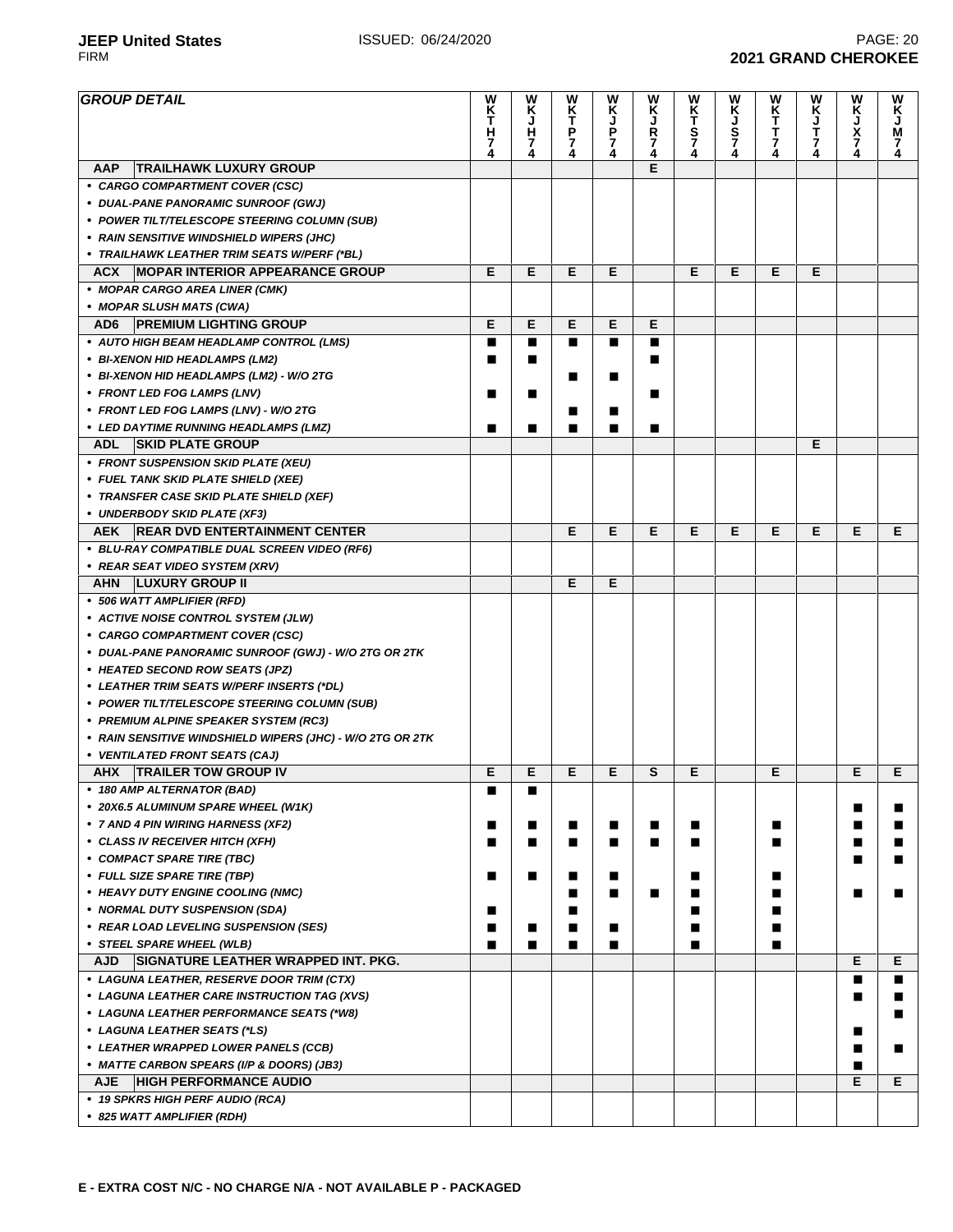**JEEP United States ISSUED: 06/24/2020 PAGE: 21 PAGE: 21 PAGE: 21 PAGE: 21 PAGE: 21 PAGE: 21 PAGE: 21 PAGE: 21 PAGE: 21 PAGE: 21 PAGE: 21 PAGE: 21 PAGE: 21 PAGE: 21 PIRM 2021 GRAND CHEROKEE** 

| <b>GROUP DETAIL</b>                                               | w<br>K<br>T   | W<br>Κ | W        | <b>WKJP74</b> | W<br>Ķ             | W<br>K<br>T   | W         | WK<br>TTT74 | WKJT74 | W<br>Ķ      | W<br>Ķ        |
|-------------------------------------------------------------------|---------------|--------|----------|---------------|--------------------|---------------|-----------|-------------|--------|-------------|---------------|
|                                                                   | н             | J<br>н | KT<br>P7 |               |                    |               | KJ<br>S74 |             |        | J<br>X<br>Z | M             |
|                                                                   | $\frac{7}{4}$ | 7<br>4 | 4        |               | <b>R</b><br>7<br>4 | $\frac{5}{7}$ |           |             |        |             | $\frac{7}{4}$ |
| <b>SECURITY AND CONVENIENCE GROUP</b><br><b>AJY</b>               | E             | E      |          |               |                    |               |           |             |        |             |               |
| • 115V AUXILIARY POWER OUTLET (JKV)                               |               |        |          |               |                    |               |           |             |        |             |               |
| • HEATED FRONT SEATS (JPM)                                        |               |        |          |               |                    |               |           |             |        |             |               |
| • HEATED STEERING WHEEL (NHS)                                     |               |        |          |               |                    |               |           |             |        |             |               |
| • POWER LIFTGATE (JRC)                                            |               |        |          |               |                    |               |           |             |        |             |               |
| • REMOTE START SYSTEM (XBM)                                       |               |        |          |               |                    |               |           |             |        |             |               |
| • SECURITY ALARM (LSA)                                            |               |        |          |               |                    |               |           |             |        |             |               |
| • UNIVERSAL GARAGE DOOR OPENER (XGD)                              |               |        |          |               |                    |               |           |             |        |             |               |
| <b>ALTITUDE APPEARANCE PACKAGE</b><br>AL2                         | Е             | Е      |          |               |                    |               |           |             |        |             |               |
| • 265/50R20 BSW A/S LRR TIRES (TLP)                               |               |        |          |               |                    |               |           |             |        |             |               |
| • ALTITUDE GRILLE (MHM)                                           |               |        |          |               |                    |               |           |             |        |             |               |
| • BODY COLOR FASCIA (MCY)                                         |               |        |          |               |                    |               |           |             |        |             |               |
| • BRIDGESTONE BRAND TIRES (TZB)                                   |               |        |          |               |                    |               |           |             |        |             |               |
| • DARK LENS TAILLAMPS (LD1)                                       |               |        |          |               |                    |               |           |             |        |             |               |
| • FRONT ACCENT/BODY COLOR FASCIA (MLB)                            |               |        |          |               |                    |               |           |             |        |             |               |
| • GLOSS BLACK REAR FASCIA APPLIQUE (MCH)                          |               |        |          |               |                    |               |           |             |        |             |               |
| • REAR ACCENT/BODY COLOR FASCIA (MLL)                             |               |        |          |               |                    |               |           |             |        |             |               |
| • RR FASCIA BLACK MIC STEP PAD (CMQ)                              |               |        |          |               |                    |               |           |             |        |             |               |
| • SINGLE EXHAUST W/ BRIGHT TIP (NEC)                              |               |        |          |               |                    |               |           |             |        |             |               |
| AVP.<br><b>PLATINUM SERIES GROUP</b>                              |               |        |          |               |                    |               |           | E           | E      |             |               |
| • 20X8.0 PLATINUM ALUMINUM WHEELS (WHA)                           |               |        |          |               |                    |               |           |             |        |             |               |
| • BODY COLOR/PLATINUM FRONT FASCIA (MLE)                          |               |        |          |               |                    |               |           |             |        |             |               |
| • BODY COLOR/PLATINUM REAR FASCIA (ML7)                           |               |        |          |               |                    |               |           |             |        |             |               |
| • BODY COLOR DOOR HANDLES (MNK)                                   |               |        |          |               |                    |               |           |             |        |             |               |
| • BODY COLOR EXTERIOR MIRRORS (LEP)                               |               |        |          |               |                    |               |           |             |        |             |               |
| • BODY COLOR SILLS W/PLATINUM (MRH)                               |               |        |          |               |                    |               |           |             |        |             |               |
| • GLOSS BLK GRILLE-PLATINUM CHROME (MAD)                          |               |        |          |               |                    |               |           |             |        |             |               |
| • PLATINUM DAY LIGHT OPENING MOLDINGS (MMF)                       |               |        |          |               |                    |               |           |             |        |             |               |
| • PLATINUM EXTERIOR BADGING (MJC)                                 |               |        |          |               |                    |               |           |             |        |             |               |
| • PLATINUM SIDE ROOF RAILS (MNF)                                  |               |        |          |               |                    |               |           |             |        |             |               |
| • PLATINUM STRIP TAIL LAMP (LBY)                                  |               |        |          |               |                    |               |           |             |        |             |               |
| <b>ALL WEATHER TRAIL RATED PACKAGE</b><br><b>AVT</b>              |               | Е      |          |               |                    |               |           |             |        |             |               |
| • ENGINE BLOCK HEATER (NHK)                                       |               |        |          |               |                    |               |           |             |        |             |               |
| • FRONT SUSPENSION SKID PLATE (XEU)                               |               |        |          |               |                    |               |           |             |        |             |               |
| • FUEL TANK SKID PLATE SHIELD (XEE)                               |               |        |          |               |                    |               |           |             |        |             |               |
| • FULL SIZE SPARE TIRE (TBP)                                      |               |        |          |               |                    |               |           |             |        |             |               |
| • HEATED FRONT SEATS (JPM)                                        |               |        |          |               |                    |               |           |             |        |             |               |
| • HEATED STEERING WHEEL (NHS)                                     |               |        |          |               |                    |               |           |             |        |             |               |
| • HILL DESCENT CONTROL (BNH)                                      |               |        |          |               |                    |               |           |             |        |             |               |
| • MOPAR CARGO AREA LINER (CMK)                                    |               |        |          |               |                    |               |           |             |        |             |               |
| • MOPAR SLUSH MATS (CWA)<br>• QUADRA-TRAC II (R) 4WD SYSTEM (DKA) |               |        |          |               |                    |               |           |             |        |             |               |
| • REMOTE START SYSTEM (XBM)                                       |               |        |          |               |                    |               |           |             |        |             |               |
| • SELEC-TERRAIN (TM) SYSTEM (XAB)                                 |               |        |          |               |                    |               |           |             |        |             |               |
| • SKID PLATE GROUP (ADL)                                          |               |        |          |               |                    |               |           |             |        |             |               |
| • STEEL SPARE WHEEL (WLB)                                         |               |        |          |               |                    |               |           |             |        |             |               |
| • TOW HOOKS (XEA)                                                 |               |        |          |               |                    |               |           |             |        |             |               |
| • TRAIL RATED BADGE (MT2)                                         |               |        |          |               |                    |               |           |             |        |             |               |
| • TRANSFER CASE SKID PLATE SHIELD (XEF)                           |               |        |          |               |                    |               |           |             |        |             |               |
| • UNDERBODY SKID PLATE (XF3)                                      |               |        |          |               |                    |               |           |             |        |             |               |
| (*) Package AVT includes package ACX content                      |               | ∗      |          |               |                    |               |           |             |        |             |               |
| <b>QUADRA-DRIVE II (R) 4WD SYSTEM</b><br>AWB                      |               |        |          |               |                    |               | Е         |             |        |             |               |
| • 230MM REAR AXLE (DR1)                                           |               |        |          |               |                    |               |           |             |        |             |               |
| • ELEC LTD SLIP DIFFERENTIAL RR AXLE (DSF)                        |               |        |          |               |                    |               |           |             |        |             |               |
|                                                                   |               |        |          |               |                    |               |           |             |        |             |               |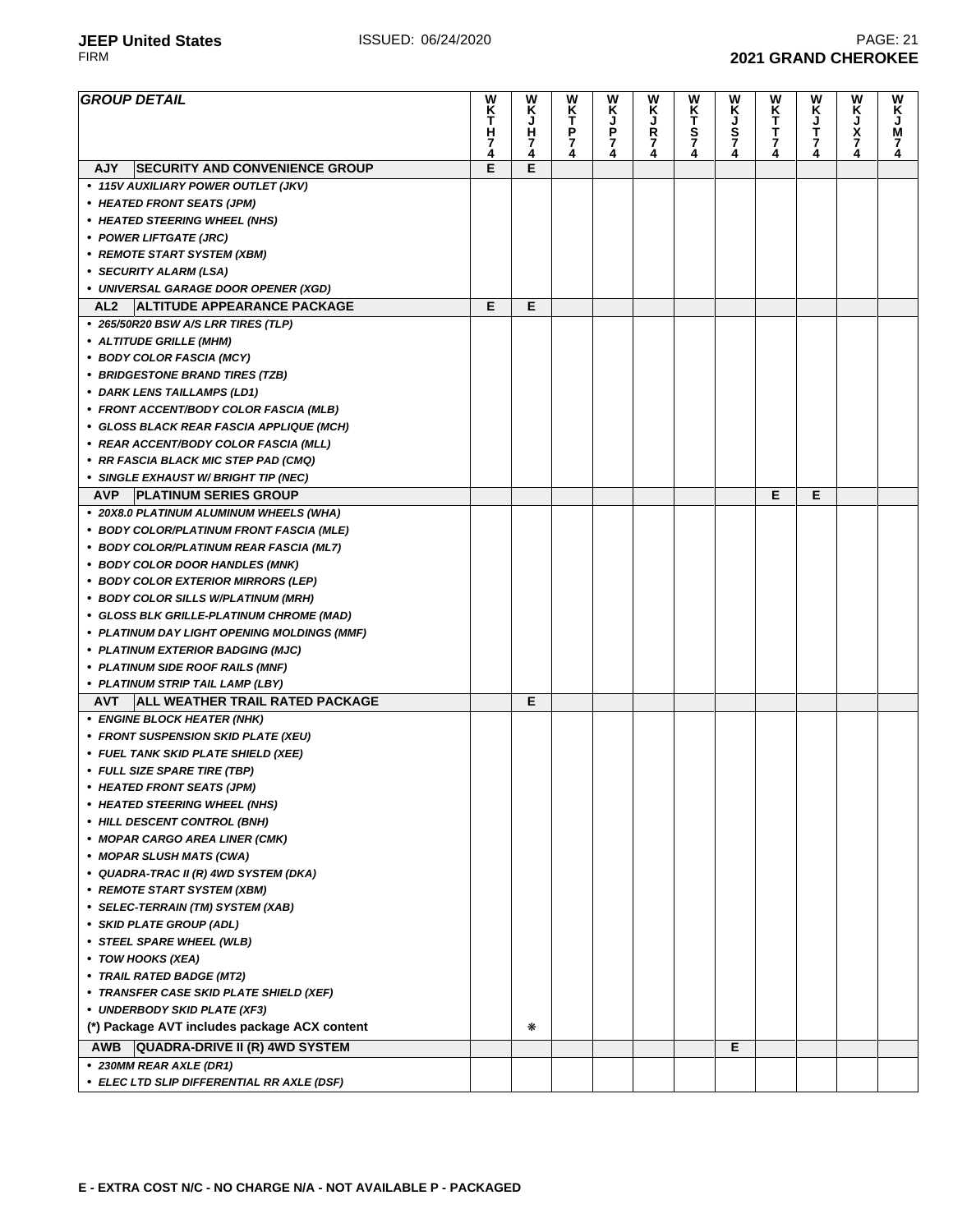| <b>GROUP DETAIL</b>                                      | W<br>K<br>T<br>H<br>7 | W<br>Ķ<br>J<br>н<br>7 | W<br>K<br>T<br>P<br>7 | W<br>Ķ<br>J<br>P<br>7 | w<br>Ķ<br>$\frac{R}{7}$ | W<br>KT<br>S7 | W<br>K<br>J<br>Š<br>7 | W<br>K<br>T<br>т<br>$\overline{7}$ | W<br>K<br>J<br>T<br>7 | W<br>K<br>J<br>X<br>7 | W<br>K<br>J<br>M<br>7 |
|----------------------------------------------------------|-----------------------|-----------------------|-----------------------|-----------------------|-------------------------|---------------|-----------------------|------------------------------------|-----------------------|-----------------------|-----------------------|
|                                                          | 4<br>E                | 4<br>E                | 4<br>Е                | 4<br>E                | 4                       | 4             | 4                     | 4                                  |                       | 4                     | 4                     |
| AWX<br><b>SUN AND SOUND GROUP</b>                        |                       |                       |                       |                       |                         |               |                       |                                    |                       |                       |                       |
| • 506 WATT AMPLIFIER (RFD)                               | П                     | ■                     | п                     | ■                     |                         |               |                       |                                    |                       |                       |                       |
| • ACTIVE NOISE CONTROL SYSTEM (JLW)                      | П                     | ■                     | ■                     | ■                     |                         |               |                       |                                    |                       |                       |                       |
| • DUAL-PANE PANORAMIC SUNROOF (GWJ)                      |                       |                       | ■                     | ■                     |                         |               |                       |                                    |                       |                       |                       |
| • POWER SUNROOF (GWA)                                    | ■                     | ■                     |                       |                       |                         |               |                       |                                    |                       |                       |                       |
| • PREMIUM ALPINE SPEAKER SYSTEM (RC3)                    | ■                     | ■                     | ■                     | ■                     |                         |               |                       |                                    |                       |                       |                       |
| <b>OFF-ROAD ADVENTURE II</b><br>AWY                      |                       |                       |                       | Е                     |                         |               | Е                     |                                    |                       |                       |                       |
| • 18X8.0 TECH GRAY DIAMOND CUT WHEELS (WHV)              |                       |                       |                       |                       |                         |               | ■                     |                                    |                       |                       |                       |
| • 230MM REAR AXLE (DR1) - W/ERC                          |                       |                       |                       | ■                     |                         |               |                       |                                    |                       |                       |                       |
| • 265/60R18 BSW A/S ALL TERRAIN TIRES (TKH)              |                       |                       |                       | ■                     |                         |               |                       |                                    |                       |                       |                       |
| • 7 AND 4 PIN WIRING HARNESS (XF2)                       |                       |                       |                       | ■                     |                         |               |                       |                                    |                       |                       |                       |
| • CLASS IV RECEIVER HITCH (XFH)                          |                       |                       |                       |                       |                         |               |                       |                                    |                       |                       |                       |
| • ELEC LTD SLIP DIFFERENTIAL RR AXLE (DSF) - W/ERC       |                       |                       |                       |                       |                         |               |                       |                                    |                       |                       |                       |
| • ELEC LTD SLIP DIFFERENTIAL RR AXLE (DSF) - W/EZH       |                       |                       |                       |                       |                         |               |                       |                                    |                       |                       |                       |
| • FRONT SUSPENSION SKID PLATE (XEU)                      |                       |                       |                       |                       |                         |               |                       |                                    |                       |                       |                       |
| • FUEL TANK SKID PLATE SHIELD (XEE)                      |                       |                       |                       | ■                     |                         |               |                       |                                    |                       |                       |                       |
| • FULL SIZE SPARE TIRE (TBP)                             |                       |                       |                       | ■                     |                         |               |                       |                                    |                       |                       |                       |
| • HEAVY DUTY ENGINE COOLING (NMC)                        |                       |                       |                       | ٠                     |                         |               |                       |                                    |                       |                       |                       |
| • NORMAL DUTY SUSP - INCREASED TRAVEL (SDJ)              |                       |                       |                       |                       |                         |               |                       |                                    |                       |                       |                       |
| • NORMAL DUTY SUSP - INCREASED TRAVEL (SDJ) - W/SER      |                       |                       |                       |                       |                         |               |                       |                                    |                       |                       |                       |
| • QUADRA-DRIVE II (R) 4WD SYSTEM (AWB) - W/ERC           |                       |                       |                       |                       |                         |               |                       |                                    |                       |                       |                       |
|                                                          |                       |                       |                       |                       |                         |               |                       |                                    |                       |                       |                       |
| • QUADRA-DRIVE II (R) 4WD SYSTEM (AWB) - W/EZH           |                       |                       |                       |                       |                         |               |                       |                                    |                       |                       |                       |
| • 230MM REAR AXLE (DR1)                                  |                       |                       |                       |                       |                         |               |                       |                                    |                       |                       |                       |
| • ELEC LTD SLIP DIFFERENTIAL RR AXLE (DSF)               |                       |                       |                       |                       |                         |               |                       |                                    |                       |                       |                       |
| • QUADRA-LIFT (TM) AIR SUSPENSION (SER)                  |                       |                       |                       | ш                     |                         |               |                       |                                    |                       |                       |                       |
| • REAR LOAD LEVELING SUSPENSION (SES)                    |                       |                       |                       |                       |                         |               |                       |                                    |                       |                       |                       |
| • SELEC-SPEED (TM) CONTROL (BNK) - W/ERC                 |                       |                       |                       |                       |                         |               | ■                     |                                    |                       |                       |                       |
| • SELEC-SPEED (TM) CONTROL (BNK) - W/EZH                 |                       |                       |                       |                       |                         |               |                       |                                    |                       |                       |                       |
| • SKID PLATE GROUP (ADL)                                 |                       |                       |                       |                       |                         |               |                       |                                    |                       |                       |                       |
| • STEEL SPARE WHEEL (WLB)                                |                       |                       |                       |                       |                         |               |                       |                                    |                       |                       |                       |
| • STEERING WHEEL MOUNTED SHIFT CONTROL (XBQ)             |                       |                       |                       |                       |                         |               |                       |                                    |                       |                       |                       |
| • TOW HOOKS (XEA)                                        |                       |                       |                       |                       |                         |               |                       |                                    |                       |                       |                       |
| • TRAILER TOW GROUP IV (AHX)                             |                       |                       |                       |                       |                         |               |                       |                                    |                       |                       |                       |
| • 7 AND 4 PIN WIRING HARNESS (XF2)                       |                       |                       |                       |                       |                         |               |                       |                                    |                       |                       |                       |
| • CLASS IV RECEIVER HITCH (XFH)                          |                       |                       |                       |                       |                         |               |                       |                                    |                       |                       |                       |
| • FULL SIZE SPARE TIRE (TBP)                             |                       |                       |                       |                       |                         |               |                       |                                    |                       |                       |                       |
| • HEAVY DUTY ENGINE COOLING (NMC)                        |                       |                       |                       |                       |                         |               |                       |                                    |                       |                       |                       |
| • REAR LOAD LEVELING SUSPENSION (SES)                    |                       |                       |                       | ■                     |                         |               |                       |                                    |                       |                       |                       |
| • STEEL SPARE WHEEL (WLB)                                |                       |                       |                       | ■                     |                         |               |                       |                                    |                       |                       |                       |
| • TRAIL RATED BADGE (MT2)                                |                       |                       |                       | ■                     |                         |               | ■                     |                                    |                       |                       |                       |
| • TRANSFER CASE SKID PLATE SHIELD (XEF)                  |                       |                       |                       | ■                     |                         |               | ■                     |                                    |                       |                       |                       |
| • UNDERBODY SKID PLATE (XF3)                             |                       |                       |                       | ■                     |                         |               | ■                     |                                    |                       |                       |                       |
| (*) Package AWY includes package AHX content             |                       |                       |                       | ⋇                     |                         |               |                       |                                    |                       |                       |                       |
| <b>AXA</b><br><b>MOPAR EXTERIOR BRIGHT ACCENTS GROUP</b> | Е                     | Е                     |                       |                       |                         |               |                       |                                    |                       |                       |                       |
| • CHROME EXTERIOR MIRRORS (LEN)                          |                       |                       |                       |                       |                         |               |                       |                                    |                       |                       |                       |
| <b>MOPAR INTERIOR BRIGHT ACCENTS GROUP</b><br>AZ7        | Е                     | Е                     | Е                     | Е                     |                         | Е             | Е                     |                                    |                       |                       |                       |
| • MOPAR BRIGHT PEDAL KIT (XA9)                           |                       |                       |                       |                       |                         |               |                       |                                    |                       |                       |                       |
| • MOPAR FRT & RR DOOR ENTRY GUARDS (MUA)                 |                       |                       |                       |                       |                         |               |                       |                                    |                       |                       |                       |
| <b>AZV</b><br>SIGNATURE LEATHER WRAPPED INT. PKG.        |                       |                       |                       |                       |                         |               |                       | Е                                  | Е                     |                       |                       |
| • ADV LEATHER MULTISTAGE FRT AIR BAGS (CGR)              |                       |                       |                       |                       |                         |               |                       |                                    |                       |                       |                       |
| • LAGUNA LEATHER CARE INSTRUCTION TAG (XVS)              |                       |                       |                       |                       |                         |               |                       |                                    |                       |                       |                       |
| • LEATHER WRAPPED LOWER PANELS (CCB)                     |                       |                       |                       |                       |                         |               |                       |                                    |                       |                       |                       |
| • PREMIUM LAGUNA LEATHER SEATS (*EL)                     |                       |                       |                       |                       |                         |               |                       |                                    |                       |                       |                       |
|                                                          |                       |                       |                       |                       |                         |               |                       |                                    |                       |                       |                       |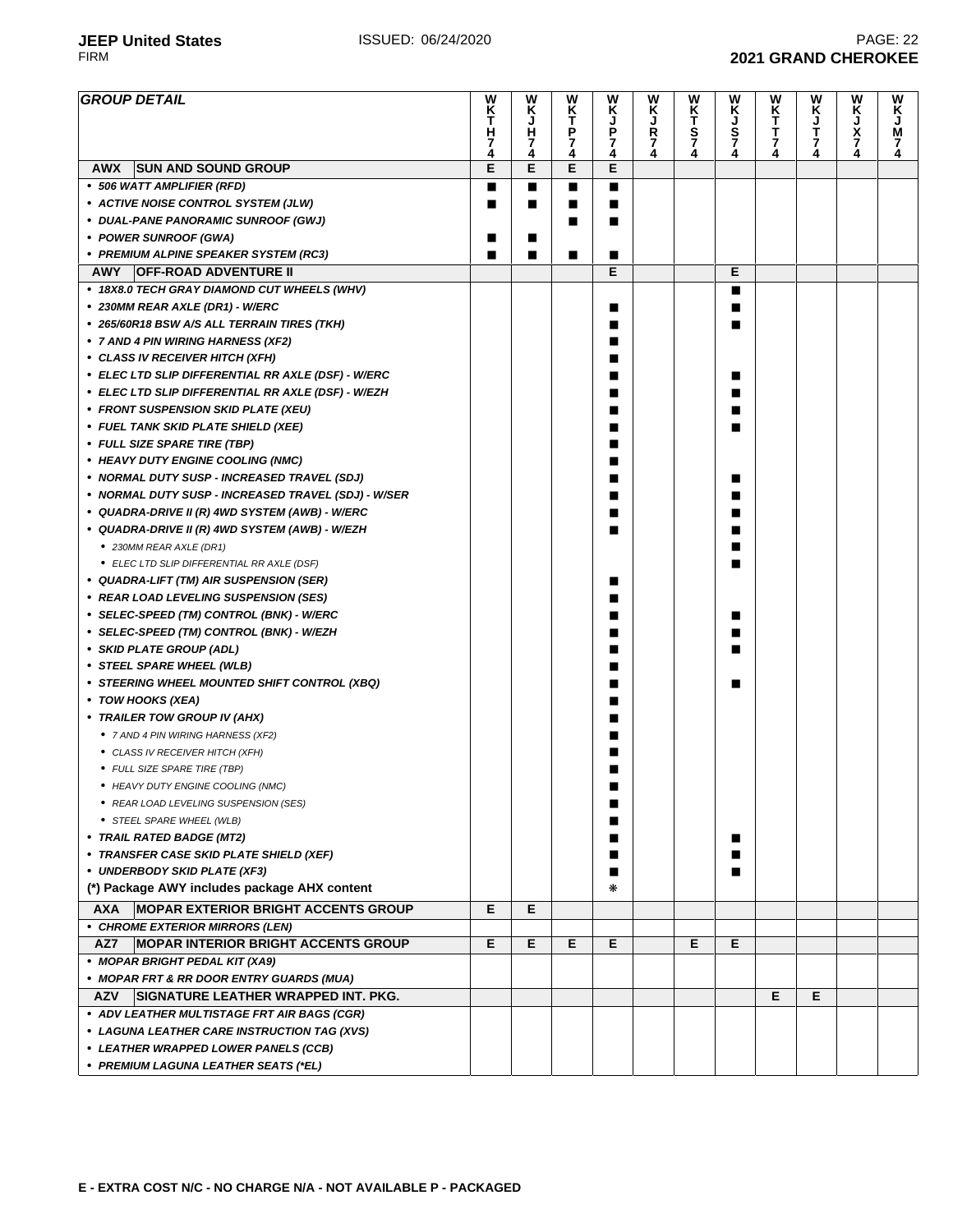| <b>GROUP DETAIL</b>                                    | W<br>K<br>T<br>Н | W<br>Κ<br>ر<br>H    | W<br>K<br>T<br>Ρ | w<br>Κ<br>J<br>P    | W<br>Κ<br>J<br>R | W<br>KT<br>S<br>7 | W<br>Κ<br>J<br>S<br>7<br>4 | W<br>K<br>T<br>T<br>7 | W<br>K<br>J<br>T    | W<br>K<br>$\frac{1}{2}$ | W<br>κ<br>J<br>M |
|--------------------------------------------------------|------------------|---------------------|------------------|---------------------|------------------|-------------------|----------------------------|-----------------------|---------------------|-------------------------|------------------|
|                                                        | 7<br>4           | $\overline{7}$<br>4 | 7<br>4           | $\overline{7}$<br>4 | 7<br>4           | 4                 |                            | 4                     | $\overline{7}$<br>4 | 4                       | 7<br>4           |
| <b>PROTECH II</b><br><b>AZX</b>                        | E                | E                   | E                | E                   | E                | E                 | E                          |                       |                     |                         |                  |
| • ADAPTIVE CRUISE CONTROL W/STOP (NH3)                 |                  |                     | ■                | ■                   | П                | $\blacksquare$    | ■                          |                       |                     |                         |                  |
| • ADVANCED BRAKE ASSIST (BGG)                          | п                | ■                   | ■                | ■                   | г                | П                 | ▬                          |                       |                     |                         |                  |
| • AUTO HIGH BEAM HEADLAMP CONTROL (LMS)                | п                | ■                   |                  |                     |                  |                   |                            |                       |                     |                         |                  |
| • FULL SPEED FWD COLLISION WARN PLUS (LSU)             | ■                | ■                   | ■                |                     | п                | ■                 |                            |                       |                     |                         |                  |
| • LANE DEPARTURE WARNING PLUS (LAS)                    | ■                | ■                   | ■                | ■                   | ■                | ■                 | ■                          |                       |                     |                         |                  |
| • PARALLEL & PERP PARK ASSIST W/STOP (XH5)             |                  |                     | ■                | ■                   | П                | ■                 |                            |                       |                     |                         |                  |
| • RAIN SENSITIVE WINDSHIELD WIPERS (JHC)               |                  |                     |                  | ■                   | п                | ■                 | ▅                          |                       |                     |                         |                  |
| <b>EZH</b><br>5.7L V8 MDS VVT ENGINE                   |                  |                     |                  | E                   | E                |                   | E                          |                       | Е                   |                         |                  |
| • 220 AMP ALTERNATOR (BAJ)                             |                  |                     |                  | ■                   | п                |                   | ■                          |                       | п                   |                         |                  |
| • 230MM REAR AXLE (DR1)                                |                  |                     |                  | п                   | п                |                   | п                          |                       | ■                   |                         |                  |
| • 3.09 REAR AXLE RATIO (DPM)                           |                  |                     |                  | ■                   | П                |                   | ▬                          |                       | ■                   |                         |                  |
| • 700 AMP MAINTENANCE FREE BATTERY (BCV)               |                  |                     |                  | ■                   | ■                |                   |                            |                       | ■                   |                         |                  |
| • DUAL BRIGHT EXHAUST TIPS (NEL) - W/O 2TG OR 2TK      |                  |                     |                  |                     |                  |                   |                            |                       |                     |                         |                  |
| • ELEC LTD SLIP DIFFERENTIAL RR AXLE (DSF)             |                  |                     |                  |                     |                  |                   |                            |                       | ■                   |                         |                  |
| • GVW RATING - 6800# (Z6H)                             |                  |                     |                  |                     | г                |                   | ▬                          |                       |                     |                         |                  |
| • QUADRA-DRIVE II (R) 4WD SYSTEM (AWB)                 |                  |                     |                  |                     |                  |                   |                            |                       | ■                   |                         |                  |
| <b>GWJ</b><br><b>DUAL-PANE PANORAMIC SUNROOF</b>       |                  |                     |                  |                     |                  |                   |                            |                       |                     | Е                       | E                |
| • PREMIUM HEADLINER MODULE (CHL)                       |                  |                     |                  |                     |                  |                   |                            |                       |                     |                         |                  |
| <b>RCA</b><br><b>19 SPKRS HIGH PERF AUDIO</b>          |                  |                     |                  |                     |                  | E                 | E                          | S                     | S                   |                         |                  |
| • 825 WATT AMPLIFIER (RDH)                             |                  |                     |                  |                     |                  |                   |                            |                       |                     |                         |                  |
| • ACTIVE NOISE CONTROL SYSTEM (JLW)                    |                  |                     |                  |                     |                  |                   |                            |                       |                     |                         |                  |
| <b>UCONNECT 4C NAV WITH 8.4" DISPLAY</b><br><b>UAV</b> | E                | E                   | S                | S                   | S                | S                 | S                          | S                     | S                   | S                       | S                |
| • 4G LTE WI-FI HOT SPOT (RTQ)                          | п                | П                   | п                | п                   | п                | ■                 | п                          | п                     | П                   | П                       | п                |
| • 5-YEAR SIRIUSXM TRAFFIC SERVICE (X9M)                | п                | П                   |                  |                     |                  |                   |                            |                       |                     |                         |                  |
| • 5-YEAR SIRIUSXM TRAVEL LINK SERVICE (X9N)            | ■                | ■                   |                  |                     |                  |                   |                            |                       |                     |                         |                  |
| • 8.4" TOUCHSCREEN DISPLAY (RFL)                       | ■                | ■                   | ■                | ■                   | п                | п                 | п                          | п                     | П                   | ■                       | ■                |
| • APPLE CARPLAY (RFP)                                  | ■                | ■                   | ■                | ■                   | П                | ■                 | ■                          | ■                     | п                   | ■                       |                  |
| • GOOGLE ANDROID AUTO (RF5)                            | ■                | ■                   | П                | П                   | П                | ∎                 | ■                          | П                     | ■                   | П                       |                  |
| • GPS ANTENNA INPUT (JLP)                              | П                | ■                   | ■                | ■                   | П                | ■                 | ■                          | П                     | ■                   | ■                       |                  |
| • GPS NAVIGATION (JLN)                                 | ■                | ▬                   | ■                | ■                   | г                | П                 | ▬                          | п                     | ▬                   | ■                       |                  |
| • HD RADIO (RE8)                                       | п                | ■                   | ■                | ■                   | п                | ∎                 | ■                          | ■                     | п                   | ■                       | ■                |
| · INSTR. CLUSTER W/OFFROAD DISP. PAGES (JAZ)           |                  | ■                   |                  |                     |                  |                   |                            |                       |                     |                         |                  |
| • INTEGRATED VOICE COMMAND W/BLUETOOTH (XRB)           | п                | ■                   | П                | ■                   | ■                | ■                 | ■                          | П                     | ■                   | ■                       | ■                |
| • SIRIUSXM GUARDIAN, 1-YR TRIAL (RSK)                  | п                |                     | ■                | ■                   | ■                | ■                 | ■                          | П                     | ■                   | П                       | ■                |
| • SIRIUSXM SATELLITE RADIO (RSD)                       | ■                |                     | ■                | ■                   | п                | ■                 | ■                          | ■                     | ■                   | п                       |                  |
| • SIRIUSXM TRAFFIC PLUS (RTB)                          | ■                |                     | ■                | ■                   | г                | ∎                 | ■                          | ■                     | ■                   |                         |                  |
| • SIRIUSXM TRAVEL LINK (RSM)                           | ■                |                     | ■                | ■                   | ш                | П                 | ■                          | ■                     | ■                   | ■                       |                  |
| 20X8.0 POLISHED/TECH GRAY ALUM WHLS<br><b>WRA</b>      |                  |                     | E                | Е                   |                  |                   |                            |                       |                     |                         |                  |
| • 265/50R20 BSW A/S LRR TIRES (TKJ)                    |                  |                     | $\blacksquare$   | п                   |                  |                   |                            |                       |                     |                         |                  |
| • 265/50R20 PERFORMANCE A/S TIRES (TKY) - W/8DJ        |                  |                     |                  | п                   |                  |                   |                            |                       |                     |                         |                  |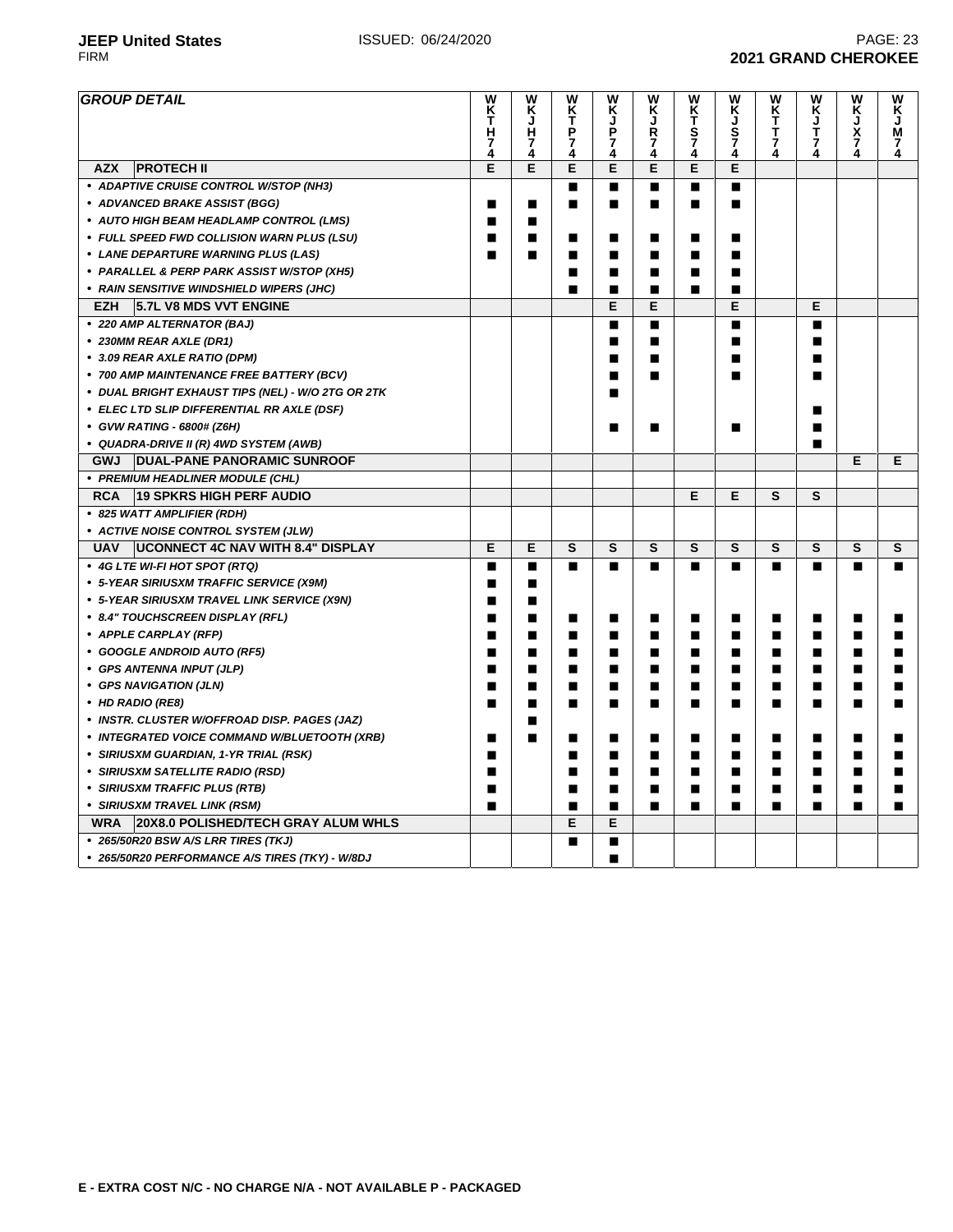| <b>STANDARD EQUIPMENT (UNLESS REPLACED</b>  | W                       |                         | W                       |                         | W                       |                         | W                       | W                       | W                       | W                       | w                       |
|---------------------------------------------|-------------------------|-------------------------|-------------------------|-------------------------|-------------------------|-------------------------|-------------------------|-------------------------|-------------------------|-------------------------|-------------------------|
| <b>BY OPTIONAL EQUIPMENT)</b>               | K<br>T                  |                         |                         |                         | K<br>J                  |                         |                         |                         |                         |                         | K.<br>J                 |
|                                             | H<br>7                  | <b>WKJH74</b>           | <b>KTP74</b>            | <b>WKJP74</b>           | Ř<br>7<br>4             | WKTS74                  | KJS74                   | K<br>T<br>T<br>7        | KJ<br>T<br>7            | K<br>J<br>X<br>7        | M<br>7                  |
|                                             | 4                       |                         |                         |                         |                         |                         |                         | 4                       |                         | 4                       | 4                       |
| "SUPERCHARGED" SILL PLATE (MRF)             |                         |                         |                         |                         |                         |                         |                         |                         |                         |                         | $\overline{X}$          |
| 115V AUXILIARY POWER OUTLET (JKV)           |                         |                         | $\overline{\mathsf{x}}$ | $\overline{\mathsf{x}}$ | $\overline{X}$          | $\overline{\mathsf{x}}$ | $\overline{\mathsf{x}}$ | $\overline{\mathsf{x}}$ | $\overline{\mathsf{x}}$ | $\overline{\mathsf{x}}$ | $\overline{\mathsf{x}}$ |
| 118 MPH MAXIMUM SPEED CALIBRATION (JJ3)     | $\overline{\mathsf{x}}$ | $\overline{\mathsf{x}}$ | $\overline{\mathsf{x}}$ | $\overline{\mathsf{x}}$ | $\overline{\mathsf{x}}$ | $\overline{\mathsf{x}}$ | $\overline{X}$          | $\overline{X}$          | $\overline{\mathsf{x}}$ |                         |                         |
| 12V AUXILIARY POWER OUTLET (JKP)            | $\overline{\mathsf{x}}$ | $\overline{X}$          | $\overline{\mathsf{x}}$ | $\overline{\mathsf{x}}$ | $\overline{X}$          | $\overline{\mathsf{x}}$ | $\overline{\mathsf{x}}$ | $\overline{\mathsf{x}}$ | $\overline{X}$          | X                       | X                       |
| 140 MPH PRIMARY SPEEDOMETER (JCE)           | $\overline{X}$          | $\overline{X}$          | $\pmb{\times}$          | X                       | X                       | $\pmb{\times}$          | $\pmb{\times}$          | $\pmb{\times}$          | $\pmb{\times}$          |                         |                         |
| 160 AMP ALTERNATOR (BAB)                    | $\overline{\mathsf{x}}$ | $\overline{\mathsf{x}}$ |                         |                         |                         |                         |                         |                         |                         |                         |                         |
| 18" COMPACT STEEL SPARE WHEEL (W1G)         | $\overline{X}$          | $\overline{X}$          | $\overline{\mathsf{x}}$ | X                       |                         | X                       |                         | X                       |                         |                         |                         |
| 180 AMP ALTERNATOR (BAD)                    |                         |                         | $\overline{\mathsf{x}}$ | $\overline{X}$          | $\overline{X}$          | $\overline{\mathsf{x}}$ | X                       | $\overline{X}$          | X                       |                         |                         |
| 180 MPH PRIMARY SPEEDOMETER (JCG)           |                         |                         |                         |                         |                         |                         |                         |                         |                         | X                       |                         |
| 18X8.0 FINE SILVER ALUMINUM WHEELS (WK4)    | $\overline{X}$          | $\overline{\mathsf{X}}$ |                         |                         |                         |                         |                         |                         |                         |                         |                         |
| 18X8.0 OFF ROAD ALUMINUM WHEELS (WCV)       |                         |                         |                         |                         | $\overline{X}$          |                         |                         |                         |                         |                         |                         |
| 18X8.0 TECH GRAY DIAMOND CUT WHEELS (WHV)   |                         |                         | $\overline{\mathsf{x}}$ | $\overline{\mathsf{x}}$ |                         |                         |                         |                         |                         |                         |                         |
| 195MM FRONT AXLE (DJC)                      |                         | $\overline{X}$          |                         | $\overline{X}$          | $\overline{\mathsf{x}}$ |                         | X                       |                         | X                       | X                       | X                       |
| 195MM REAR AXLE (DRH)                       |                         | $\overline{X}$          |                         | $\overline{\mathsf{X}}$ |                         |                         | $\overline{\mathsf{x}}$ |                         | $\overline{X}$          |                         |                         |
| 19 SPKRS HIGH PERF AUDIO (RCA)              |                         |                         |                         |                         |                         |                         |                         | $\overline{\mathsf{x}}$ | $\overline{\mathsf{x}}$ |                         |                         |
| 1-YR. SIRIUSXM RADIO SERVICE (X9B)          | X                       | $\overline{X}$          | $\overline{\mathsf{x}}$ | $\overline{X}$          | $\overline{X}$          | $\overline{\mathsf{x}}$ | $\overline{\mathsf{x}}$ | $\overline{\mathsf{x}}$ | $\overline{X}$          | $\overline{\mathsf{x}}$ | $\overline{\mathsf{x}}$ |
|                                             |                         |                         |                         |                         |                         |                         |                         |                         |                         |                         |                         |
| 200 MPH PRIMARY SPEEDOMETER (JCM)           |                         |                         |                         |                         |                         |                         |                         |                         |                         |                         | $\overline{X}$          |
| 20X10.0 BLACK SATIN ALUM WHEELS (WP4)       |                         |                         |                         |                         |                         |                         |                         |                         |                         |                         | $\overline{X}$          |
| 20X10.0 SATIN CARBON SPLIT 5 SPOKE (WPJ)    |                         |                         |                         |                         |                         |                         |                         |                         |                         | X                       |                         |
| 20X8.0 FULLY POLISHED ALUM WHEELS (WH3)     |                         |                         |                         |                         |                         |                         |                         | $\overline{\mathsf{x}}$ | $\overline{\mathsf{x}}$ |                         |                         |
| 20X8.0 POLISHED/TECH GRAY ALUM WHLS (WRA)   |                         |                         |                         |                         |                         | X                       | X                       |                         |                         |                         |                         |
| 220 AMP ALTERNATOR (BAJ)                    |                         |                         |                         |                         |                         |                         |                         |                         |                         | X                       | X                       |
| 230MM REAR AXLE (DR1)                       | X                       |                         | X                       |                         | X                       | X                       |                         | $\overline{\mathsf{x}}$ |                         | $\overline{\mathsf{x}}$ | $\overline{X}$          |
| 24.6 GALLON FUEL TANK (NF4)                 | $\overline{\mathsf{X}}$ | $\overline{X}$          | $\overline{X}$          | X                       | X                       | $\overline{X}$          | X                       | $\overline{X}$          | $\overline{X}$          | $\overline{\mathsf{x}}$ | X                       |
| 265/50R20 BSW A/S LRR TIRES (TKJ)           |                         |                         |                         |                         |                         | $\overline{\mathsf{x}}$ | $\overline{\mathsf{x}}$ |                         |                         |                         |                         |
| 265/50R20 PERFORMANCE A/S TIRES (TKY)       |                         |                         |                         |                         |                         |                         |                         | X                       | X                       |                         |                         |
| 265/60R18 BSW A/S ALL TERRAIN TIRES (TKH)   |                         |                         |                         |                         | X                       |                         |                         |                         |                         |                         |                         |
| 265/60R18 BSW A/S LRR TIRES (TDC)           | X                       | X                       | X                       | X                       |                         |                         |                         |                         |                         |                         |                         |
| 295/45ZR20 BSW ALL SEASON TIRES (TWE)       |                         |                         |                         |                         |                         |                         |                         |                         |                         | $\times$                | X                       |
| 3.27 REAR AXLE RATIO (DML)                  | $\overline{\mathsf{x}}$ |                         | $\overline{X}$          |                         |                         | $\overline{\mathsf{x}}$ |                         | $\overline{\mathsf{x}}$ |                         |                         |                         |
| 3.45 REAR AXLE RATIO (DLK)                  |                         | $\overline{\mathsf{x}}$ |                         | $\overline{\mathsf{X}}$ | $\overline{\mathsf{x}}$ |                         | X                       |                         | X                       |                         |                         |
| 3.70 REAR AXLE RATIO (DLE)                  |                         |                         |                         |                         |                         |                         |                         |                         |                         | $\overline{\mathsf{x}}$ | X                       |
| 4G LTE WI-FI HOT SPOT (RTQ)                 |                         |                         | $\overline{\mathsf{x}}$ | X                       | X                       | $\overline{X}$          | X                       | $\overline{X}$          | X                       | $\overline{\mathsf{x}}$ | X                       |
| 4X4 BADGE (MWT)                             |                         | $\overline{X}$          |                         | $\overline{\mathsf{x}}$ | $\overline{X}$          |                         | $\overline{\mathsf{x}}$ |                         | $\overline{\mathsf{x}}$ |                         |                         |
| 506 WATT AMPLIFIER (RFD)                    |                         |                         |                         |                         | Χ                       | $\overline{X}$          | $\overline{\mathsf{x}}$ |                         |                         | X                       | $\overline{X}$          |
| 50 STATE EMISSIONS (NAS)                    | X                       | X                       | X                       | X                       | Χ                       | $\overline{X}$          | $\overline{X}$          | X                       | X                       | $\overline{\mathsf{x}}$ | $\overline{X}$          |
| 5-YEAR SIRIUSXM TRAFFIC SERVICE (X9M)       |                         |                         | X                       | X                       | X                       | X                       | X                       | X                       | X                       | X                       | X                       |
| 5-YEAR SIRIUSXM TRAVEL LINK SERVICE (X9N)   |                         |                         | X                       | X                       | X                       | X                       | X                       | $\overline{\mathsf{x}}$ | X                       | X                       | X                       |
| 650 AMP AGM BATTERY (BCZ)                   | $\overline{X}$          | $\overline{X}$          | $\overline{\mathsf{x}}$ | X                       | $\overline{X}$          | $\overline{\mathsf{x}}$ | $\overline{\mathsf{x}}$ | $\overline{\mathsf{x}}$ | $\overline{\mathsf{x}}$ |                         |                         |
|                                             | $\overline{X}$          |                         | $\overline{\mathsf{x}}$ |                         |                         |                         |                         |                         |                         |                         |                         |
| <b>6 SPEAKERS (RCG)</b>                     | $\overline{\mathsf{x}}$ | $\overline{X}$          |                         | X                       |                         |                         |                         |                         |                         |                         |                         |
| 7.0" TOUCH SCREEN DISPLAY (RFJ)             |                         | $\overline{X}$          |                         |                         |                         |                         |                         |                         |                         |                         |                         |
| 700 AMP MAINTENANCE FREE BATTERY (BCV)      |                         |                         |                         |                         |                         |                         |                         |                         |                         | X                       | X                       |
| 7 AND 4 PIN WIRING HARNESS (XF2)            |                         |                         |                         |                         | X                       |                         | X                       |                         | $\overline{\mathsf{x}}$ |                         |                         |
| 8.4" TOUCHSCREEN DISPLAY (RFL)              |                         |                         | X                       | X                       | $\overline{\mathsf{x}}$ | X                       | X                       | $\overline{\mathsf{x}}$ | $\overline{X}$          | X                       | X                       |
| 825 WATT AMPLIFIER (RDH)                    |                         |                         |                         |                         |                         |                         |                         | X                       | X                       |                         |                         |
| <b>ACCENT COLOR SHARK FIN ANTENNA (RD3)</b> | X                       | X                       | X                       | X                       |                         |                         |                         |                         |                         |                         |                         |
| ACOUSTIC LAMINATED FRONT DOOR GLASS (GAP)   | $\overline{X}$          | $\overline{\mathsf{x}}$ | $\overline{X}$          | $\overline{X}$          | X                       | X                       | X                       | X                       | X                       | X                       | X                       |
| <b>ACOUSTIC WINDSHIELD (GAK)</b>            | $\overline{\mathsf{x}}$ | $\overline{\mathsf{x}}$ | $\overline{\mathsf{x}}$ | X                       | $\overline{X}$          | $\overline{\mathsf{x}}$ | $\overline{\mathsf{x}}$ | $\overline{\mathsf{x}}$ | $\overline{\mathsf{x}}$ | $\overline{\mathsf{x}}$ | X                       |
| <b>ACTIVE DAMPING SUSPENSION (SMC)</b>      |                         |                         |                         |                         |                         |                         |                         |                         |                         | $\overline{\mathsf{X}}$ | $\overline{\mathsf{x}}$ |
| <b>ACTIVE HEAD RESTRAINTS (CBD)</b>         | X                       | X                       | X                       | X                       | $\overline{\mathsf{x}}$ | $\overline{X}$          | $\overline{X}$          | $\overline{\mathsf{x}}$ | $\overline{X}$          | $\overline{\mathsf{x}}$ | $\overline{\mathsf{x}}$ |
| <b>ACTIVE NOISE CONTROL SYSTEM (JLW)</b>    |                         |                         |                         |                         | $\overline{X}$          | $\overline{\mathsf{x}}$ | $\overline{\mathsf{x}}$ | $\overline{\mathsf{x}}$ | $\overline{\mathsf{x}}$ | $\overline{\mathsf{X}}$ | $\overline{X}$          |
| ADAPTIVE CRUISE CONTROL W/STOP (NH3)        |                         |                         |                         |                         |                         |                         |                         | $\overline{\mathsf{x}}$ | $\overline{\mathsf{x}}$ | X                       | $\overline{X}$          |
| ADVANCED BRAKE ASSIST (BGG)                 |                         |                         |                         |                         |                         |                         |                         | $\overline{\mathsf{x}}$ | $\overline{\mathsf{x}}$ | X                       | X                       |
| ADVANCED MULTISTAGE FRONT AIR BAGS (CG3)    | $\overline{X}$          | $\overline{X}$          | $\overline{\mathsf{x}}$ | $\overline{X}$          | $\overline{\mathsf{x}}$ | $\overline{X}$          | $\overline{X}$          | $\overline{\mathsf{x}}$ | $\overline{\mathsf{x}}$ | $\overline{X}$          |                         |
| ADV LEATHER MULTISTAGE FRT AIR BAGS (CGR)   |                         |                         |                         |                         |                         |                         |                         |                         |                         |                         | X                       |
| AIR COND ATC W/DUAL ZONE CONTROL (HAF)      | X                       | X                       | X                       | X                       | X                       | X                       | X                       | $\overline{\mathsf{x}}$ | X                       | X                       | X                       |
| AIR FILTERING (JMA)                         | $\overline{\mathsf{X}}$ | $\overline{X}$          | $\overline{\mathsf{X}}$ | $\overline{X}$          | $\overline{\mathsf{x}}$ | $\overline{X}$          | $\overline{X}$          | $\overline{X}$          | X                       | X                       | X                       |
|                                             |                         |                         |                         |                         |                         |                         |                         |                         |                         |                         |                         |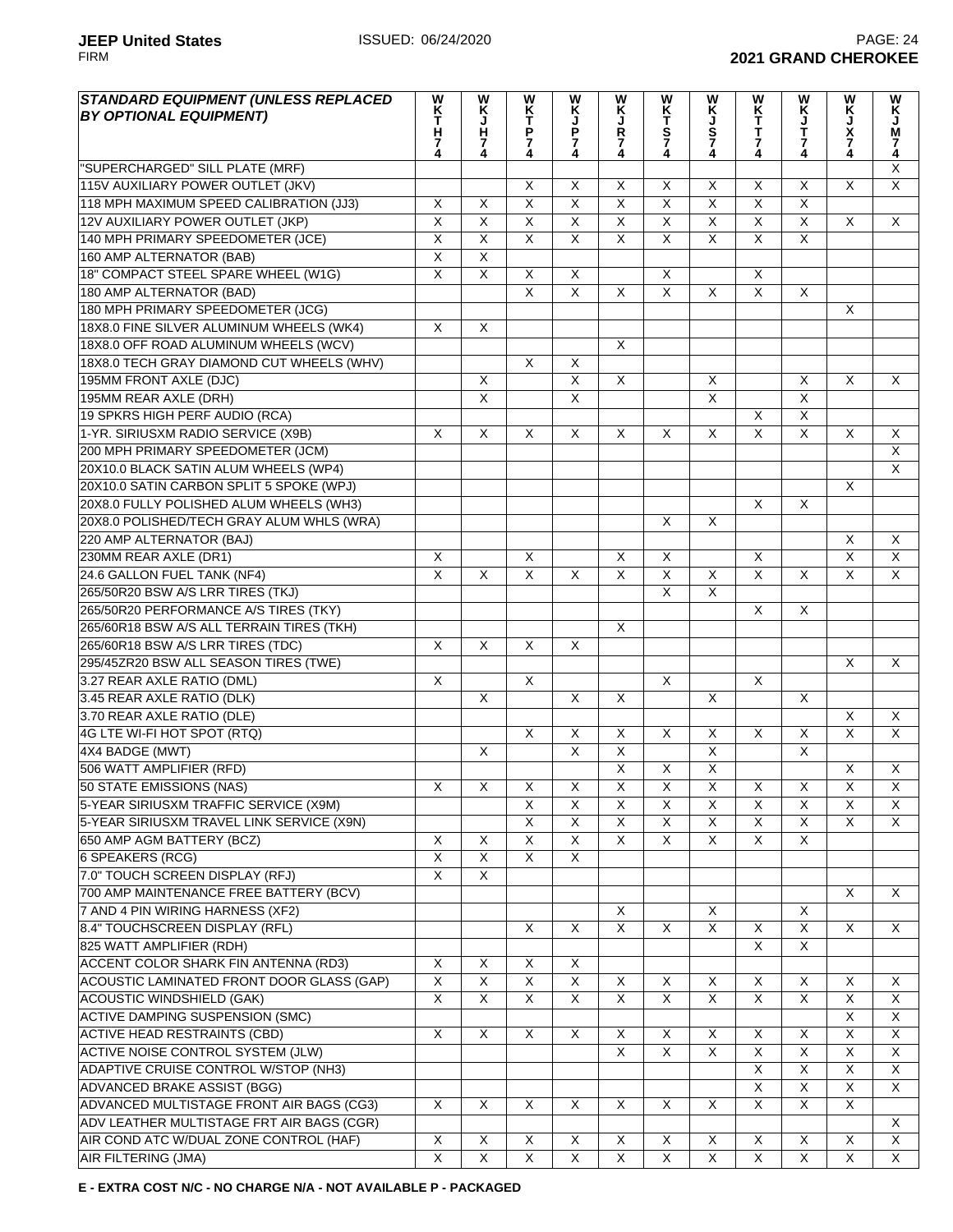| <b>STANDARD EQUIPMENT (UNLESS REPLACED)</b><br><b>BY OPTIONAL EQUIPMENT)</b> | W<br>K<br>T<br>H<br>7<br>4 | W<br>Κ<br>J<br>H<br>$\frac{7}{4}$ | W<br>K<br>T<br>P<br>7<br>4 | W<br>K<br>P<br>7<br>4   | w<br>Ķ<br>J<br>R<br>$\frac{7}{4}$ | WKTS74                  | WKJS74                  | WK<br>T<br>T<br>7<br>4    | W<br>KJT74              | w<br>Ķ<br>J<br>X<br>7<br>4 | W<br>К<br>Ј<br>М<br>$\frac{7}{4}$ |
|------------------------------------------------------------------------------|----------------------------|-----------------------------------|----------------------------|-------------------------|-----------------------------------|-------------------------|-------------------------|---------------------------|-------------------------|----------------------------|-----------------------------------|
| ALUMINUM LITHOGRAPH SHIFTER BEZEL (JND)                                      |                            |                                   |                            |                         |                                   |                         |                         | X                         | X                       | Χ                          | X                                 |
| ALUM PAINTED STEERING WHEEL BEZEL (JEH)                                      |                            |                                   |                            |                         |                                   |                         |                         | $\overline{\mathsf{x}}$   | $\overline{\mathsf{x}}$ | $\overline{\mathsf{x}}$    | $\overline{X}$                    |
| ANCHOR PRE-TENSIONER (CHQ)                                                   | X                          | X                                 | X                          | X                       | X                                 | X                       | $\overline{\mathsf{x}}$ | $\overline{\mathsf{x}}$   | $\overline{\mathsf{x}}$ | $\overline{\mathsf{x}}$    | $\overline{\mathsf{x}}$           |
| ANODIZED GUN METAL INTERIOR ACCENTS (XSG)                                    | $\overline{X}$             | $\overline{\mathsf{x}}$           | $\overline{\mathsf{x}}$    | X                       | X                                 | X                       | $\overline{\mathsf{x}}$ |                           |                         |                            |                                   |
| ANTI-LOCK 4-WHEEL DISC HD BRAKES (BR6)                                       | $\overline{\mathsf{X}}$    | $\overline{X}$                    | X                          | X                       | X                                 | X                       | X                       | X                         | X                       |                            |                                   |
| ANTI-LOCK 4-WHEEL DISC PERF BRAKES (BR4)                                     |                            |                                   |                            |                         |                                   |                         |                         |                           |                         | X                          |                                   |
| <b>APPLE CARPLAY (RFP)</b>                                                   | X                          | X                                 | X                          | X                       | X                                 | X                       | X                       | X                         | X                       | $\overline{\mathsf{X}}$    | X                                 |
| AUTO DIM EXTERIOR DRIVER MIRROR (GNZ)                                        |                            |                                   | $\overline{\mathsf{x}}$    | X                       | $\overline{X}$                    | $\overline{\mathsf{x}}$ | $\overline{\mathsf{x}}$ | $\overline{\mathsf{x}}$   | $\overline{\mathsf{x}}$ | $\overline{\mathsf{x}}$    | $\overline{\mathsf{x}}$           |
| AUTO DIM EXTERIOR PASSENGER MIRROR (LEU)                                     |                            |                                   | $\overline{\mathsf{x}}$    | $\overline{\mathsf{x}}$ | $\overline{X}$                    | $\overline{\mathsf{x}}$ | $\overline{\mathsf{x}}$ | $\overline{\mathsf{x}}$   | $\overline{X}$          | $\overline{\mathsf{x}}$    | $\overline{\mathsf{x}}$           |
| AUTO HIGH BEAM HEADLAMP CONTROL (LMS)                                        |                            |                                   |                            |                         |                                   | $\overline{\mathsf{x}}$ | $\overline{\mathsf{x}}$ | $\overline{\mathsf{x}}$   | $\overline{\mathsf{x}}$ | $\overline{\mathsf{x}}$    | $\overline{\mathsf{x}}$           |
| AUTOMATIC HEADLAMP LEVELING SYSTEM (JKJ)                                     |                            |                                   |                            |                         |                                   |                         |                         |                           |                         | $\overline{\mathsf{x}}$    | $\overline{X}$                    |
| <b>AUTOMATIC HEADLAMPS (LMG)</b>                                             | X                          | X                                 | $\mathsf X$                | $\mathsf X$             | X                                 | X                       | $\overline{\mathsf{x}}$ | $\overline{X}$            | $\overline{X}$          | $\overline{X}$             | $\mathsf X$                       |
| AUXILIARY 12-VOLT REAR POWER OUTLET (JJM)                                    | $\overline{\mathsf{x}}$    | $\overline{\mathsf{x}}$           | $\overline{X}$             | $\overline{X}$          | $\overline{X}$                    | $\overline{\mathsf{x}}$ | $\overline{X}$          | $\overline{X}$            | $\overline{X}$          | $\overline{\mathsf{x}}$    | $\overline{X}$                    |
| <b>BASE DOOR TRIM PANEL (CTL)</b>                                            | $\overline{\mathsf{x}}$    | $\overline{X}$                    |                            |                         |                                   |                         |                         |                           |                         |                            |                                   |
| BATTERY - 130 AMP AUXILIARY (BC1)                                            | $\overline{\mathsf{x}}$    | $\overline{\mathsf{x}}$           | $\mathsf{X}$               | X                       | X                                 | X                       | $\times$                | X                         | X                       |                            |                                   |
| BI-XENON HID HEADLAMPS (LM2)                                                 |                            |                                   |                            |                         |                                   | X                       | $\times$                | X                         | $\overline{X}$          | X                          | X                                 |
| <b>BLACK CLADDINGS (MRW)</b>                                                 | $\overline{\mathsf{x}}$    | X                                 | X                          | X                       |                                   |                         |                         |                           |                         |                            |                                   |
| <b>BLACK GRILLE (MFK)</b>                                                    |                            |                                   |                            |                         |                                   |                         |                         |                           |                         | X                          | X                                 |
| BLACK HOOD DECAL (MGV)                                                       |                            |                                   |                            |                         | X                                 |                         |                         |                           |                         |                            |                                   |
| <b>BLACK ROOF MOLDING (MW8)</b>                                              |                            |                                   |                            |                         |                                   |                         |                         |                           |                         | X                          | X                                 |
| BLIND SPOT AND CROSS PATH DETECTION (XAN)                                    | X                          | X                                 | X                          | X                       | X                                 | X                       | X                       | X                         | X                       | $\overline{\mathsf{x}}$    | X                                 |
| <b>BODY COLOR CLADDINGS (MRV)</b>                                            |                            |                                   |                            |                         |                                   | $\overline{\mathsf{x}}$ | $\overline{\mathsf{x}}$ |                           |                         |                            |                                   |
| <b>BODY COLOR DOOR HANDLES (MNK)</b>                                         | $\overline{\mathsf{x}}$    | $\overline{\mathsf{x}}$           |                            |                         | $\overline{X}$                    |                         |                         |                           |                         | $\overline{\mathsf{x}}$    | $\overline{\mathsf{x}}$           |
| <b>BODY COLOR EXTERIOR MIRRORS (LEP)</b>                                     | $\overline{\mathsf{X}}$    | $\overline{\mathsf{X}}$           |                            |                         |                                   |                         |                         |                           |                         | $\overline{\mathsf{X}}$    | X                                 |
| <b>BODY COLOR FASCIAS (MLA)</b>                                              | $\overline{\mathsf{x}}$    | $\overline{X}$                    |                            |                         | X                                 |                         |                         |                           |                         |                            |                                   |
| <b>BODY COLOR FASCIAS W/BRIGHT INSERT (MCX)</b>                              |                            |                                   | X                          | X                       |                                   | X                       | $\times$                | X                         | X                       |                            |                                   |
| BODY COLOR FASCIAS W/BRIGHT INSERT (MCZ)                                     |                            |                                   |                            |                         |                                   |                         |                         |                           |                         | X                          |                                   |
| BODY COLOR FASCIASW/GLOSS BLK INSERT (MJT)                                   |                            |                                   |                            |                         |                                   |                         |                         |                           |                         |                            | X                                 |
| <b>BODY COLOR GRILLE W/BRIGHT INSERTS (MFE)</b>                              |                            |                                   |                            |                         |                                   | X                       | $\pmb{\times}$          |                           |                         |                            |                                   |
| <b>BODY COLOR GRILLE W/BRIGHT INSERTS (MFN)</b>                              | $\overline{X}$             | X                                 |                            |                         |                                   |                         |                         |                           |                         |                            |                                   |
| <b>BODY COLOR GRILLE W/CHROME INSERTS (MF1)</b>                              |                            |                                   |                            |                         |                                   |                         |                         | $\overline{X}$            | X                       |                            |                                   |
| <b>BODY COLOR SHARK FIN ANTENNA (RHC)</b>                                    |                            |                                   |                            |                         | X                                 | $\overline{\mathsf{x}}$ | $\overline{\mathsf{x}}$ | $\overline{\mathsf{x}}$   | $\overline{X}$          | $\overline{X}$             | X                                 |
| <b>BODY COLOR SILL EXTENSION (MRB)</b>                                       |                            |                                   |                            |                         |                                   |                         |                         |                           |                         | $\overline{\mathsf{X}}$    | $\overline{\mathsf{X}}$           |
| BREMBO 6-POT FXD FRT CALIPER BRAKES (BR7)                                    |                            |                                   |                            |                         |                                   |                         |                         |                           |                         |                            | $\overline{\mathsf{x}}$           |
| BRIGHT CHROME EXTERIOR BADGING (MVL)                                         | X                          | X                                 | X                          | X                       |                                   | X                       | X                       | X                         | X                       |                            |                                   |
| BRIGHT DAY LIGHT OPENING MOLDINGS (MMP)                                      | X                          | X                                 | $\pmb{\times}$             | X                       |                                   | X                       | $\times$                | $\boldsymbol{\mathsf{X}}$ | $\pmb{\times}$          |                            |                                   |
| <b>BRIGHT DOOR HANDLES (MNC)</b>                                             |                            |                                   | $\overline{\mathsf{x}}$    | X                       |                                   | $\overline{X}$          | $\overline{\mathsf{x}}$ | $\overline{\mathsf{x}}$   | $\overline{X}$          |                            |                                   |
| <b>BRIGHT GRILLE (MFD)</b>                                                   |                            |                                   | $\overline{X}$             | $\overline{\mathsf{x}}$ |                                   |                         |                         |                           |                         |                            |                                   |
| <b>BRIGHT LICENSE PLATE BROW (MNP)</b>                                       | $\mathsf{X}$               | X                                 | $\overline{X}$             | $\overline{X}$          | X                                 | $\overline{X}$          | $\overline{X}$          | $\overline{X}$            | $\overline{X}$          | $\mathsf{X}$               | X                                 |
| <b>BRIGHT PEDALS (XAR)</b>                                                   |                            |                                   |                            |                         |                                   |                         |                         |                           |                         | X                          | X                                 |
| BRIGHT QUAD EXHAUST TIPS (NET)                                               |                            |                                   |                            |                         |                                   |                         |                         |                           |                         |                            | X                                 |
| <b>BRIGHT SIDE ROOF RAILS (MW1)</b>                                          | X                          | X                                 | X                          | X                       |                                   | X                       | X                       | X                         | X                       |                            |                                   |
| CAPLESS FUEL FILL W/O DISCRIMINATOR (XJM)                                    | $\overline{X}$             | $\overline{X}$                    | $\overline{X}$             | $\overline{X}$          | $\overline{X}$                    | $\overline{X}$          | $\overline{X}$          | $\overline{\mathsf{X}}$   | $\overline{\mathsf{X}}$ | X                          | $\overline{X}$                    |
| CARGO COMPARTMENT COVER (CSC)                                                |                            |                                   |                            |                         |                                   | X                       | X                       | X                         | X                       | X                          | X                                 |
| CARGO TIE DOWN LOOPS (CKT)                                                   | $\overline{\mathsf{x}}$    | X                                 | X                          | X                       | X                                 | $\overline{X}$          | $\overline{X}$          | $\overline{X}$            | $\overline{X}$          | $\overline{X}$             | X                                 |
| CENTER REAR 3-POINT SEAT BELT (CG6)                                          | $\overline{X}$             | X                                 | $\overline{X}$             | X                       | X                                 | $\overline{X}$          | $\overline{\mathsf{x}}$ | $\overline{X}$            | $\overline{\mathsf{X}}$ | $\overline{X}$             | $\overline{X}$                    |
| CHILD SEAT ANCHOR SYSTEM-LATCH READY (CGU)                                   | $\overline{X}$             | $\overline{\mathsf{x}}$           | $\overline{X}$             | X                       | $\overline{X}$                    | $\overline{X}$          | $\overline{\mathsf{x}}$ | $\overline{X}$            | $\overline{\mathsf{x}}$ | $\overline{X}$             | $\overline{\mathsf{x}}$           |
| CHILD SEAT UPPER TETHER ANCHORAGES (CF4)                                     | $\overline{X}$             | X                                 | $\overline{X}$             | X                       | X                                 | $\overline{\mathsf{X}}$ | $\overline{\mathsf{x}}$ | $\overline{X}$            | $\overline{\mathsf{x}}$ | $\overline{\mathsf{x}}$    | X                                 |
| CHROME EXTERIOR MIRRORS (LEN)                                                |                            |                                   | X                          | X                       |                                   | $\overline{X}$          | X                       | X                         | X                       |                            |                                   |
| CLASS IV RECEIVER HITCH (XFH)                                                |                            |                                   |                            |                         | $\overline{X}$                    |                         | $\overline{\mathsf{x}}$ |                           | $\overline{X}$          |                            |                                   |
| <b>CLOTH BUCKET SEATS (*A5)</b>                                              | X                          | $\overline{X}$                    |                            |                         |                                   |                         |                         |                           |                         |                            |                                   |
|                                                                              | $\overline{X}$             | $\overline{\mathsf{x}}$           | $\overline{X}$             | $\overline{\mathsf{x}}$ |                                   | $\overline{X}$          |                         | $\overline{\mathsf{x}}$   |                         |                            |                                   |
| <b>COMPACT SPARE TIRE (TBK)</b>                                              |                            |                                   |                            |                         |                                   |                         |                         |                           |                         |                            |                                   |
| COMPETITION SUSPENSION (SDK)                                                 |                            |                                   |                            |                         |                                   |                         |                         |                           |                         |                            | X                                 |
| CONFIGURABLE DRIVE MODE (XHK)                                                |                            | $\overline{X}$                    |                            | $\overline{X}$          | $\overline{X}$                    |                         | $\overline{\mathsf{x}}$ |                           | $\overline{\mathsf{x}}$ | X<br>$\overline{X}$        | X<br>X                            |
| CONVENTIONAL DIFFERENTIAL FRT AXLE (DS7)                                     | X                          | $\overline{\mathsf{X}}$           | $\overline{X}$             | X                       |                                   | $\overline{X}$          | $\overline{X}$          | $\overline{X}$            | $\overline{X}$          |                            |                                   |
| CONVENTIONAL DIFFERENTIAL REAR AXLE (DS8)                                    |                            |                                   |                            |                         |                                   |                         |                         |                           |                         |                            |                                   |
| DARK DAY LIGHT OPENING MOLDINGS (MMR)                                        |                            |                                   |                            |                         | $\overline{X}$                    |                         |                         |                           |                         | X                          | X                                 |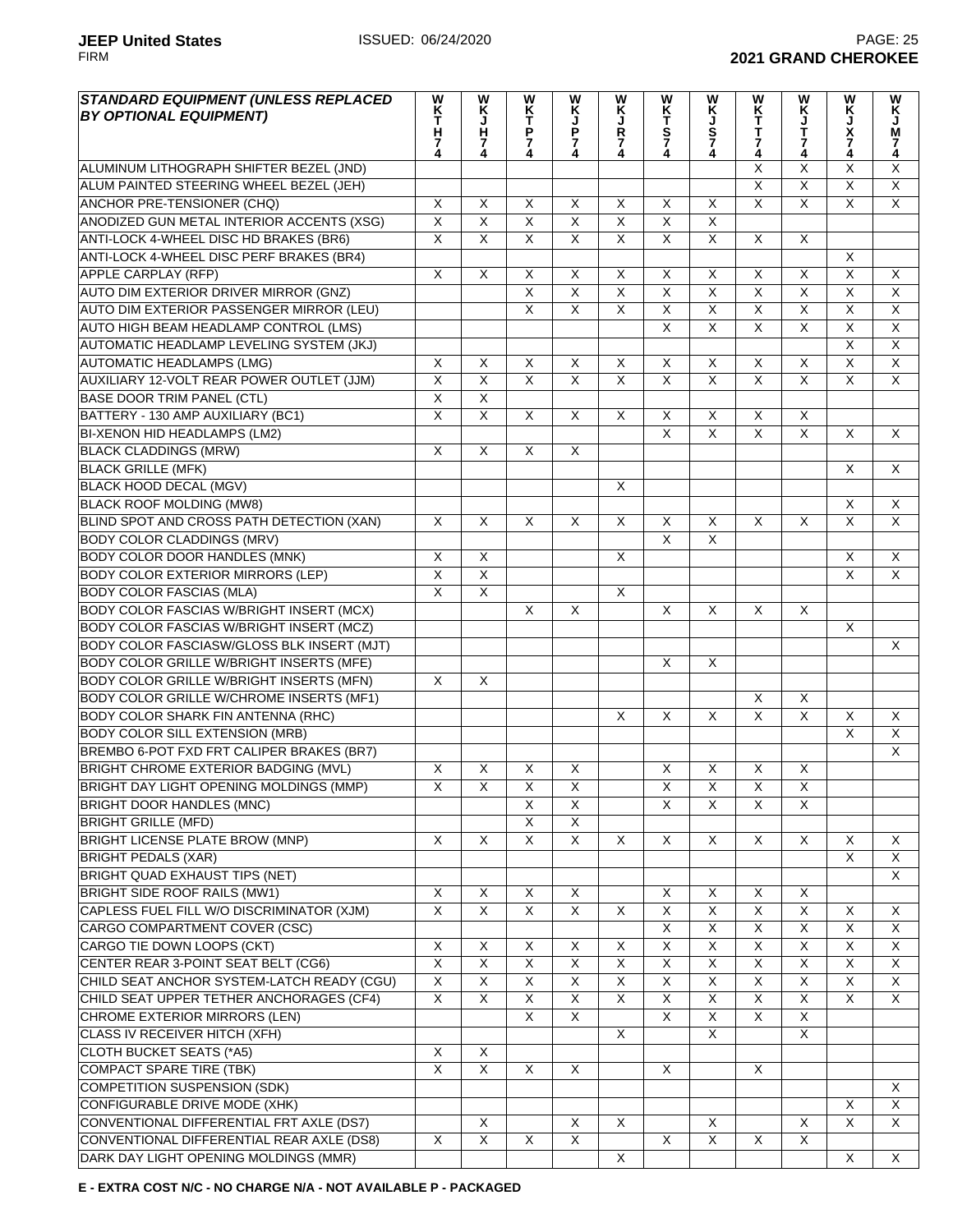| <b>STANDARD EQUIPMENT (UNLESS REPLACED</b><br><b>BY OPTIONAL EQUIPMENT)</b> | W<br>K<br>T<br>H<br>7<br>4 | W<br>K<br>J<br>H<br>$\frac{7}{4}$ | W<br>K<br>T<br>P<br>$\frac{7}{4}$ | W<br>K<br>J<br>P<br>$\frac{7}{4}$ | W<br>Ķ<br>Ř<br>7        | W<br>KT<br>S74          | W<br>K<br>J<br>S<br>7   | W<br>K<br>T<br>T<br>$\overline{7}$ | W<br>K<br>J<br>T<br>7   | W<br>X<br>N<br>X<br>7   | W<br>Ķ<br>М<br>7<br>4 |
|-----------------------------------------------------------------------------|----------------------------|-----------------------------------|-----------------------------------|-----------------------------------|-------------------------|-------------------------|-------------------------|------------------------------------|-------------------------|-------------------------|-----------------------|
| DARK HEADLAMP BEZEL FINISH (MFG)                                            |                            |                                   |                                   |                                   |                         |                         |                         |                                    |                         | X                       | $\overline{X}$        |
| <b>DARK LENS TAILLAMPS (LD1)</b>                                            |                            |                                   |                                   |                                   |                         |                         |                         |                                    |                         | X                       | $\overline{X}$        |
| DAYTIME RUNNING HEADLAMPS, LOW BEAM (LM1)                                   | X                          | X                                 | X                                 | X                                 | X                       |                         |                         |                                    |                         |                         |                       |
| DEEP TINT SUNSCREEN GLASS (GEG)                                             | $\overline{\mathsf{x}}$    | $\overline{\mathsf{x}}$           | $\overline{\mathsf{x}}$           | $\overline{\mathsf{x}}$           | $\overline{\mathsf{x}}$ | $\overline{X}$          | X                       | X                                  | X                       | X                       | X                     |
| DELETE REAR TOW HOOK (XC8)                                                  |                            |                                   |                                   |                                   | $\overline{\mathsf{x}}$ |                         | $\overline{\mathsf{x}}$ |                                    | $\mathsf{X}$            |                         |                       |
| DELETE SPARE TIRE (TBF)                                                     |                            |                                   |                                   |                                   |                         |                         |                         |                                    |                         | X                       | X                     |
| DELUXE CARGO COMPARTMENT FLOOR MAT (CKK)                                    |                            |                                   |                                   |                                   |                         |                         |                         | $\times$                           | X                       |                         |                       |
| DISASSOCIATED TOUCHSCREEN DISPLAY (RFV)                                     |                            |                                   | X                                 | X                                 | X                       | X                       | X                       | $\overline{\mathsf{x}}$            | X                       | X                       | X                     |
| DRIVER & PASSENGER LOWER LED LAMPS (LBL)                                    |                            |                                   |                                   |                                   |                         |                         |                         |                                    |                         | X                       | X                     |
| DRVR INFLATABLE KNEE-BOLSTER AIR BAG (CGY)                                  | X                          | $\overline{X}$                    | $\overline{\mathsf{x}}$           | $\overline{\mathsf{x}}$           | $\overline{\mathsf{x}}$ | $\overline{X}$          | X                       | $\overline{\mathsf{x}}$            | $\overline{\mathsf{x}}$ | $\overline{\mathsf{x}}$ | $\overline{X}$        |
| DUAL BRIGHT EXHAUST TIPS (NEL)                                              |                            |                                   |                                   |                                   | $\overline{\mathsf{X}}$ | $\overline{\mathsf{x}}$ | $\overline{\mathsf{x}}$ | $\overline{\mathsf{x}}$            | $\overline{X}$          | $\overline{\mathsf{x}}$ |                       |
| DUAL NOTE ELECTRIC HORNS (JJB)                                              | X                          | X                                 | X                                 | $\pmb{\times}$                    | $\overline{X}$          | $\overline{X}$          | $\overline{X}$          | $\overline{\mathsf{x}}$            | $\overline{X}$          | $\overline{X}$          | X                     |
| DUAL-PANE PANORAMIC SUNROOF (GWJ)                                           |                            |                                   |                                   |                                   |                         | $\overline{\mathsf{x}}$ | $\overline{\mathsf{x}}$ | $\overline{\mathsf{x}}$            | $\overline{\mathsf{x}}$ |                         |                       |
| DUAL REMOTE USB PORT - CHARGE ONLY (RS4)                                    |                            |                                   | $\overline{\mathsf{x}}$           | $\overline{X}$                    | $\overline{X}$          | $\overline{X}$          | $\overline{X}$          | $\overline{\mathsf{x}}$            | $\overline{X}$          | $\overline{\mathsf{x}}$ | $\overline{X}$        |
| ECO MODE BUTTON (LAR)                                                       | X                          | $\overline{\mathsf{x}}$           | $\overline{\mathsf{X}}$           | $\overline{X}$                    | $\overline{\mathsf{x}}$ | $\overline{X}$          | $\overline{X}$          | $\overline{\mathsf{x}}$            | $\overline{X}$          | $\overline{\mathsf{x}}$ | X                     |
| ECO SUSPENSION I (SDZ)                                                      | $\overline{\mathsf{x}}$    |                                   | $\overline{X}$                    |                                   |                         | $\overline{\mathsf{x}}$ |                         | $\overline{X}$                     |                         |                         |                       |
| ELEC LTD SLIP DIFFERENTIAL RR AXLE (DSF)                                    |                            |                                   |                                   |                                   | X                       |                         |                         |                                    |                         | X                       | X                     |
| <b>ELECTRIC POWER STEERING (SBL)</b>                                        | X                          | X                                 | X                                 | X                                 | $\overline{X}$          | X                       | X                       | X                                  | X                       | $\overline{\mathsf{x}}$ | $\overline{X}$        |
| ELECTRONIC STABILITY CONTROL (BNB)                                          | $\overline{\mathsf{x}}$    | $\overline{\mathsf{x}}$           | $\overline{\mathsf{x}}$           | $\overline{\mathsf{x}}$           | $\overline{X}$          | $\overline{\mathsf{x}}$ | $\overline{\mathsf{x}}$ | $\overline{\mathsf{x}}$            | $\overline{X}$          | $\overline{\mathsf{x}}$ | $\overline{X}$        |
| ENGINE - 3.6L V6 24V VVT ENGINE UPG I W/ESS (ERC)                           | $\overline{\mathsf{x}}$    | $\overline{\mathsf{x}}$           | $\overline{\mathsf{X}}$           | $\overline{\mathsf{x}}$           | $\overline{\mathsf{x}}$ | $\overline{\mathsf{x}}$ | $\overline{\mathsf{x}}$ | $\overline{\mathsf{x}}$            | $\overline{X}$          |                         |                       |
| ENGINE - 6.2L SUPERCHARGED HEMI V8 SRT ENGINE<br>(ESD)                      |                            |                                   |                                   |                                   |                         |                         |                         |                                    |                         |                         | X                     |
| ENGINE - 6.4L V8 SRT HEMI MDS ENGINE (ESG)                                  |                            |                                   |                                   |                                   |                         |                         |                         |                                    |                         | X                       |                       |
| <b>ENGINE OIL COOLER (NHA)</b>                                              | $\overline{X}$             | X                                 | X                                 | X                                 | $\overline{X}$          | X                       | X                       | X                                  | X                       | $\overline{\mathsf{x}}$ | X                     |
| ENHANCED ACCIDENT RESPONSE SYSTEM (LSE)                                     | $\overline{\mathsf{x}}$    | $\overline{\mathsf{x}}$           | $\overline{\mathsf{x}}$           | $\overline{\mathsf{x}}$           | $\overline{X}$          | $\overline{\mathsf{x}}$ | $\overline{\mathsf{x}}$ | $\overline{\mathsf{x}}$            | $\overline{X}$          | $\overline{\mathsf{x}}$ | $\overline{X}$        |
| EXT. MIRRORS W/SUPPLEMENTAL SIGNALS (LEB)                                   |                            |                                   | $\overline{\mathsf{x}}$           | $\overline{\mathsf{x}}$           | $\overline{\mathsf{x}}$ | $\overline{\mathsf{x}}$ | $\overline{\mathsf{x}}$ | $\overline{\mathsf{x}}$            | $\overline{X}$          | $\overline{\mathsf{x}}$ | $\overline{X}$        |
| EXTERIOR MIRRORS COURTESY LAMPS (LEC)                                       |                            |                                   |                                   |                                   |                         | $\overline{\mathsf{x}}$ | $\overline{\mathsf{x}}$ | $\overline{\mathsf{x}}$            | $\overline{X}$          |                         |                       |
| EXTERIOR MIRRORS W/HEATING ELEMENT (NHJ)                                    | X                          | $\overline{X}$                    | X                                 | X                                 | X                       | $\overline{X}$          | $\overline{\mathsf{x}}$ | $\overline{\mathsf{x}}$            | $\overline{X}$          | X                       | X                     |
| <b>EXTERIOR MIRRORS W/MEMORY (LEM)</b>                                      |                            |                                   | $\overline{\mathsf{x}}$           | $\overline{\mathsf{x}}$           | $\overline{\mathsf{x}}$ | $\overline{X}$          | $\overline{X}$          | $\overline{\mathsf{x}}$            | $\overline{X}$          | $\overline{X}$          | $\overline{X}$        |
| FLOOR CARPET (CKD)                                                          | X                          | X                                 | X                                 | $\overline{X}$                    | $\overline{X}$          | $\overline{X}$          | $\overline{X}$          | $\pmb{\times}$                     | $\pmb{\times}$          | X                       | X                     |
| FOUR WHEEL TRACTION CONTROL (BNR)                                           |                            | Χ                                 |                                   | $\overline{X}$                    | $\overline{\mathsf{x}}$ |                         | $\overline{\mathsf{x}}$ |                                    | $\overline{X}$          | $\overline{\mathsf{x}}$ | X                     |
| FRONT & REAR INTERIOR LED LAMPS (LBR)                                       | X                          | $\overline{\mathsf{x}}$           | X                                 | $\overline{\mathsf{x}}$           | $\overline{X}$          | X                       | $\overline{\mathsf{x}}$ | X                                  | $\overline{\mathsf{x}}$ | X                       | X                     |
| FRONT CHROME TOW HOOKS (XHQ)                                                |                            |                                   |                                   |                                   |                         | $\overline{\mathsf{x}}$ | $\overline{\mathsf{x}}$ |                                    |                         |                         |                       |
| <b>FRONT DOOR TINTED GLASS (GCB)</b>                                        | X                          | $\overline{X}$                    | X                                 | $\overline{\mathsf{x}}$           | $\overline{\mathsf{x}}$ | $\overline{\mathsf{x}}$ | $\overline{\mathsf{x}}$ | X                                  | X                       | X                       | X                     |
| <b>FRONT LED FOG LAMPS (LNV)</b>                                            |                            |                                   |                                   |                                   |                         | $\overline{\mathsf{x}}$ | $\overline{\mathsf{x}}$ |                                    |                         |                         |                       |
| FRONT PASSENGER SEAT BELT ALERT (LAX)                                       | X                          | X                                 | X                                 | $\overline{\mathsf{x}}$           | $\overline{\mathsf{x}}$ | $\overline{\mathsf{x}}$ | $\overline{\mathsf{x}}$ | X                                  | $\overline{X}$          | X                       | X                     |
| FRONT SUSPENSION SKID PLATE (XEU)                                           |                            |                                   |                                   |                                   | X                       |                         |                         |                                    |                         |                         |                       |
| FRT PASS FORWARD FOLD FLAT SEAT (CDW)                                       | X                          | X                                 |                                   |                                   |                         |                         |                         |                                    |                         |                         |                       |
| FUEL TANK SKID PLATE SHIELD (XEE)                                           |                            |                                   |                                   |                                   | X                       |                         |                         |                                    |                         |                         |                       |
| FULL LENGTH FLOOR CONSOLE (CUF)                                             | $\overline{\mathsf{x}}$    | $\overline{\mathsf{x}}$           | X                                 | X                                 | $\overline{\mathsf{X}}$ | $\overline{X}$          | X                       | X                                  | X                       | X                       | X                     |
| FULL SIZE SPARE TIRE (TBP)                                                  |                            |                                   |                                   |                                   | X                       |                         | X                       |                                    | X                       |                         |                       |
| FULL SPEED FWD COLLISION WARN PLUS (LSU)                                    |                            |                                   |                                   |                                   |                         |                         |                         | X                                  | X                       | X                       | X                     |
| <b>GLOSS BLACK ROOF RAILS (MWG)</b>                                         |                            |                                   |                                   |                                   | $\overline{X}$          |                         |                         |                                    |                         |                         |                       |
| GLOSS CARBON SPEARS (I/P & DOORS) (JNC)                                     |                            |                                   |                                   |                                   |                         |                         |                         |                                    |                         | X                       |                       |
| <b>GLOVE BOX LAMP (LBC)</b>                                                 | X                          | X                                 | X                                 | X                                 | $\overline{\mathsf{x}}$ | X                       | X                       | X                                  | $\pmb{\times}$          | X                       | X                     |
| <b>GOOGLE ANDROID AUTO (RF5)</b>                                            | $\overline{\mathsf{X}}$    | X                                 | X                                 | $\overline{\mathsf{x}}$           | $\overline{\mathsf{x}}$ | $\overline{X}$          | $\overline{X}$          | $\overline{\mathsf{x}}$            | $\overline{X}$          | $\overline{\mathsf{x}}$ | $\times$              |
| GPS ANTENNA INPUT (JLP)                                                     | $\overline{X}$             | X                                 | X                                 | X                                 | X                       | X                       | X                       | X                                  | X                       | X                       | X                     |
| <b>GPS NAVIGATION (JLN)</b>                                                 |                            |                                   | X                                 | X                                 | $\overline{X}$          | X                       | X                       | $\overline{X}$                     | $\overline{X}$          | $\overline{\mathsf{x}}$ | $\mathsf{X}$          |
| <b>GRAND CHEROKEE BADGE (MVB)</b>                                           | X                          | $\overline{\mathsf{x}}$           | X                                 | X                                 |                         | X                       | X                       | X                                  | X                       | X                       |                       |
| GRAND CHEROKEE SUPERCHARGED BADGE (MVN)                                     |                            |                                   |                                   |                                   |                         |                         |                         |                                    |                         |                         | X                     |
| GUNMETAL HEADLAMP BEZELS (MFL)                                              | X                          | X                                 |                                   |                                   | X                       | X                       | X                       | X                                  | X                       |                         |                       |
| GVW RATING - 6500# (Z1K)                                                    | X                          |                                   | $\overline{X}$                    |                                   |                         | X                       |                         | X                                  |                         |                         |                       |
| <b>GVW RATING - 6500# (Z6K)</b>                                             |                            | $\overline{X}$                    |                                   | $\overline{\mathsf{x}}$           | $\overline{X}$          |                         | X                       |                                    | $\sf X$                 | $\sf X$                 |                       |
| GVW RATING - 6600# (Z6L)                                                    |                            |                                   |                                   |                                   |                         |                         |                         |                                    |                         |                         | X                     |
| HALOGEN QUAD HEADLAMPS (LME)                                                | X                          | $\overline{\mathsf{x}}$           | $\overline{X}$                    | $\overline{X}$                    | $\overline{X}$          |                         |                         |                                    |                         |                         |                       |
| HD RADIO (RE8)                                                              |                            |                                   | X                                 | $\overline{X}$                    | $\overline{X}$          | $\overline{X}$          | $\overline{X}$          | $\overline{X}$                     | $\overline{\mathsf{x}}$ | X                       | X                     |
| <b>HEADLAMP WASHER (JHS)</b>                                                |                            |                                   |                                   |                                   |                         |                         |                         |                                    |                         | $\overline{\mathsf{x}}$ | $\overline{X}$        |
|                                                                             |                            |                                   |                                   |                                   |                         |                         |                         |                                    |                         |                         |                       |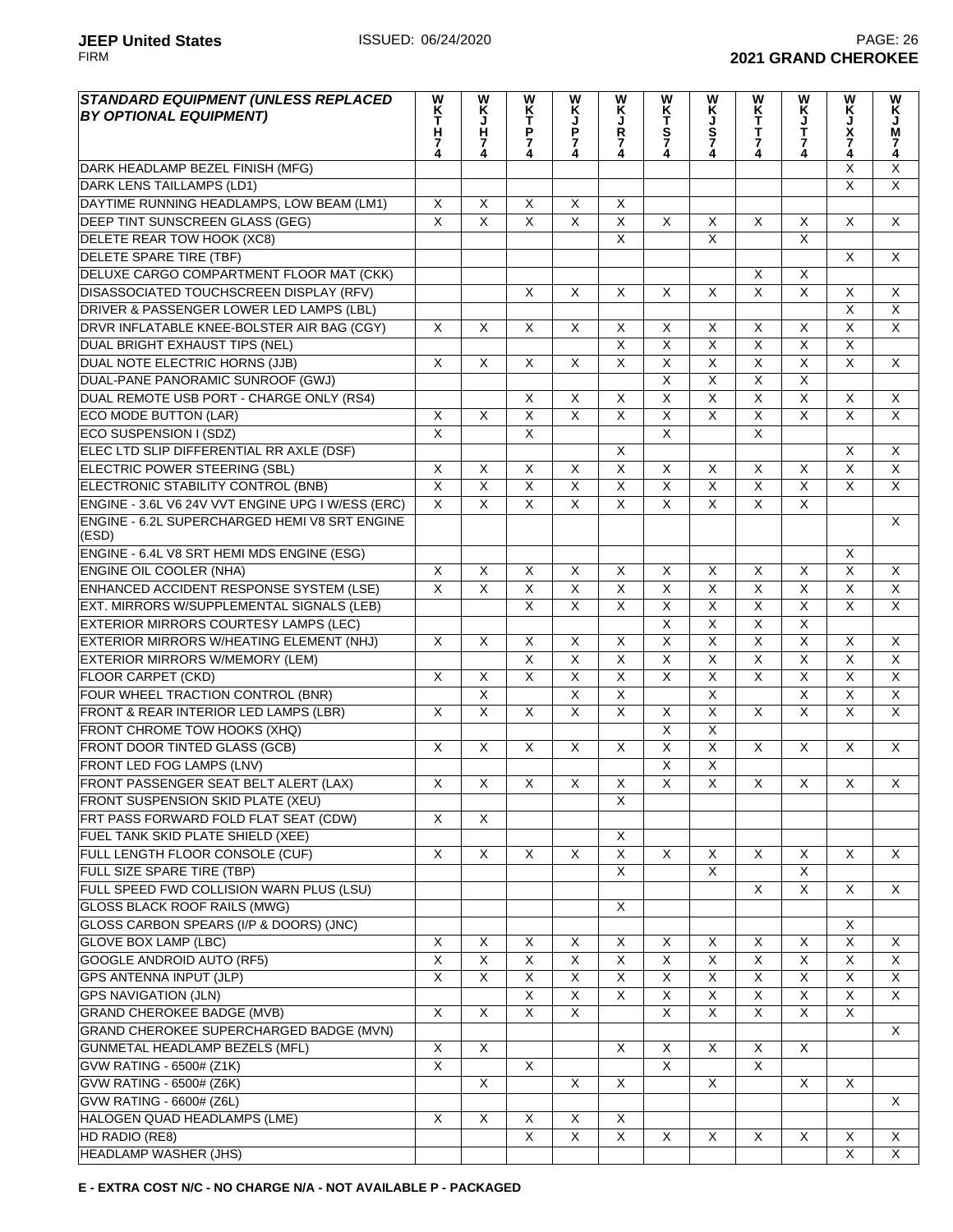| <b>STANDARD EQUIPMENT (UNLESS REPLACED</b>    | W                       | W                       |                         | W<br>Ķ                  | W                       |                         | W                       |                         | W                       | W                       | W<br>K                  |
|-----------------------------------------------|-------------------------|-------------------------|-------------------------|-------------------------|-------------------------|-------------------------|-------------------------|-------------------------|-------------------------|-------------------------|-------------------------|
| <b>BY OPTIONAL EQUIPMENT)</b>                 | K<br>T                  | Ķ                       | <b>NKT</b>              |                         | K<br>J                  |                         | K<br>J                  |                         | Ķ                       | Ķ                       |                         |
|                                               | $\frac{H}{7}$           | J<br>H                  |                         | P                       | <b>R</b><br>7<br>4      | <b>WKTS74</b>           |                         | <b>WKTT74</b>           | $\frac{1}{7}$<br>4      | J<br>X<br>7<br>4        | J<br>M                  |
|                                               | 4                       | 7<br>4                  | <b>P</b><br>7<br>4      | $\frac{7}{4}$           |                         |                         | S<br>7<br>4             |                         |                         |                         | 7<br>4                  |
| <b>HEATED FRONT SEATS (JPM)</b>               |                         |                         | X                       | $\overline{\mathsf{x}}$ | X                       | X                       | X                       | $\overline{\mathsf{x}}$ | X                       | $\overline{\mathsf{x}}$ | $\overline{X}$          |
| HEATED SECOND ROW SEATS (JPZ)                 |                         |                         |                         |                         | $\overline{X}$          | $\overline{X}$          | $\overline{\mathsf{x}}$ | $\overline{\mathsf{x}}$ | $\overline{\mathsf{x}}$ | $\overline{\mathsf{x}}$ | $\overline{\mathsf{x}}$ |
| HEATED STEERING WHEEL (NHS)                   |                         |                         | $\overline{\mathsf{x}}$ | X                       | $\overline{\mathsf{x}}$ | $\overline{\mathsf{x}}$ | $\overline{\mathsf{x}}$ | $\overline{X}$          | $\overline{X}$          | $\overline{\mathsf{x}}$ | $\overline{\mathsf{x}}$ |
| HEAVY DUTY ENGINE COOLING (NMC)               |                         |                         |                         |                         | $\overline{X}$          |                         | $\overline{\mathsf{x}}$ |                         | $\overline{\mathsf{X}}$ | $\overline{\mathsf{X}}$ | $\overline{X}$          |
| HIGH PERFORM SUSPENSION (SDX)                 |                         |                         |                         |                         |                         |                         |                         |                         |                         | $\overline{\mathsf{x}}$ |                         |
| HIGH SPEED ENGINE CONTROLLER (NZ5)            |                         |                         |                         |                         |                         |                         |                         |                         |                         | $\overline{\mathsf{x}}$ | $\mathsf{X}$            |
| <b>HILL DESCENT CONTROL (BNH)</b>             |                         |                         |                         | X                       |                         |                         | $\overline{\mathsf{x}}$ |                         | X                       |                         |                         |
| <b>HILL START ASSIST (BNG)</b>                | X                       | $\overline{\mathsf{x}}$ | X                       | X                       | $\overline{\mathsf{x}}$ | $\overline{\mathsf{x}}$ | $\overline{\mathsf{x}}$ | $\overline{\mathsf{x}}$ | $\overline{X}$          | $\overline{\mathsf{x}}$ | $\overline{\mathsf{x}}$ |
|                                               | $\overline{\mathsf{X}}$ | $\overline{X}$          |                         |                         |                         |                         |                         | $\overline{X}$          | $\overline{X}$          | $\overline{\mathsf{X}}$ | $\overline{\mathsf{x}}$ |
| <b>HOOD INSULATION (HGA)</b>                  |                         |                         | X                       | $\overline{\mathsf{X}}$ | X                       | X                       | $\overline{X}$          |                         | $\overline{\mathsf{x}}$ |                         |                         |
| <b>ILLUMINATED CUPHOLDERS (CWP)</b>           | $\overline{\mathsf{X}}$ | $\overline{X}$          | $\overline{X}$          | $\overline{X}$          | $\overline{X}$          | $\overline{\mathsf{x}}$ | $\overline{X}$          | $\overline{X}$          |                         | $\overline{\mathsf{x}}$ | $\overline{X}$          |
| <b>ILLUMINATED ENTRY (LAC)</b>                | $\overline{X}$          | $\overline{X}$          | $\overline{X}$          | $\overline{\mathsf{X}}$ | $\overline{X}$          | $\overline{\mathsf{x}}$ | $\overline{X}$          | $\overline{X}$          | $\overline{\mathsf{x}}$ | $\overline{\mathsf{x}}$ | $\overline{\mathsf{x}}$ |
| ILLUMINATED SILL PLATES (LP1)                 |                         |                         |                         |                         |                         |                         |                         | $\overline{X}$          | $\overline{\mathsf{X}}$ |                         |                         |
| INSTR. CLUSTER W/OFFROAD DISP. PAGES (JAZ)    |                         |                         |                         | $\overline{X}$          | $\overline{X}$          |                         | $\overline{\mathsf{x}}$ |                         | $\overline{X}$          |                         |                         |
| INSTR. CLUSTER W/PERF DISPLAY SCREEN (JAV)    |                         |                         |                         |                         |                         |                         |                         |                         |                         | X                       | $\overline{X}$          |
| INSTR. PANEL ALUDIAM LINEAR BEZEL (JB2)       |                         |                         |                         |                         |                         |                         |                         | $\overline{X}$          | $\overline{X}$          | $\overline{\mathsf{x}}$ | $\overline{X}$          |
| <b>INSTR. PANEL BRIGHT CHROME BEZEL (JBM)</b> | X                       | X                       | $\mathsf{X}$            | X                       | X                       | X                       | X                       | $\overline{\mathsf{x}}$ | $\overline{\mathsf{x}}$ | $\overline{\mathsf{x}}$ |                         |
| INSTR PANEL BLACKOUT CHROME BEZEL (JB4)       |                         |                         |                         |                         |                         |                         |                         |                         |                         |                         | $\overline{X}$          |
| INTEGRATED CENTER STACK RADIO (RTF)           | X                       | $\overline{X}$          | X                       | X                       | X                       | X                       | X                       | $\overline{X}$          | $\overline{X}$          | $\overline{\mathsf{X}}$ | $\overline{X}$          |
| <b>INTEGRATED LIFTGATE REAR SPOILER (MXR)</b> | $\overline{\mathsf{x}}$ | $\overline{\mathsf{x}}$ | $\overline{\mathsf{x}}$ | $\overline{\mathsf{x}}$ | $\overline{\mathsf{x}}$ | $\overline{X}$          | $\overline{\mathsf{x}}$ | $\overline{\mathsf{x}}$ | $\overline{\mathsf{X}}$ | $\overline{\mathsf{x}}$ | $\overline{X}$          |
| INTEGRATED VOICE COMMAND W/BLUETOOTH (XRB)    | X                       | $\overline{X}$          | $\overline{\mathsf{x}}$ | $\overline{X}$          | $\overline{X}$          | X                       | $\overline{X}$          | $\overline{\mathsf{x}}$ | $\overline{X}$          | $\overline{\mathsf{x}}$ | $\overline{X}$          |
| <b>INTERIOR METAL PACKAGE (AFY)</b>           |                         |                         |                         |                         |                         |                         |                         | $\overline{X}$          | $\overline{X}$          | $\overline{\mathsf{x}}$ | $\overline{\mathsf{x}}$ |
| INTERIOR RED STITCHING ACCENTS (CEB)          |                         |                         |                         |                         | $\overline{X}$          |                         |                         |                         |                         |                         |                         |
| JEEP BADGE (MVC)                              | X                       | $\overline{X}$          | $\overline{\mathsf{x}}$ | $\overline{X}$          | $\overline{\mathsf{X}}$ | $\overline{\mathsf{x}}$ | X                       | $\overline{X}$          | $\overline{X}$          | $\overline{\mathsf{X}}$ | X                       |
| <b>KEYLESS ENTER-N-GO (GX4)</b>               | $\overline{\mathsf{x}}$ | $\overline{X}$          | $\overline{X}$          | $\overline{X}$          | $\overline{\mathsf{x}}$ | $\overline{X}$          | $\overline{X}$          | $\overline{\mathsf{x}}$ | $\overline{X}$          | $\overline{\mathsf{x}}$ | $\overline{X}$          |
| LANE DEPARTURE WARNING PLUS (LAS)             |                         |                         |                         |                         |                         |                         |                         | $\overline{\mathsf{x}}$ | $\overline{\mathsf{x}}$ | $\overline{\mathsf{x}}$ | $\overline{X}$          |
| <b>LAREDO BADGE (MZK)</b>                     | X                       | $\overline{X}$          |                         |                         |                         |                         |                         |                         |                         |                         |                         |
|                                               |                         |                         |                         |                         |                         |                         |                         |                         |                         |                         |                         |
| LEATHER/PERF SUEDE SRT SEATS (*DZ)            |                         |                         |                         |                         |                         |                         |                         |                         |                         | X                       |                         |
| LEATHER TRIMMED BUCKET SEATS (*CJ)            |                         |                         | X                       | $\overline{X}$          |                         |                         |                         |                         |                         |                         |                         |
| LEATHER TRIMMED BUCKET SEATS (*HL)            |                         |                         |                         |                         |                         |                         |                         | $\sf X$                 | X                       |                         |                         |
| LEATHER TRIM SEATS W/EDGE WELTING (*GL)       |                         |                         |                         |                         |                         | X                       | X                       |                         |                         |                         |                         |
| LEATHER WRAPPED I/P & CENTER ARMREST (XDA)    |                         |                         |                         |                         |                         | $\overline{\mathsf{x}}$ | $\overline{\mathsf{x}}$ | $\overline{\mathsf{x}}$ | $\overline{\mathsf{x}}$ | X                       | $\overline{X}$          |
| LEATHER WRAPPED SHIFT KNOB (CVB)              |                         |                         |                         |                         |                         |                         |                         |                         |                         | $\overline{\mathsf{x}}$ | $\overline{\mathsf{x}}$ |
| LEATHER WRAPPED SHIFT KNOB (CVW)              | $\overline{\mathsf{x}}$ | $\overline{\mathsf{x}}$ | $\overline{\mathsf{x}}$ | $\overline{\mathsf{x}}$ | $\overline{X}$          | $\overline{\mathsf{x}}$ | $\overline{\mathsf{x}}$ | $\overline{\mathsf{x}}$ | $\overline{\mathsf{x}}$ |                         |                         |
| LEATHER WRAPPED STEERING WHEEL (SCC)          |                         |                         |                         |                         |                         |                         |                         |                         |                         | X                       | $\overline{X}$          |
| LEATHER WRAPPED STEERING WHEEL (SCV)          | $\overline{X}$          | $\overline{\mathsf{x}}$ | $\overline{X}$          | $\overline{X}$          | $\overline{X}$          |                         |                         |                         |                         |                         |                         |
| LED DAYTIME RUNNING HEADLAMPS (LMZ)           |                         |                         |                         |                         |                         | $\overline{X}$          | $\overline{\mathsf{X}}$ | $\overline{\mathsf{X}}$ | $\overline{\mathsf{X}}$ | $\overline{X}$          | $\overline{\mathsf{X}}$ |
| LED TAILLAMPS (LAY)                           | X                       | X                       | X                       | X                       | X                       | $\overline{\mathsf{x}}$ | X                       | $\overline{X}$          | $\overline{X}$          | X                       | X                       |
| LIGHT HEADLAMP BEZEL FINISH (MFP)             | $\overline{X}$          | X                       | X                       | X                       |                         | X                       | X                       |                         |                         |                         |                         |
| LIMITED BADGE (MVA)                           |                         |                         | $\overline{X}$          | $\overline{X}$          |                         |                         |                         |                         |                         |                         |                         |
| LOCK ON SYNC TIRE PRESS SENSOR (CXG)          | $\overline{X}$          | $\overline{X}$          | $\overline{\mathsf{x}}$ | $\overline{X}$          | $\overline{X}$          | $\overline{\mathsf{x}}$ | $\overline{X}$          | $\overline{X}$          | $\overline{X}$          | X                       | $\overline{X}$          |
| LUXURY BERBER FLOOR MATS (CRB)                |                         |                         |                         |                         |                         |                         |                         | $\overline{\mathsf{x}}$ | $\overline{X}$          |                         |                         |
| LUXURY BERBER FLOOR MATS W/LOGO (CCG)         |                         |                         |                         |                         |                         |                         |                         |                         |                         | $\overline{\mathsf{x}}$ | $\overline{X}$          |
| LUXURY DOOR TRIM PANEL (CTC)                  |                         |                         |                         |                         |                         | X                       | X                       | $\overline{X}$          | $\overline{\mathsf{x}}$ |                         |                         |
| LUXURY FRONT & REAR FLOOR MATS (CLX)          | $\overline{\mathsf{x}}$ | $\overline{X}$          | $\overline{\mathsf{x}}$ | X                       |                         | $\overline{\mathsf{x}}$ | $\overline{\mathsf{X}}$ |                         |                         |                         |                         |
|                                               | $\overline{\mathsf{x}}$ | $\overline{X}$          | X                       | X                       | X                       | $\overline{\mathsf{x}}$ | $\overline{X}$          | $\overline{X}$          | $\overline{\mathsf{x}}$ | $\overline{X}$          | X                       |
| MEDIA HUB (2 USB, AUX) (RS6)                  |                         |                         |                         |                         |                         |                         |                         |                         |                         |                         |                         |
| MOPAR SLUSH MATS (CWA)                        |                         |                         |                         |                         | X                       |                         |                         |                         |                         |                         |                         |
| NAPPA LEATHER, NON-LAGUNA DOOR TRIM (CTM)     |                         |                         |                         |                         |                         |                         |                         |                         |                         | X                       | X                       |
| NEUTRAL GREY EXTERIOR BADGING (MEQ)           |                         |                         |                         |                         | X                       |                         |                         |                         |                         |                         |                         |
| NEUTRAL GREY EXTERIOR MIRRORS (LE6)           |                         |                         |                         |                         | $\overline{X}$          |                         |                         |                         |                         |                         |                         |
| <b>NEUTRAL GREY GRILLE (MF6)</b>              |                         |                         |                         |                         | $\overline{X}$          |                         |                         |                         |                         |                         |                         |
| NON ADJUSTABLE PEDALS (XA8)                   | X                       | $\overline{X}$          | $\overline{\mathsf{x}}$ | X                       | $\overline{\mathsf{x}}$ | $\overline{\mathsf{x}}$ | X                       | $\overline{\mathsf{x}}$ | X                       | X                       | X                       |
| NORMAL DUTY SUSPENSION (SDA)                  |                         | $\overline{\mathsf{x}}$ |                         | X                       |                         |                         | $\overline{\mathsf{x}}$ |                         | $\overline{\mathsf{x}}$ |                         |                         |
| NORMAL DUTY SUSP - INCREASED TRAVEL (SDJ)     |                         |                         |                         |                         | X                       |                         |                         |                         |                         |                         |                         |
| <b>OVERHEAD CONSOLE (CUN)</b>                 | X                       | X                       | X                       | X                       | X                       | $\overline{\mathsf{x}}$ | $\overline{\mathsf{x}}$ | X                       | $\overline{X}$          | X                       | X                       |
| <b>OVERLAND BADGE (MZM)</b>                   |                         |                         |                         |                         |                         | $\overline{X}$          | $\overline{\mathsf{x}}$ |                         |                         |                         |                         |
| <b>OVERLAND SUMMIT BADGE (MZ4)</b>            |                         |                         |                         |                         |                         |                         |                         | $\overline{X}$          | $\overline{\mathsf{x}}$ |                         |                         |
| PARALLEL & PERP PARK ASSIST W/STOP (XH5)      |                         |                         |                         |                         |                         |                         |                         | $\overline{X}$          | $\overline{X}$          | X                       | $\pmb{\times}$          |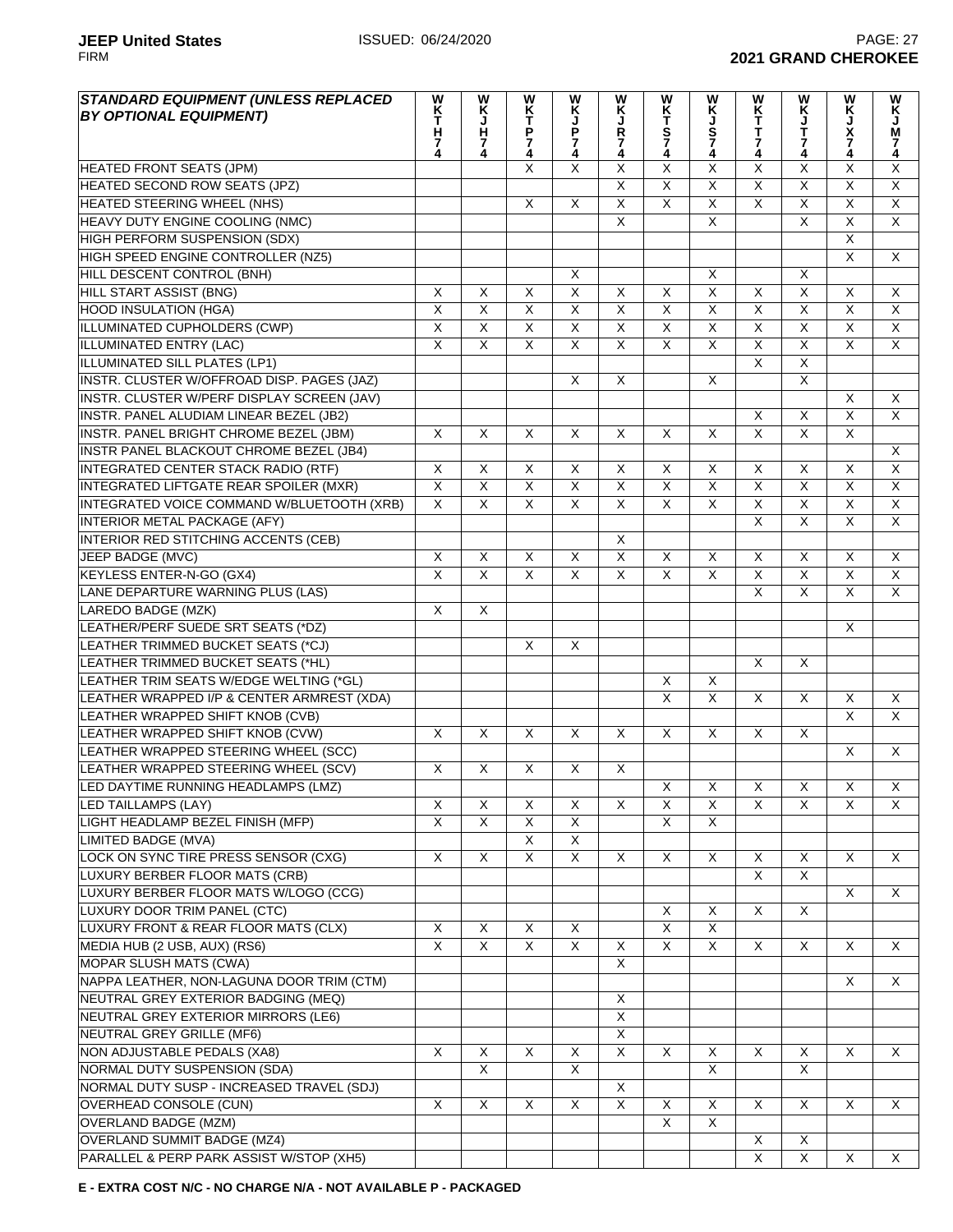| <b>STANDARD EQUIPMENT (UNLESS REPLACED</b><br><b>BY OPTIONAL EQUIPMENT)</b> | W<br>K<br>T<br>H<br>7<br>4 | W<br><b>KJH74</b>       | <b>WK<br/>T<br/>P</b><br>-<br>4 | W<br>K<br>P<br>7<br>4   | <b>WKJR74</b>                | WKTS74                       | WKJS74                       | W<br>K<br>T<br>T<br>7<br>4   | WKJT74                  | W<br>K<br>J<br>X<br>7<br>4   | <b>W<br/>K<br/>M</b><br>Ï.<br>4 |
|-----------------------------------------------------------------------------|----------------------------|-------------------------|---------------------------------|-------------------------|------------------------------|------------------------------|------------------------------|------------------------------|-------------------------|------------------------------|---------------------------------|
| PARKSENSE RR PARK ASSIST W/STOP (XH3)                                       | X                          | $\overline{\mathsf{X}}$ | X                               | $\overline{X}$          | X                            | X                            | $\overline{X}$               |                              |                         |                              |                                 |
| PARKVIEW REAR BACK-UP CAMERA (XAC)                                          | $\overline{\mathsf{x}}$    | $\overline{\mathsf{x}}$ | $\overline{\mathsf{x}}$         | $\overline{\mathsf{x}}$ | $\overline{\mathsf{x}}$      | $\overline{\mathsf{x}}$      | $\overline{X}$               | $\overline{X}$               | $\overline{\mathsf{x}}$ | X                            | X                               |
| PASSENGER ASSIST HANDLES (CSR)                                              | $\overline{\mathsf{x}}$    | $\overline{X}$          | $\overline{\mathsf{x}}$         | $\overline{\mathsf{x}}$ | $\overline{\mathsf{x}}$      | $\overline{\mathsf{x}}$      | $\overline{\mathsf{x}}$      | $\overline{\mathsf{x}}$      | $\overline{\mathsf{x}}$ | $\overline{\mathsf{x}}$      | X                               |
| PERFORMANCE SHIFT INDICATOR (LA7)                                           |                            |                         |                                 |                         |                              |                              |                              |                              |                         | $\overline{\mathsf{x}}$      | $\overline{X}$                  |
| PIANO BLACK INTERIOR ACCENTS (XTE)                                          |                            |                         |                                 |                         |                              |                              |                              | $\mathsf{X}$                 | X                       | X                            | $\mathsf{X}$                    |
| POWER 4-WAY DRIVER LUMBAR ADJUST (JPU)                                      | X                          | $\overline{X}$          |                                 |                         |                              |                              |                              |                              |                         |                              |                                 |
| POWER 8-WAY DRVR/MANUAL PASS SEAT (JPR)                                     | $\overline{X}$             | $\overline{X}$          |                                 |                         |                              |                              |                              |                              |                         |                              |                                 |
| POWER ACCESSORY DELAY (JKY)                                                 | $\overline{\mathsf{x}}$    | $\overline{\mathsf{x}}$ | X                               | X                       | X                            | X                            | X                            | $\overline{X}$               | $\overline{X}$          | $\overline{\mathsf{x}}$      | X                               |
| POWER-FOLDING MIRRORS (LER)                                                 |                            |                         |                                 |                         | $\overline{\mathsf{x}}$      | $\overline{\mathsf{x}}$      | $\overline{\mathsf{x}}$      | $\overline{\mathsf{x}}$      | $\overline{\mathsf{x}}$ |                              |                                 |
| POWER FOLDING MULTI-FUNCTION MIRRORS (GYC)                                  |                            |                         |                                 |                         | $\overline{X}$               | $\overline{\mathsf{X}}$      | $\overline{X}$               | $\overline{\mathsf{x}}$      | $\overline{\mathsf{x}}$ |                              |                                 |
| POWER HEATED MIRRORS, FOLD-AWAY (GTS)                                       | $\overline{\mathsf{x}}$    | $\overline{X}$          |                                 |                         |                              |                              |                              |                              |                         |                              |                                 |
| POWER LIFTGATE (JRC)                                                        |                            |                         | X                               | X                       | $\pmb{\times}$               | X                            | $\pmb{\times}$               | $\mathsf{X}$                 | $\overline{\mathsf{x}}$ | $\pmb{\times}$               | X                               |
| POWER LOCKING FUEL FILLER DOOR (XJA)                                        | $\overline{\mathsf{x}}$    | $\overline{X}$          | $\overline{X}$                  | $\overline{\mathsf{x}}$ | $\overline{\mathsf{x}}$      | $\overline{\mathsf{x}}$      | $\overline{\mathsf{x}}$      | $\overline{\mathsf{x}}$      | $\overline{X}$          | $\overline{\mathsf{x}}$      | $\overline{\mathsf{x}}$         |
| POWER LOCKS (JPB)                                                           | $\overline{\mathsf{x}}$    | $\overline{X}$          | $\overline{X}$                  | $\overline{\mathsf{x}}$ | $\overline{X}$               | $\overline{\mathsf{x}}$      | $\overline{\mathsf{x}}$      | $\overline{\mathsf{x}}$      | $\overline{X}$          | $\overline{X}$               | $\overline{X}$                  |
| POWER SUNROOF (GWA)                                                         |                            |                         | $\overline{X}$                  | $\overline{\mathsf{x}}$ | $\overline{X}$               |                              |                              |                              |                         |                              |                                 |
| POWER TILT/TELESCOPE STEERING COLUMN (SUB)                                  |                            |                         |                                 |                         |                              | X                            | X                            | X                            | X                       | X                            | X                               |
| PREMIUM ACCENT CLADDINGS (MRX)                                              |                            |                         |                                 |                         |                              |                              |                              | $\overline{\mathsf{x}}$      | $\overline{\mathsf{x}}$ |                              |                                 |
| PREMIUM ALPINE SPEAKER SYSTEM (RC3)                                         |                            |                         |                                 |                         | $\overline{\mathsf{x}}$      | $\overline{\mathsf{x}}$      | X                            |                              |                         | X                            | $\overline{\mathsf{x}}$         |
| PREMIUM DOOR TRIM PANEL (CBF)                                               |                            |                         | $\overline{\mathsf{x}}$         | $\overline{\mathsf{x}}$ |                              |                              |                              |                              |                         |                              |                                 |
| <b>PREMIUM FOG LAMPS (LNN)</b>                                              | X                          | X                       | $\overline{\mathsf{x}}$         | $\overline{\mathsf{x}}$ | $\overline{\mathsf{x}}$      |                              |                              |                              |                         |                              |                                 |
| PREMIUM INSTRUMENT CLUSTER W/TACH (JAJ)                                     | $\overline{\mathsf{x}}$    | $\overline{X}$          | $\overline{\mathsf{x}}$         | $\overline{\mathsf{x}}$ | $\overline{\mathsf{x}}$      | X                            | X                            | $\sf X$                      | X                       | X                            | X                               |
| PREMIUM INSULATION GROUP (HGP)                                              | $\overline{\mathsf{x}}$    | $\overline{\mathsf{x}}$ | $\overline{\mathsf{x}}$         | $\overline{\mathsf{x}}$ | $\overline{\mathsf{x}}$      | $\overline{\mathsf{x}}$      | $\overline{\mathsf{x}}$      | $\overline{X}$               | $\overline{\mathsf{x}}$ | $\overline{\mathsf{x}}$      | X                               |
| <b>PREMIUM LED FOG LAMPS (LNT)</b>                                          |                            |                         |                                 |                         |                              |                              |                              | $\overline{\mathsf{x}}$      | $\overline{X}$          |                              |                                 |
| PREMIUM LED FOG LAMPS (LTE)                                                 |                            |                         |                                 |                         |                              |                              |                              |                              |                         | X                            |                                 |
| PWR 8-WAY DRVR MEM 8-WAY PASS SEATS (JT2)                                   |                            |                         | X                               | X                       | X                            | X                            | X                            | X                            | X                       | $\overline{\mathsf{x}}$      | X                               |
| PWR DRIVER/PASS 4-WAY LUMBAR ADJUST (JRN)                                   |                            |                         | $\overline{X}$                  | $\overline{X}$          | X                            | X                            | X                            | X                            | X                       | $\overline{\mathsf{x}}$      | X                               |
| PWR FRONT WINDOWS, 1-TOUCH, UP & DOWN (JP3)                                 | X                          | X                       | $\overline{\mathsf{X}}$         | $\overline{X}$          | $\overline{\mathsf{x}}$      | X                            | X                            | $\overline{\mathsf{x}}$      | X                       | Χ                            | X                               |
| PWR HTD MEM MULTI-FUNCTION MIRRORS (GUQ)                                    |                            |                         | $\overline{\mathsf{x}}$         | $\overline{X}$          |                              |                              |                              |                              |                         | $\overline{\mathsf{x}}$      | $\overline{X}$                  |
| QUADRA-DRIVE II (R) 4WD SYSTEM (AWB)                                        |                            |                         |                                 |                         | $\overline{\mathsf{x}}$      |                              |                              |                              |                         |                              |                                 |
| QUADRA-LIFT (TM) AIR SUSPENSION (SER)                                       |                            |                         |                                 |                         | $\overline{\mathsf{x}}$      |                              | X                            |                              | X                       |                              |                                 |
| QUADRA-TRAC ACTIVE ON DEMAND 4WD (DHB)                                      |                            |                         |                                 |                         |                              |                              |                              |                              |                         | X                            | X                               |
| QUADRA-TRAC I (R) 4WD SYSTEM (DHY)                                          |                            | $\overline{\mathsf{x}}$ |                                 |                         |                              |                              |                              |                              |                         |                              |                                 |
| QUADRA-TRAC II (R) 4WD SYSTEM (DKA)                                         |                            |                         |                                 | X                       | $\overline{X}$               |                              | $\overline{\mathsf{x}}$      |                              | $\overline{\mathsf{x}}$ |                              |                                 |
| RADIO/DRIVER SEAT/MIRRORS MEMORY (LEW)                                      |                            |                         | $\overline{X}$                  | $\overline{X}$          | $\overline{X}$               | X                            | $\overline{X}$               | X                            | $\overline{X}$          | X                            | X                               |
| <b>RAIN BRAKE SUPPORT (BHC)</b>                                             | X                          | X                       | X                               | X                       | X                            | X                            | X                            | X                            | $\overline{\mathsf{x}}$ | $\overline{\mathsf{x}}$      | $\mathsf{X}$                    |
| RAIN SENSITIVE WINDSHIELD WIPERS (JHC)                                      |                            |                         |                                 |                         |                              | X                            | X                            | X                            | X                       | X                            | $\pmb{\times}$                  |
| READY ALERT BRAKING (BHD)                                                   | $\overline{\mathsf{X}}$    | $\overline{\mathsf{X}}$ | $\overline{X}$                  | $\overline{X}$          | X                            | X                            | $\overline{X}$               | $\overline{X}$               | $\overline{X}$          | $\overline{\mathsf{x}}$      | X                               |
| REAR 60/40 FOLDING SEAT (CFN)                                               | $\overline{X}$             | $\overline{\mathsf{X}}$ | $\overline{\mathsf{x}}$         | $\overline{X}$          | $\overline{\mathsf{x}}$      | $\overline{\mathsf{X}}$      | $\overline{\mathsf{x}}$      | $\overline{\mathsf{x}}$      | $\overline{\mathsf{x}}$ | $\overline{X}$               | $\overline{\mathsf{x}}$         |
| REAR SUNSCREEN ACOUSTIC LAM. GLASS (GAH)                                    |                            |                         |                                 |                         |                              |                              |                              | $\overline{X}$               | $\overline{X}$          | $\overline{\mathsf{x}}$      | $\overline{X}$                  |
| REAR VIEW AUTO DIM MIRROR (GNK)                                             |                            |                         | $\overline{\mathsf{x}}$         | $\overline{\mathsf{x}}$ | $\overline{X}$               | $\overline{X}$               | $\overline{\mathsf{x}}$      | $\overline{X}$               | $\overline{X}$          | X                            | X                               |
| <b>REAR VIEW DAY/NIGHT MIRROR (GNA)</b>                                     | $\overline{X}$             | $\overline{X}$          |                                 |                         |                              |                              |                              |                              |                         |                              |                                 |
| <b>REAR WINDOW DEFROSTER (GFA)</b>                                          | $\overline{X}$             | $\overline{X}$          | $\overline{X}$                  | $\overline{\mathsf{x}}$ | $\overline{\mathsf{x}}$      | $\overline{\mathsf{X}}$      | $\overline{X}$               | $\overline{X}$               | $\overline{X}$          | $\overline{\mathsf{x}}$      | X                               |
| REAR WINDOW WIPER/WASHER (JHB)                                              | $\overline{X}$             | $\overline{\mathsf{X}}$ | $\overline{\mathsf{X}}$         | $\overline{X}$          | $\overline{\mathsf{X}}$      | $\overline{X}$               | $\overline{X}$               | $\overline{X}$               | $\overline{\mathsf{x}}$ | $\overline{X}$               | X                               |
| RED TOW HOOKS (XH6)                                                         |                            |                         |                                 |                         | $\overline{\mathsf{X}}$      |                              |                              |                              |                         |                              |                                 |
| <b>RED TRAIL RATED BADGE (MTB)</b>                                          |                            |                         |                                 |                         | $\overline{\mathsf{X}}$      |                              |                              |                              |                         |                              |                                 |
| REMOTE KEYLESS ENTRY (GXM)                                                  | $\mathsf X$                |                         | $\mathsf X$                     | $\mathsf X$             | $\mathsf X$                  |                              |                              |                              |                         |                              |                                 |
|                                                                             | $\overline{\mathsf{x}}$    | X<br>$\overline{X}$     | $\overline{\mathsf{x}}$         | $\overline{\mathsf{x}}$ | $\overline{\mathsf{x}}$      | X<br>$\overline{\mathsf{x}}$ | X<br>$\overline{\mathsf{x}}$ | X<br>$\overline{\mathsf{x}}$ | X<br>$\overline{X}$     | X<br>$\overline{\mathsf{X}}$ | X<br>$\overline{X}$             |
| REMOTE PROXIMITY KEYLESS ENTRY (GXD)<br><b>REMOTE START SYSTEM (XBM)</b>    |                            |                         | $\overline{\mathsf{x}}$         | $\overline{X}$          | $\overline{\mathsf{x}}$      | $\overline{\mathsf{x}}$      | $\overline{\mathsf{x}}$      | $\overline{X}$               | $\overline{\mathsf{x}}$ | $\overline{X}$               | $\overline{\mathsf{X}}$         |
|                                                                             |                            |                         |                                 |                         |                              |                              |                              |                              |                         | $\overline{X}$               | X                               |
| <b>RUN FLAT TIRES (TAD)</b>                                                 |                            |                         | $\overline{X}$                  |                         |                              |                              |                              |                              | $\overline{X}$          |                              |                                 |
| <b>SECURITY ALARM (LSA)</b>                                                 |                            |                         |                                 | X                       | $\overline{\mathsf{x}}$<br>X | X                            | X                            | X                            |                         | X                            | $\overline{\mathsf{x}}$         |
| SELEC-SPEED (TM) CONTROL (BNK)                                              |                            |                         |                                 |                         |                              |                              |                              |                              |                         |                              |                                 |
| SELECTABLE STEERING MODES (XX7)                                             | X                          | $\overline{X}$          | $\overline{X}$                  | $\overline{\mathsf{x}}$ | $\overline{X}$               | $\overline{X}$               | $\overline{X}$               | $\overline{\mathsf{x}}$      | $\overline{\mathsf{x}}$ | $\overline{\mathsf{x}}$      | $\overline{X}$                  |
| SELEC-TERRAIN (TM) SYSTEM (XAB)                                             |                            |                         |                                 | X                       | $\overline{X}$               |                              | $\overline{X}$               |                              | $\pmb{\times}$          |                              |                                 |
| SELEC-TRAC SYSTEM (XAF)                                                     |                            |                         |                                 |                         |                              |                              |                              |                              |                         | X                            | X                               |
| SENTRY KEY THEFT DETERRENT SYSTEM (GXX)                                     | $\overline{\mathsf{X}}$    | $\overline{\mathsf{X}}$ | $\overline{\mathsf{X}}$         | $\overline{X}$          | $\overline{\mathsf{X}}$      | $\overline{\mathsf{X}}$      | $\overline{\mathsf{X}}$      | $\overline{X}$               | X                       | $\overline{\mathsf{X}}$      | X                               |
| SILVER THREAD CBN SPEARS(I/P, DOORS) (JB9)                                  |                            |                         |                                 |                         |                              |                              |                              |                              |                         |                              | X                               |
| SINGLE EXHAUST W/ BRIGHT TIP (NEC)                                          |                            |                         | X                               | Χ                       |                              |                              |                              |                              |                         |                              |                                 |